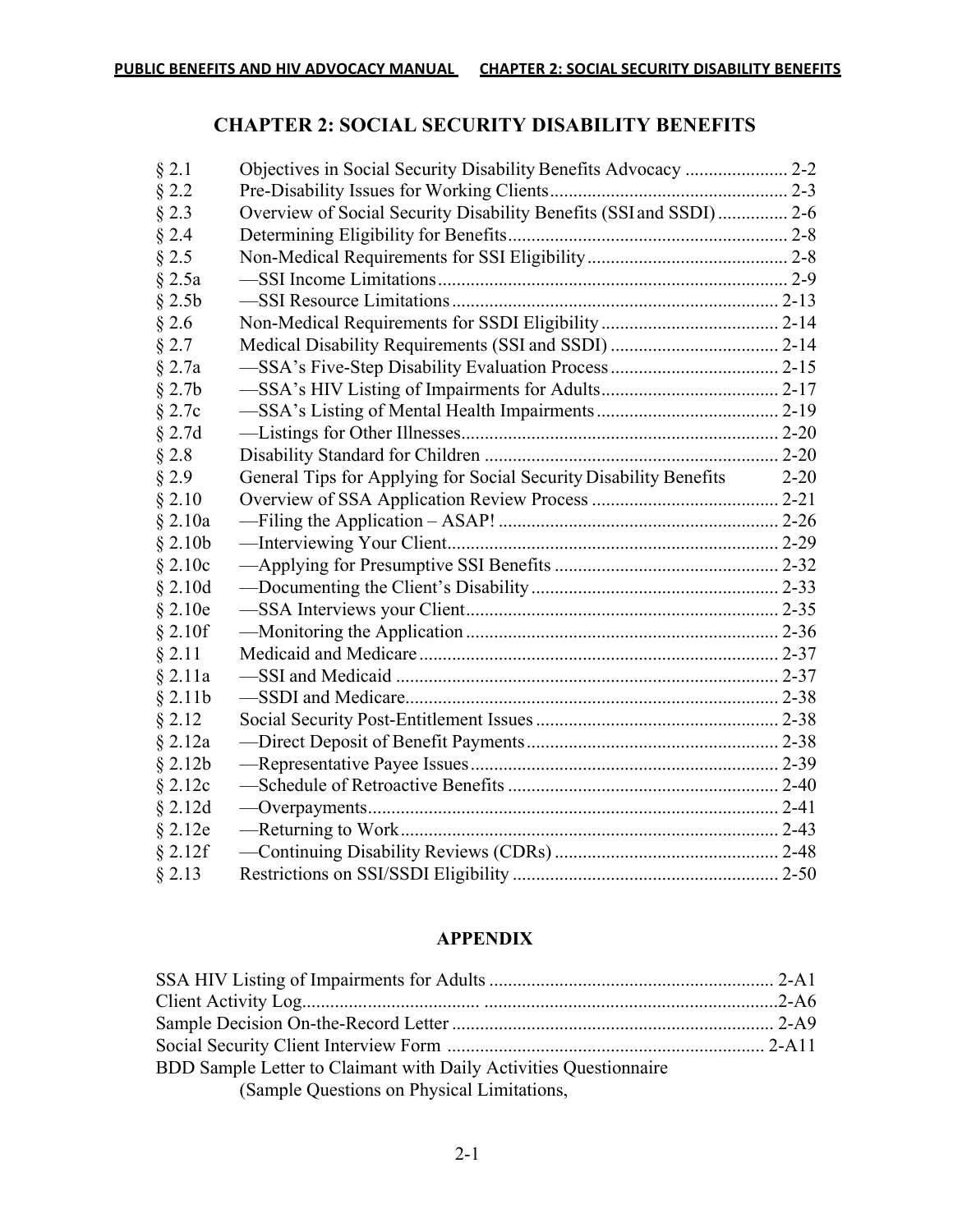| Authorization for the Release of Confidential Medical and     |  |
|---------------------------------------------------------------|--|
|                                                               |  |
| BDD Sample Letter to Treating Physician with Sample Questions |  |
|                                                               |  |
|                                                               |  |
|                                                               |  |
|                                                               |  |
|                                                               |  |
|                                                               |  |
|                                                               |  |

#### **INDEX TO CHARTS**

|               | CHART 2-1: Comparison of SSI and SSDI Programs                |
|---------------|---------------------------------------------------------------|
|               | CHART 2-1A: Criteria for Benefits                             |
| Chart $2-2$ : | Calculating SSI Benefits for Client Receiving Unearned Income |
| Chart $2-3$ : | SSI Benefits for Client Receiving SSDI and No Other Income    |
| Chart $2-4$ : | SSI Benefits for Client with Earned and Unearned Income       |
| Chart $2-5$ : | Sample PASS Budget                                            |

#### **§ 2.1 Objectives in Social Security Disability Benefits Advocacy**

The Social Security Administration (SSA) has two programs that provide disability benefits to people, who are unable to work because of their health, including people living with HIV.

The first program, *Supplemental Security Income* (SSI), provides cash assistance and Medical Assistance (MA, also referred to as "Medicaid") to people who are low income, disabled and have limited resources. The second program, *Social Security Disability Insurance* (SSDI), provides cash assistance and Medicare to people who are disabled and have worked and paid taxes for a certain number of years. Clients with a limited work history or earnings record may be eligible for both SSI and SSDI.

**Your objective should be to win benefits for your client on the initial application**. Your role in achieving this goal must be pro-active and advocacy-oriented. However, because Social Security's bureaucracy can be slow and difficult to understand, this is not an easy task.

An applicant unfairly denied benefits can wait many months to have the denial reversed on appeal. Although many people win benefits on appeal, the wait is an economic hardship for someone who is sick and unable to work.

Consequently, for most of your clients who want to apply for benefits, it will not be enough merely to give them Social Security's phone number and hope for the best.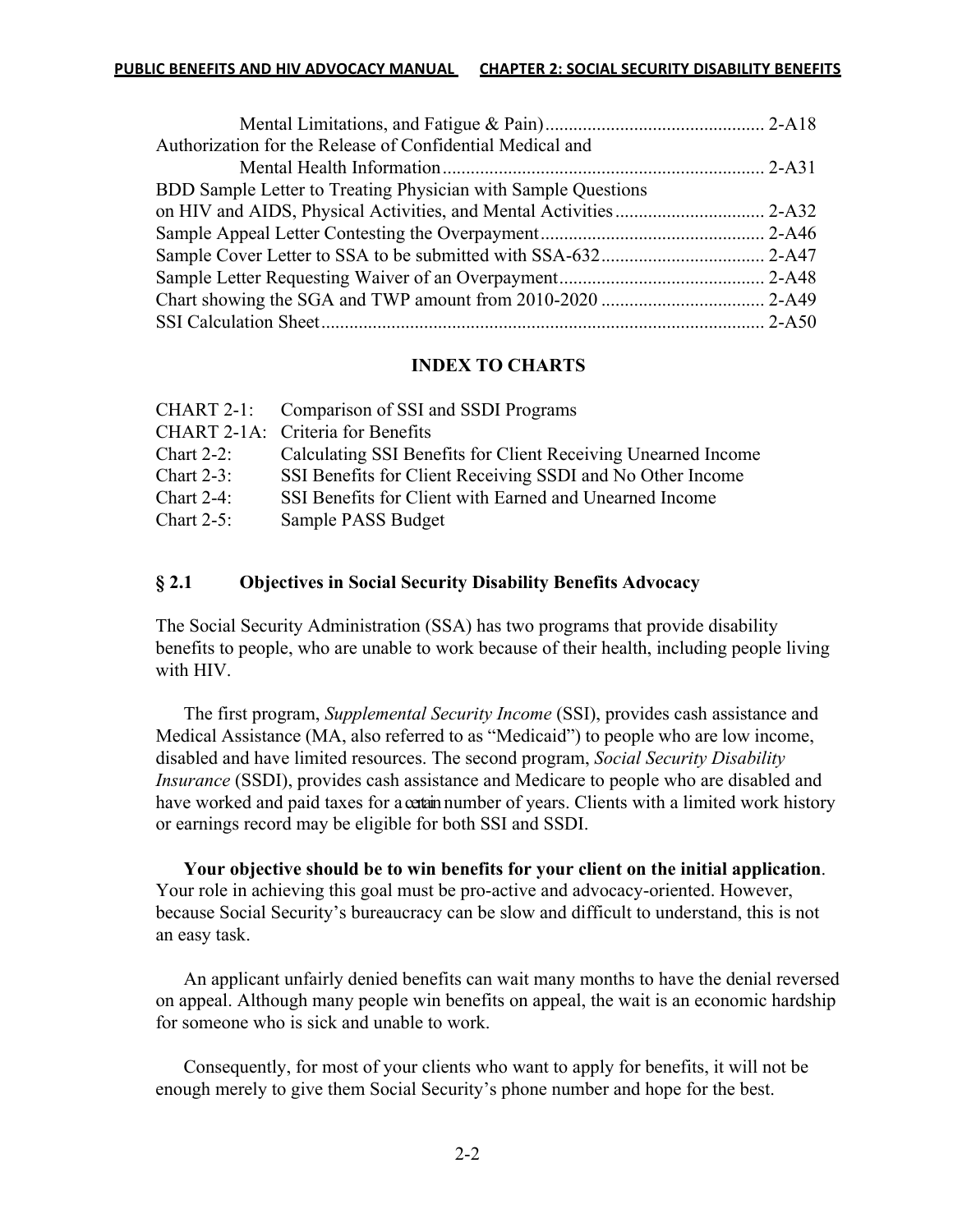Applying for SSI/SSDI will require a greater involvement on the case manager's part than applications for other benefits. This chapter describes the medical and non-medical eligibility rules for both SSI and SSDI and how to help your clients apply for these benefits. It also provides information on appealing a denial of SSI/SSDI benefits, and issues that can arise once a client has been awarded benefits.

## **§ 2.2 Pre-Disability Issues for Working Clients**

For clients who are still employed, but considering leaving work because of disability, there are several issues to consider. Some clients may wish to continue working as long as possible, despite ill health, and may need support in dealing with their employer, particularly regarding the need for periods of short-term leave. Other clients may simply want to be aware of their future options in the event their health worsens and affects their ability to work.

**Determine Availability of Sick Leave, FMLA and Short-Term Disability (STD) Insurance:** Clients who are too ill to work should use any available employer-provided sick leave or STD insurance benefits. In addition, leave from work may be available beyond that provided by the employer. The *Family Medical Leave Act* (FMLA) gives employees the right to take unpaid leave of up to 12 weeks each year. The FMLA applies to employers with 50 employees or more. However, FMLA leave is available only for employees who intend to return to work after a short period of disabling illness. An employee whose disabling illness prevents them from returning to work must look to SSI and/or SSDI or any available long-term disability insurance coverage. Clients requesting sick leave, applying for short-term disability benefits or exercising their rights under the FMLA may need the assistance of an attorney.

**Determine Availability of Long-Term Disability (LTD) Insurance:** Long term disability insurance may be provided as part of the employer's benefits package, or can be purchased by individuals, most often through occupational or professional groups, or associations. For employment-linked disability coverage, application for such benefits is typically made through the employer. Such policies frequently require the insured to apply for Social Security benefits as a condition of continuing the coverage. Once SSA approves the application and pays benefits, the amount of LTD monthly payments will be reduced by the amount of SSA benefits. Once a period of disability begins, many policies have a waiver of premium provision so that the insured need not continue paying premiums. In addition to reducing the LTD monthly amount when client's Social Security benefits are approved, most LTD carriers will also recoup from client's Social Security retroactive benefits, LTD benefits paid for any period of time that there has been an overlap of Social Security benefits and LTD payments.

**Review SSA Earnings Record and Benefit Level:** A client anticipating a period of disability should contact SSA to get an estimate of the disability benefits that will be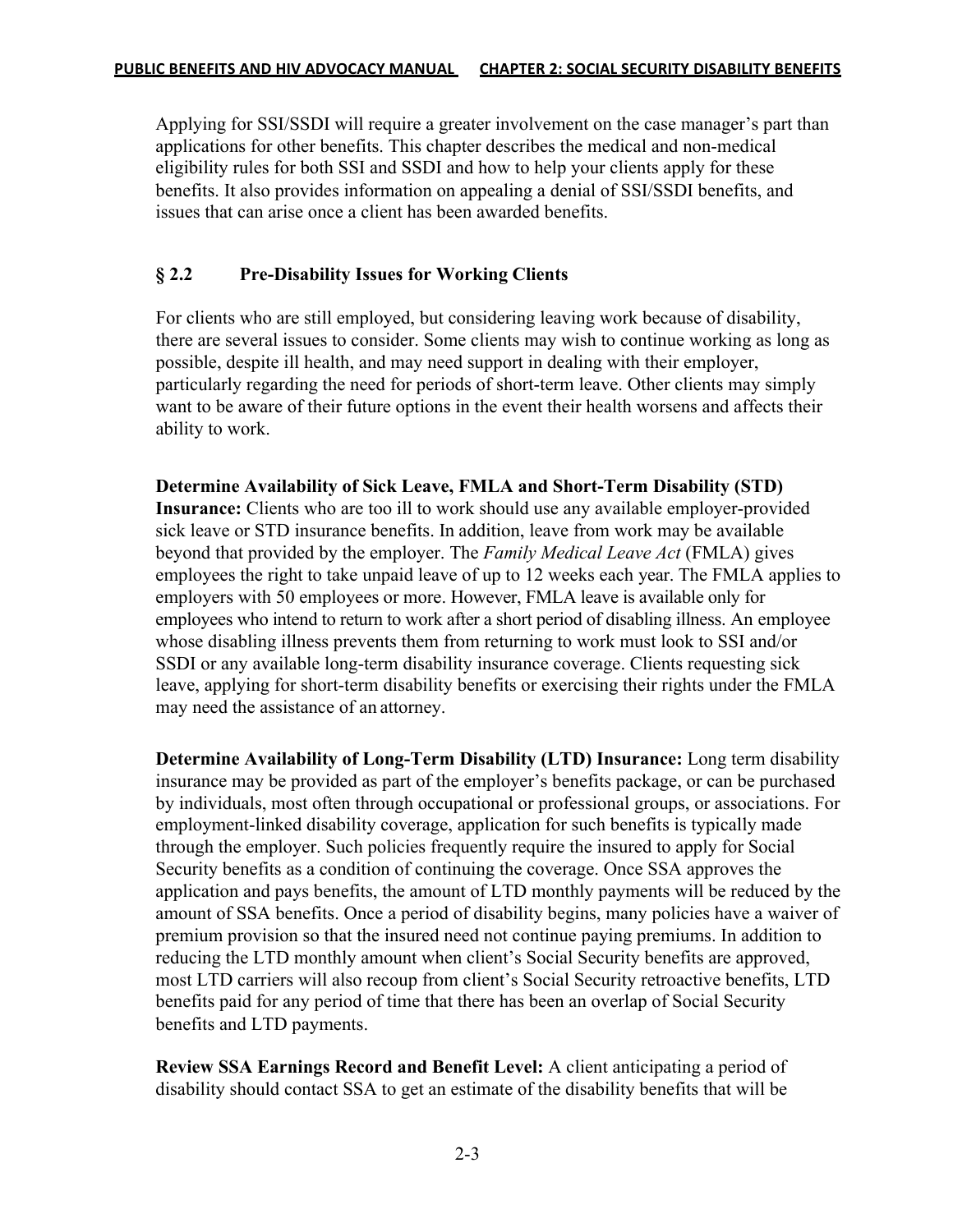available. Because the SSDI benefit level is based on lifetime average earnings, an accurate SSA record of earnings is important. Free copies of earnings records and estimated benefit statements are available by calling SSA at **1-800-772-1213** or can be requested via the SSA web site at **www.ssa.gov**. Checking this information and correcting any inaccuracies should be done before making an application for benefits, because an attempt to correct the information while the application is pending may result in a processing delay.

**TIP:**

Clients can now register for "*my* Social Security" on www.ssa.gov to access their earning history, future benefits based on their earnings, see latest statements, request a replacement Social Security card, and check the status of an application for benefits.

**Document Symptoms and Functional Limitations:** Clients should be urged to report all their symptoms (such as fatigue, diarrhea, nausea, abdominal cramps, muscle aches or weight loss) to their primary health care provider or other treating provider, and those reports should be fully documented in the clients' medical records. Additionally, if the client can maintain a daily activity log (see Appendix 2A-6) that documents increasing limitations on daily activities, social functioning, or concentration, persistence, or pace, that documentation may be valuable in establishing the client's disability claim.

**Private Health Insurance Continuation Rights (COBRA):** If the client has health insurance provided by the employer, the client is likely to have the right to continue that health insurance coverage under COBRA, which gets its name from the Consolidated Omnibus Budget Reconciliation Act of 1982. Under COBRA, continuation of health insurance coverage is available for the client, their spouse, and dependent children.

 COBRA provides for 18 months of coverage, and an additional 11 months of coverage for employees who left employment because of disability, thus providing continuous coverage until Medicare coverage begins. Upon termination from employment, the covered employee's former employer must provide written notice of COBRA continuation rights.

 To continue coverage under COBRA, the former employee must elect that coverage and pay monthly premiums at the employer's group rate and an administrative fee. Unfortunately, the group rate premiums are not affordable to many clients. Failure to pay the monthly premium will result in cancellation of coverage.

### **CAUTION!**

**To obtain the extended 29 months of coverage under COBRA, the former employee must provide the employer with SSA's disability determination within 60 days of the employee having received it, and under no circumstances more than 18 months after employment has ended.** The SSA disability determination must indicate an onset date within 60 days of the date that COBRA coverage started. Prompt attention to obtaining Social Security disability benefits is thus crucial.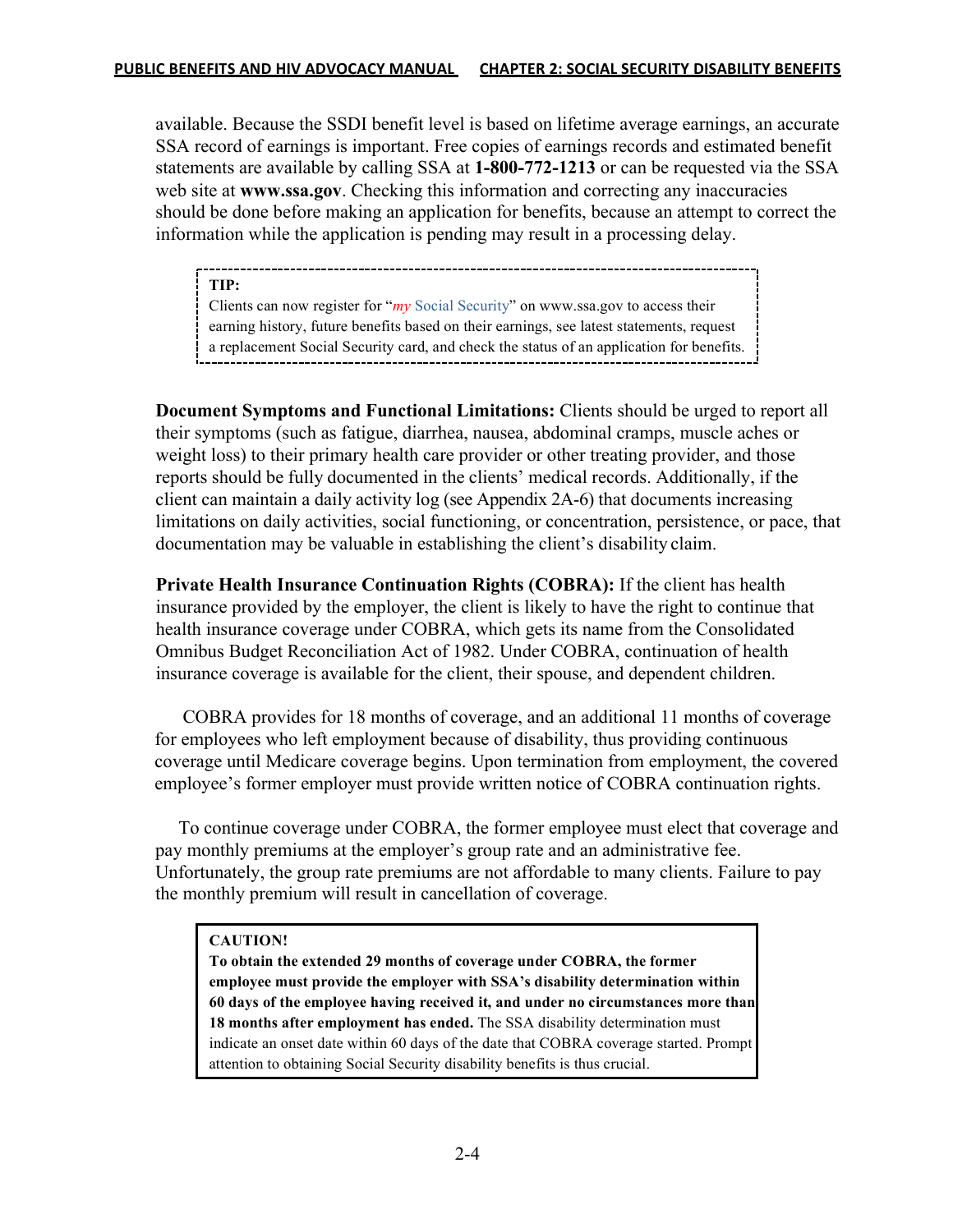Upon completion of COBRA coverage, the group policy can be converted to an individual policy and continued, although typically the premium rates for individual policies are prohibitively expensive and the coverage may be decreased.

 Before considering COBRA, clients should check eligibility for Medical Assistance or purchasing a plan through the Marketplace. Once they accept COBRA coverage, they can switch to Medical Assistance at any time but will have to wait for the open enrollment period to switch to a Marketplace plan.

**Unemployment Compensation for Disabled Clients:** A client who has excessive absences from work due to illness is at risk for job termination. In certain circumstances, a client who is fired because of illness-related poor attendance may be considered unemployed through no fault of their own and will be eligible for Unemployment Compensation (UC) benefits as a source of income replacement.

 To be eligible to receive UC payments, the client must be available to accept suitable work and not refuse work when offered. On the other hand, to receive SSDI/SSI payments, the client must be too ill to work. As a result, it is rare to be eligible for UC benefits and SSDI/SSI benefits simultaneously, although limited exceptions may apply. One such exception is when a client has always performed part-time work due to ill health and had now been terminated due to excessive absence. Clients who believe that they are disabled and unable to work a full-time job should be encouraged to apply for SSDI/SSI instead of UC. In the meantime, until the SSDI/SSI claim is determined, the client should apply for state benefits such as Supplemental Nutrition Assistance Program, TANF (if they have minor children), Medical Assistance and/or LIHEAP.

**Workers' Compensation (WC):** A client injured at work may consider filing a claim for Workers' Compensation. In addition, a client may later apply for Social Security Disability benefits. In their application for Social Security benefits, the client must inform the Social Security Administration that they filed the WC claim. A client's WC benefit and Social Security disability benefit amounts (including family benefits) may not exceed 80% average current earnings before the client became disabled. As WC settlements may affect the amount of Social Security benefit payments, and clients should to hire an attorney who practices in this area, law, prior to filing a claim.

## **§ 2.3 Overview of Social Security Disability Benefits (SSI and SSDI)**

The **Social Security Administration (SSA)** has two major programs, SSI and SSDI, that provide benefits to people who are disabled. These programs are critically important for people living with HIV, who are too ill to work.

**Supplemental Security Income (SSI):** provides cash benefits to disabled people. SSI is sometimes called "Title 16" or "Title XVI" after its section in the Social Security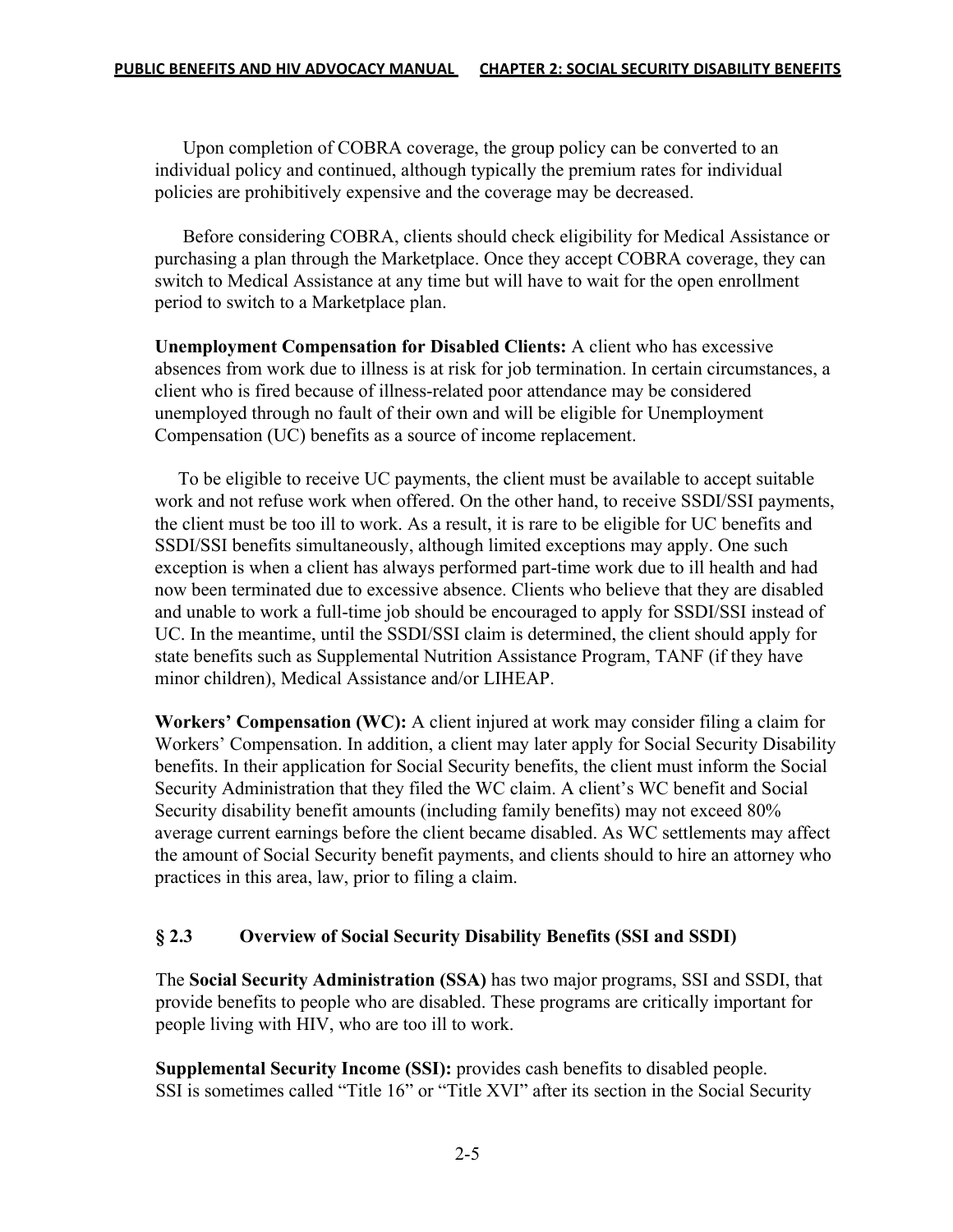Act. An SSI federal benefit level is set by the SSA. In 2020, the individual SSI federal benefit rate is **\$783** per month and **\$1,175** for an eligible couple. These amounts are adjusted annually by the Cost-of- Living Adjustment (COLA).

In addition, state governments have the option to increase the cash benefit for SSI recipients in their states by adding a **State Supplemental Payment** (SSP). The SSP benefit level varies from state to state. In Pennsylvania, individual SSI recipients receive an additional sum of **\$22.10** as their SSP and an eligible couple receives **\$33.30**. SSP is usually sent to the bank account where client receives their SSI check or on the state issued Electronic Benefits (EBT) card. When assisting clients, case managers must ensure that clients are receiving their SSP in addition to the federal SSI check.

For SSI eligibility, applicants' income and resources must be below certain limits. Unlike SSDI, there is no work history requirement for SSI benefits. SSI benefits begin the month after the date of filing of SSI application or the date that SSA determines the client became disabled – whichever is later. Unlike SSDI, SSI does not pay retroactive benefits for any period of disability *before* the month of application, so clients should apply as soon as they become disabled.

SSI recipients automatically receive Medical Assistance (MA), which provides insurance coverage for a broad range of health care services including prescription drug coverage. MA coverage begins as soon as a person is found eligible for SSI. Low-income clients not yet approved for SSI should apply for MA on other grounds of eligibility (see **Chapter 5**).

**Social Security Disability Insurance (SSDI):** provides cash disability *insurance* benefits to disabled people who have had Social Security taxes deducted from their pay for a required period of time. SSDI is best understood as a government-sponsored disability insurance program. The more a client has paid into the program while working, the higher the benefit amount will be. SSDI benefits are subject to a five-month waiting period after the onset of disability. Retroactive SSDI benefits are available, but are limited to 12 months of benefits. In order to qualify for SSDI, a client must have a work history that is generally defined as working five of the past 10 years. SSDI provides benefits for spouses depending on their age and/or if they took care of the disabled worker's minor children. SSDI also pays dependent's benefits for the disabled worker's minor children under 18 (and in some cases until 19 if the child is still in school).

Once a client is eligible for SSDI payments for 24 months, they are entitled to Medicare (see **Chapter 4**), a federal health insurance program providing coverage for hospital, physician services, and prescription drugs.

In some cases, a client can be a concurrent benefit recipient and get both SSI and SSDI. For example, when a client has paid Social Security taxes but has worked mostly low-wage jobs or if a client is a younger person with limited work history, their SSDI benefits will be low. If the SSDI benefits are below the maximum SSI amount of **\$783** (2020), plus a **\$20**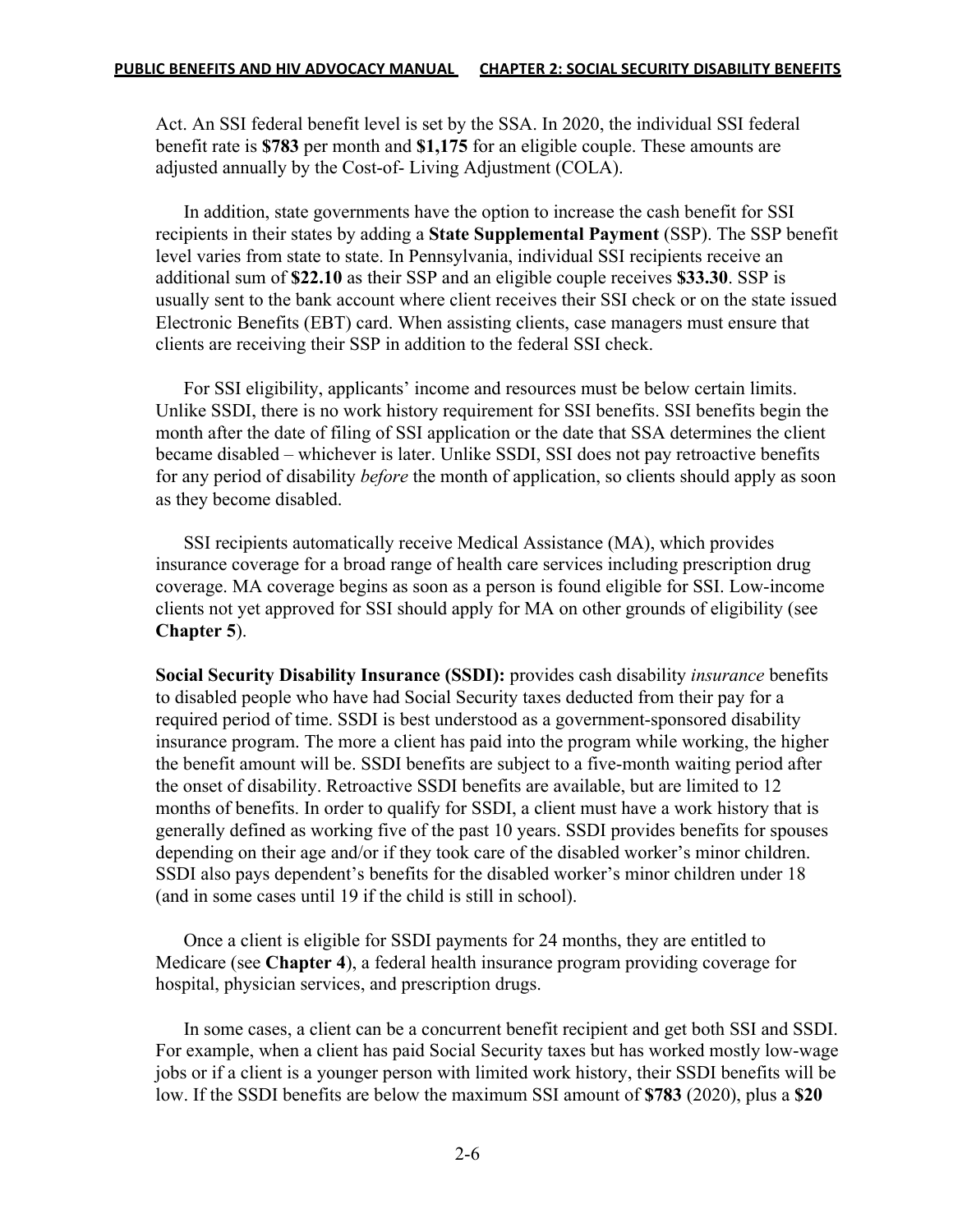"disregard," then they can get SSI benefits. For example, if the client is receiving \$**545** in SSDI benefits, assuming they meet the SSI income and resource tests, the client would then receive **\$258** in SSI benefits, bringing their total countable income to the maximum SSI benefit amount. Such a concurrent recipient cannot receive any more than the maximum SSI benefit limit of \$783 (2020) plus the \$20 disregard. See **§ 2.5a** for more details on SSI Income counting rules.

|                             | <b>SSI</b>                                                                                                                                                                                                                            | <b>SSDI</b>                                                                                                                                                                                                                                                                                                      |
|-----------------------------|---------------------------------------------------------------------------------------------------------------------------------------------------------------------------------------------------------------------------------------|------------------------------------------------------------------------------------------------------------------------------------------------------------------------------------------------------------------------------------------------------------------------------------------------------------------|
| <b>Program Description</b>  | A federal disability welfare<br>program that provides cash<br>benefits to applicants who meet<br>income and asset restrictions,<br>without regard to their work<br>history                                                            | A federal disability<br><b>insurance program</b> that<br>provides cash benefits<br>based on the applicant's<br>work history, but without<br>regard to income or<br>resources                                                                                                                                     |
| <b>Cash Benefit Amounts</b> | <b>\$783.00</b> per month in 2020 (plus<br>a \$22.10 state supplementary<br>payment); \$1,172.00 per couple<br>(plus a $$33.30$ state<br>supplementary payment)                                                                       | Depends on how much the<br>applicant has paid in<br>Social Security taxes                                                                                                                                                                                                                                        |
| <b>Benefit Availability</b> | Available from the date of<br>application or from the onset date<br>whichever is later. "Presumptive"<br>benefits available for 6 months<br>for applicants meeting HIV<br>listings, otherwise available<br>immediately upon approval. | Available 5 months after<br>onset of disability.<br>Retroactive benefits<br>available for up to 1 year<br>before application.<br>"Presumptive" SSI<br>benefits available for 6<br>months for applicants<br>meeting HIV listings if<br>SSI application was filed<br>and SSI income and<br>resource tests are met. |
| <b>Medical Benefits</b>     | Recipients get Medical<br><b>Assistance (MA)</b> as soon as they<br>are awarded SSI. MA covers<br>most medical-related expenses.                                                                                                      | Recipients get <b>Medicare</b><br>24 months after SSDI<br>benefit payments start (or<br>29 months after the date of<br>onset of disability) (see<br><b>Chapter 3)</b>                                                                                                                                            |

# **CHART 2-1: COMPARISON OF SSI AND SSDI PROGRAMS**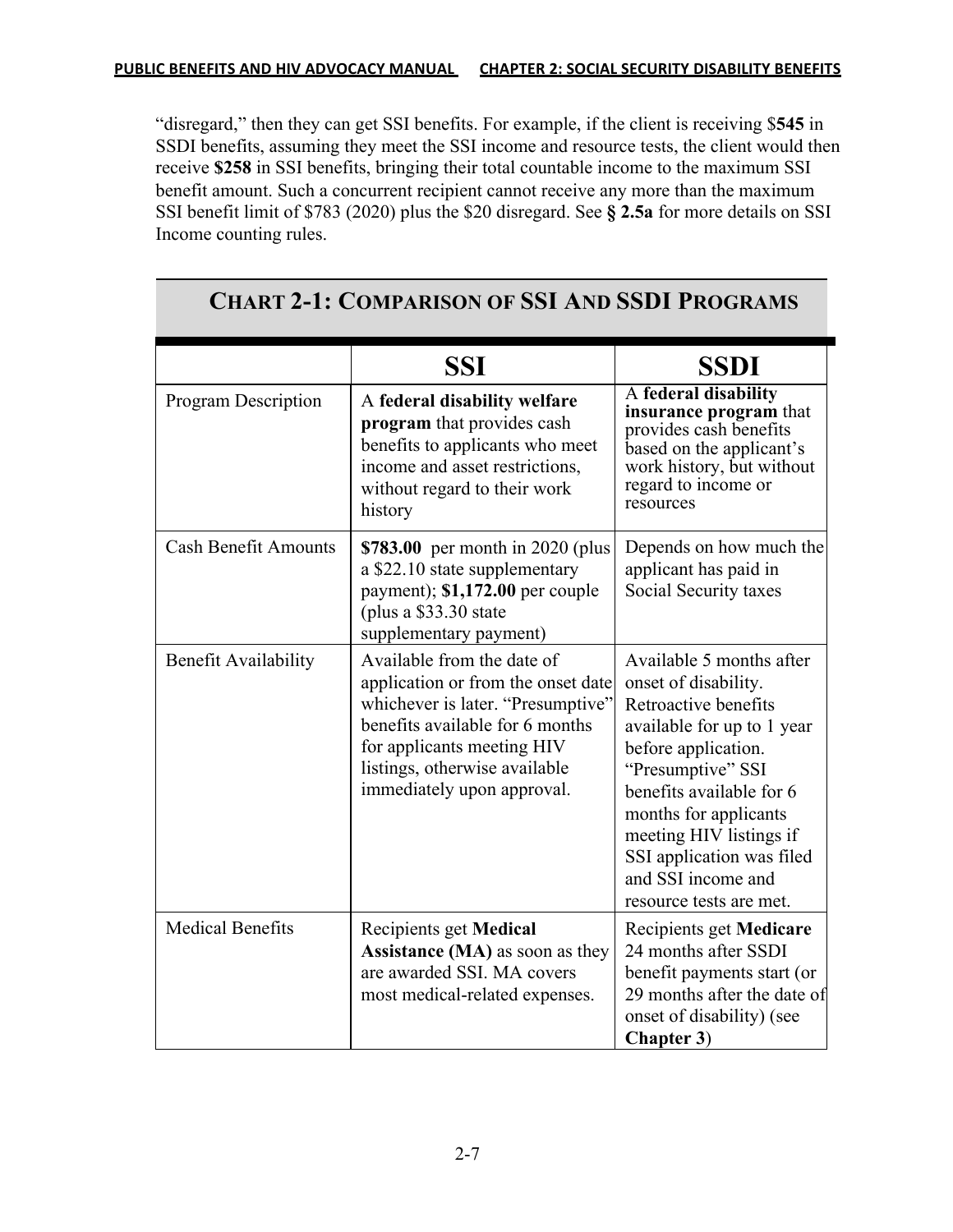| <b>CHART 2-1A: CRITERIA FOR BENEFITS</b>                                          |                                                                                                                                                                                                                                                                                                                                                              |                                                                                                                                          |
|-----------------------------------------------------------------------------------|--------------------------------------------------------------------------------------------------------------------------------------------------------------------------------------------------------------------------------------------------------------------------------------------------------------------------------------------------------------|------------------------------------------------------------------------------------------------------------------------------------------|
| <b>SSA Disability Criteria</b>                                                    | In general, an applicant cannot be working and must meet<br>detailed criteria that define them as medically disabled. In<br>some cases, applicants who are working and earning less than<br>\$1,260 (2020) per month (known as the Substantial Gainful<br>Activity amount) can get benefits. SSA uses the same<br>disability criteria for both SSI and SSDI. |                                                                                                                                          |
|                                                                                   | <b>SSI</b>                                                                                                                                                                                                                                                                                                                                                   | <b>SSDI</b>                                                                                                                              |
| <b>Work History</b><br>Requirement                                                | No work history requirement                                                                                                                                                                                                                                                                                                                                  | Applicant must have worked<br>and paid Social Security taxes.<br>In general, the applicant must<br>have worked 5 of the past 10<br>years |
| Income and Resource<br>Restrictions                                               | Yes. An applicant cannot<br>have more than \$2,000 in<br>countable resources $\S(3,000)$<br>if married). In most cases the<br>applicant's home and car are<br>not counted.                                                                                                                                                                                   | No income or resource<br>restrictions                                                                                                    |
| Legal Immigrant<br>Eligibility (see Chapter<br>9)                                 | With some important<br>exceptions, people arriving<br>after August 22, 1996 will<br>not be eligible. People who<br>arrived before then generally<br>are eligible                                                                                                                                                                                             | Yes. Legal immigrants can get<br>SSDI benefits if they meet the<br>work requirements                                                     |
| Illegal/Undocumented<br><b>Immigrant Eligibility</b><br>(see<br><b>Chapter 9)</b> | Not eligible                                                                                                                                                                                                                                                                                                                                                 | Not eligible                                                                                                                             |

## **§ 2.4 Determining Eligibility for Benefits**

Your client must meet SSA's **medical** and **non-medical** requirements to be found eligible.

## **§ 2.5 Non-Medical Requirements for SSI Eligibility**

In addition to being found medically disabled according to SSA's five-step sequential evaluation process (see **§ 2.7(a)**, applicants for SSI must also meet certain non-medical requirements to get benefits. First, the applicant's income may affect eligibility for benefits or reduce the level of benefits. Second, the applicant's resources must be worth less than \$2,000 (\$3,000, if married), although SSA doesn't count the value of many assets in determining eligibility.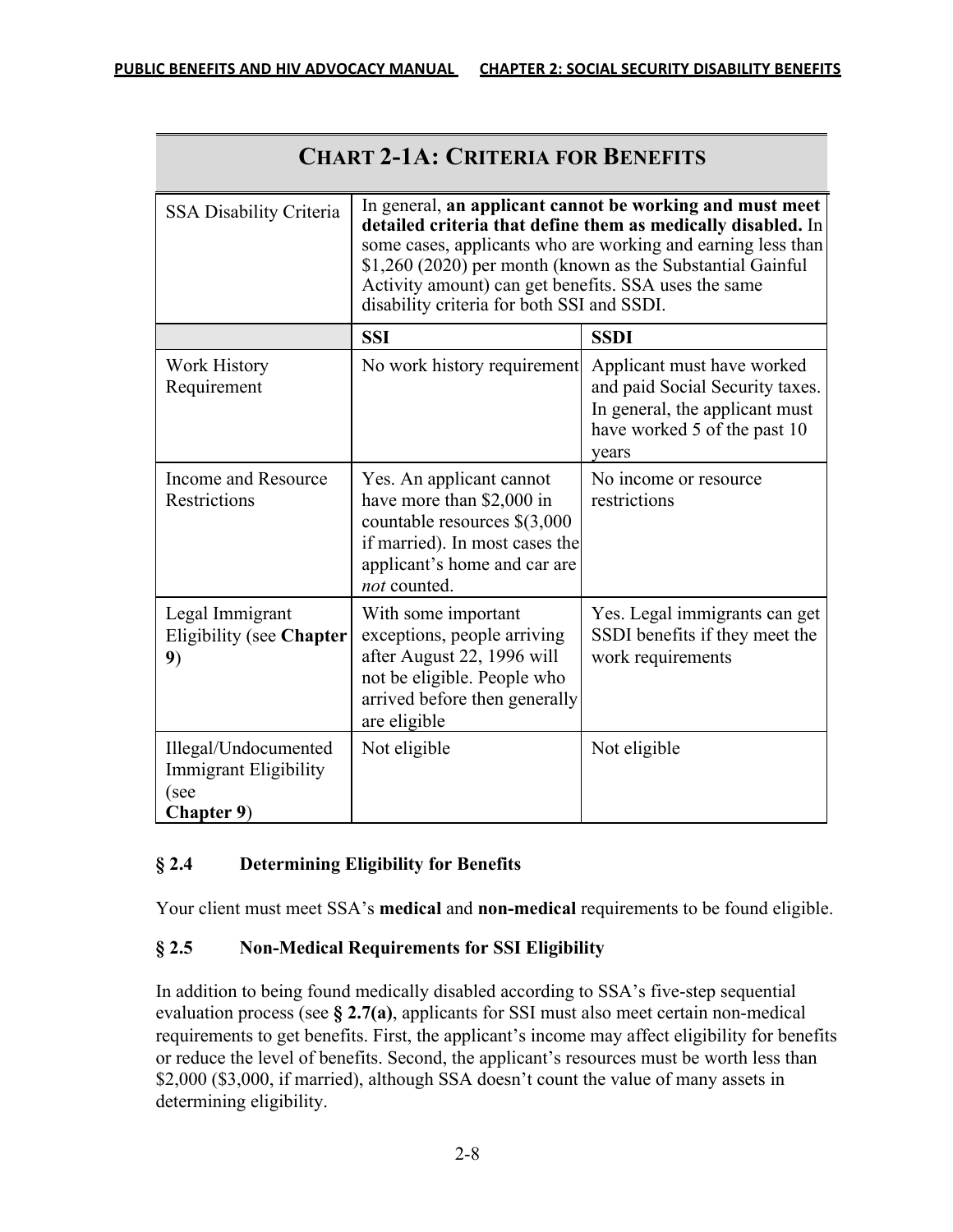#### **CAUTION!**

**Receiving a substantial sum of money (for example, from a lawsuit or by inheritance) can affect eligibility for SSI and other "means-tested" benefits.**  Clients who expect to receive funds that may affect their eligibility should consult an attorney preferably before client receives the money. There may be ways of legally avoiding or limiting the impact.

### **§ 2.5a —SSI Income Limitations**

SSA considers an applicant's income in determining SSI eligibility and calculating the benefit amount. In general, the more a person has in income, the lower the SSI benefit will be. However, not all of a client's money is considered as income for calculating the benefit amount. The income that SSA actually uses to determine the client's SSI amount is called the "**countable income**". A person with too much countable income will be ineligible for SSI. In addition, if the applicant has a spouse, the SSA will take that income into consideration in determining eligibility and the amount of the SSI payment to the applicant spouse.

**Income:** SSA counts as income anything a person receives that can be used for food and shelter, with some exceptions. This income can be in cash or in-kind. SSA categorizes income as either (a) earned income or (b) unearned income.

Examples of **earned income** include wages, net earnings from self-employment, payment for services rendered in a sheltered workshop, royalties for publication and honoraria for services rendered.

Examples of **unearned income** include:

- $\triangleright$  in-kind support and maintenance (food and shelter) given to a person (and paid for by someone else)
- $\triangleright$  annuities, pension and retirement payments
- $\triangleright$  disability benefits and veteran benefits
- $\triangleright$  workers' compensation
- $\triangleright$  alimony or support payments
- $\triangleright$  gifts and inheritances
- $\triangleright$  rental income
- $\triangleright$  prizes and awards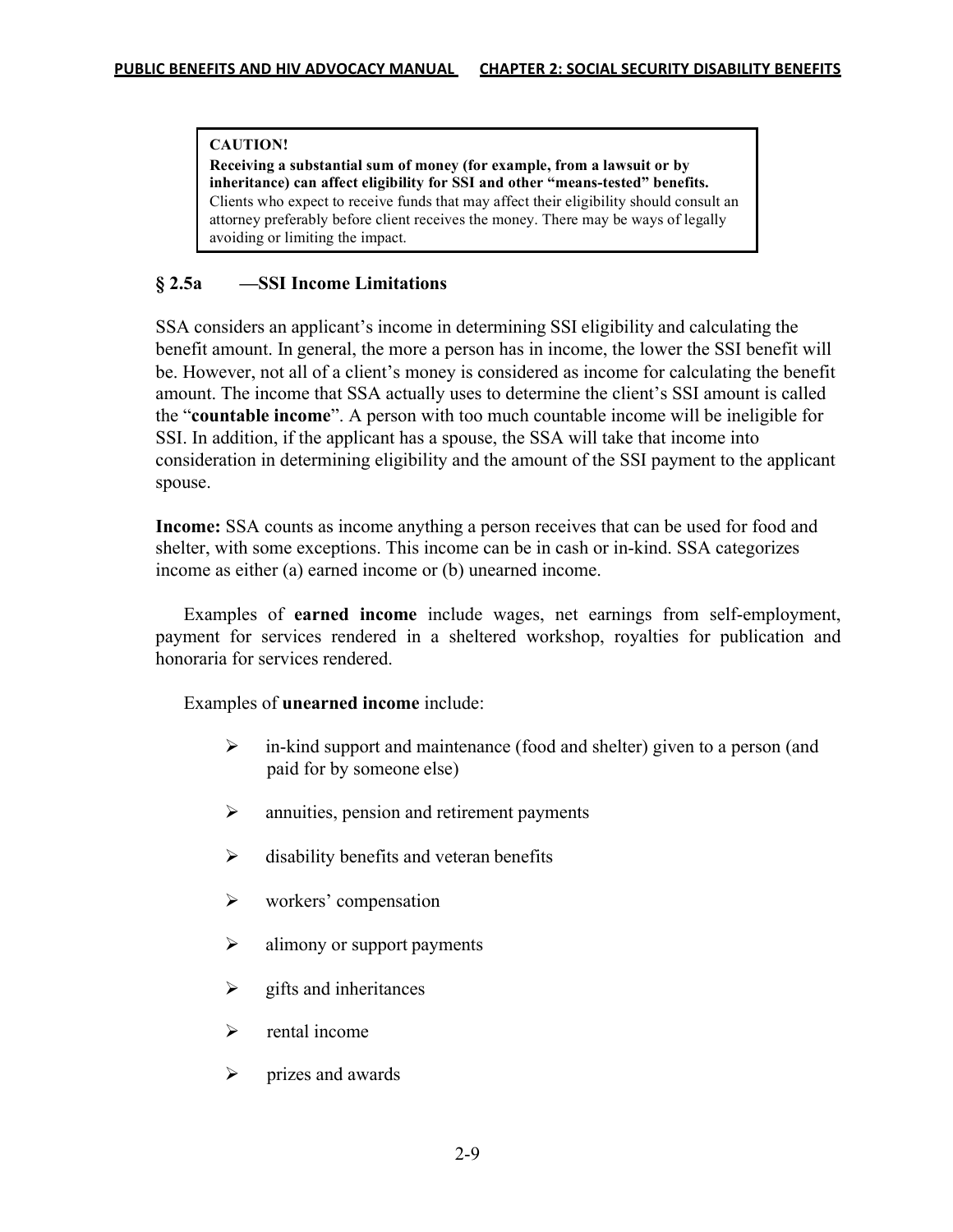$\triangleright$  dividends and interest

 Note that if your client lives in someone else's household, and does not pay their share of household expenses or rent, SSA may apply a benefit level that is reduced by one-third, unless the client's financial contribution to the household is deemed sufficient to offset their share of the household expenses. The value a client receives from another in free housing or food is categorized as "**in-kind support and maintenance**" (ISM). If a client's check is reduced due to ISM and your client actually pays a rent and contributes to household expenses, you should have the client's SSI amount increased by providing that information to SSA or referring the client to get legal help in adjusting their SSI amount.

**Not income:** In general, anything a person receives that can be used for food or shelter is considered income. However, there are some exceptions to this general rule. For example, the following are **not considered income**:

- $\triangleright$  Medical care and services provided free of charge, or paid for by a third party directly to the provider, along with any related room and board during a medical stay
- Ø In-kind assistance (except food and shelter) provided under a nongovernmental or governmental program whose purpose is toprovide medical or social services
- Ø HUD-funded housing subsidies including Section 8, HOPWA and HOPE VI
- $\triangleright$  Income tax refunds
- Ø Borrowed money under a bona fide loan
- $\triangleright$  Value of Supplemental Nutrition Assistance Program (formerly known as Food Stamps) benefits
- Ø Temporary Assistance to Needy Families Program (TANF) benefits
- Ø Energy assistance programs, such as Low-Income Home Assistance Program (LIHEAP)
- $\triangleright$  Foster care payments
- $\triangleright$  One-third of child support payments

#### **TIP:**

**Ryan White C.A.R.E. Act funded medical care or prescriptions should not be counted as income, because those benefits are not for food or shelter.** But, in contrast, the value of services by non-profit agencies that deliver free food or housing to people living with HIV has been considered income and deducted from a recipient's monthly SSI check.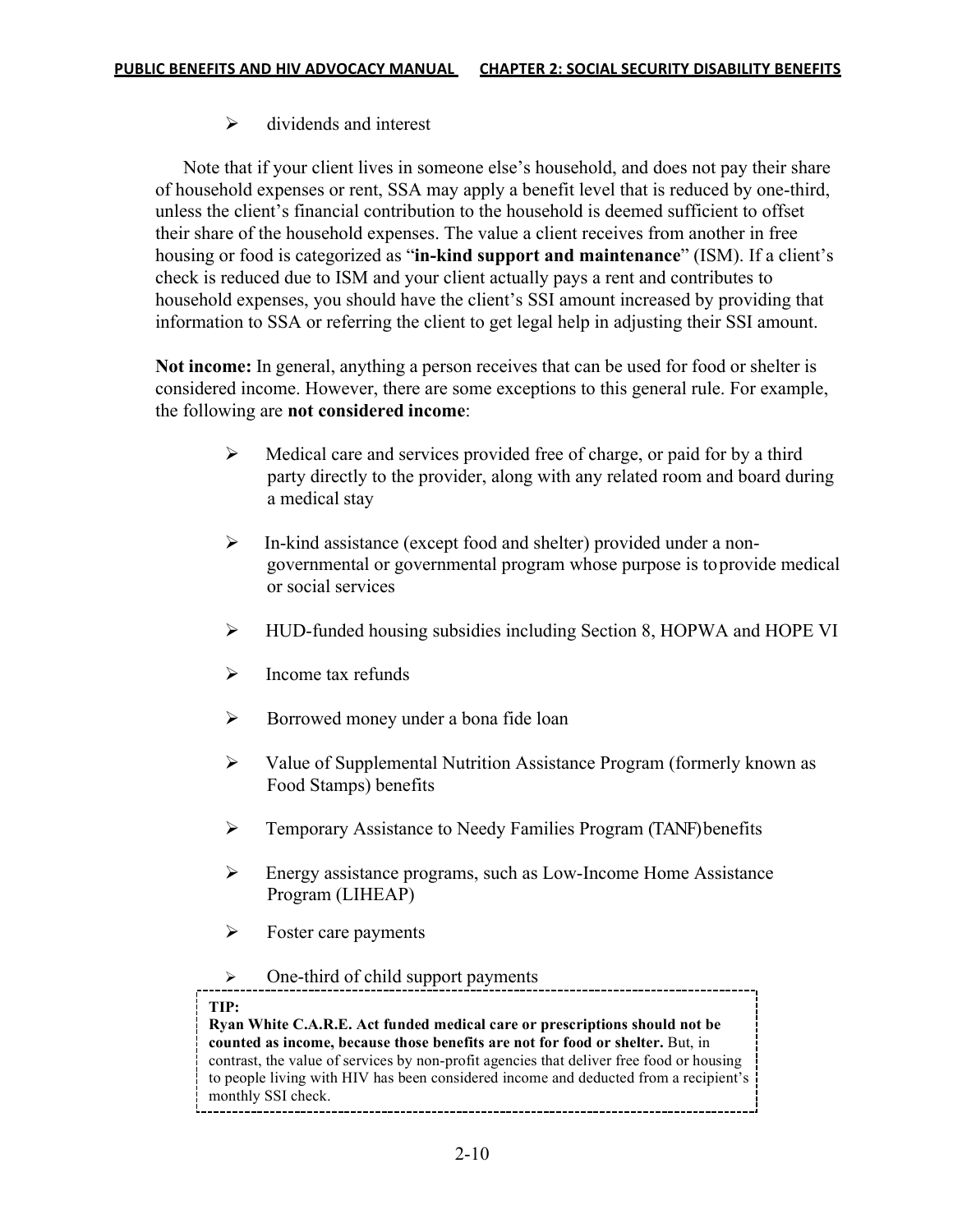For a list of unearned income exclusions refer here: https://secure.ssa.gov/poms.nsf/lnx/0500830099

To be eligible for SSI, the client's "countable monthly income" must be less than the maximum SSI benefit amount (\$783 in 2020 – the amount may increase annually if there is a cost ofliving adjustment).

To calculate how much a client will receive in SSI benefits, the client's "countable monthly income" is subtracted from the maximum SSI benefit amount for the year. For example, in 2020, if the client has no income, earned or unearned, and is otherwise eligible for SSI the benefit amount will be \$802.10 (\$783 in SSI plus the PA State Supplementary Payment of \$22.10). But if, for example, the client receives a cash subsidy from their parents of \$72.00 per month, the countable unearned income would be determined by deducting a \$20.00 "disregard" from the \$72.00 subsidy, resulting in \$52.00 in countable income. The \$52.00 is then deducted from the maximum SSI benefit, and the client receives \$750.10 in monthly SSI benefits.

| <b>Chart 2-2: Calculating SSI Benefits for</b><br><b>Client Receiving Unearned Income</b> |                    |  |
|-------------------------------------------------------------------------------------------|--------------------|--|
| Parental subsidy                                                                          | \$72.00            |  |
| \$20 unearned income "disregard"                                                          | $-20.00$           |  |
| <b>Countable income</b>                                                                   | \$52.00            |  |
|                                                                                           |                    |  |
|                                                                                           | SSI level \$783.00 |  |
| Minus countable income                                                                    | $-52.00$           |  |

Similarly, if the client receives \$462.00 in private disability insurance or SSDI benefits, then the SSI benefit is reduced. The \$20 general disregard is subtracted from \$462.00 so the client's countable unearned income is \$442.00. Therefore, the client would receive \$341 in SSI benefits per month (plus \$22.10 from the state of Pennsylvania).

| <b>Chart 2-3: SSI Benefits for Client Receiving SSDI</b><br><b>But No Other Income</b> |                    |  |
|----------------------------------------------------------------------------------------|--------------------|--|
| Monthly SSDI check \$462.00                                                            |                    |  |
| \$20 "disregard"                                                                       | $-20.00$           |  |
| <b>Countable income</b>                                                                | \$442.00           |  |
|                                                                                        | SSI level \$783.00 |  |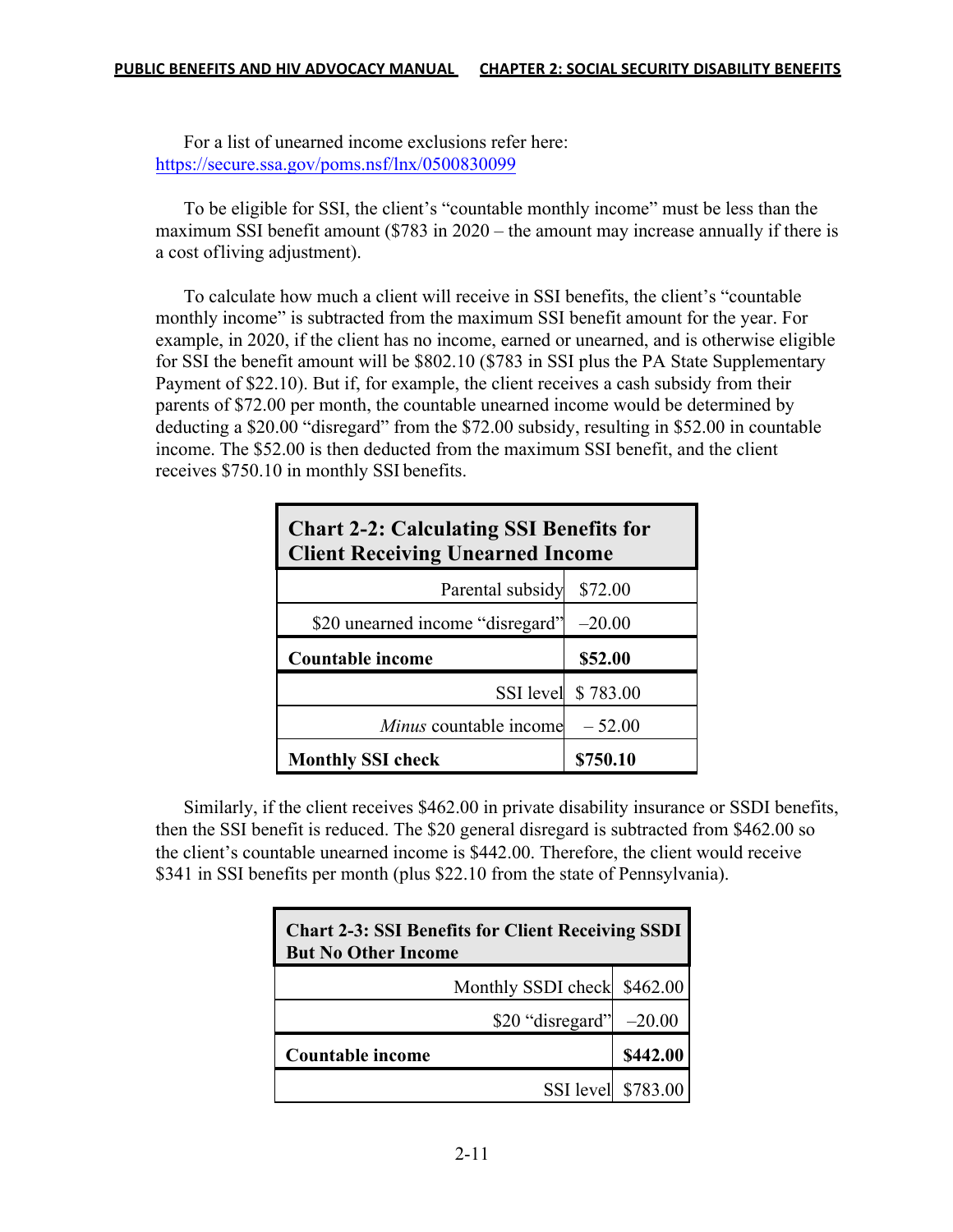| <b>Monthly SSI check</b>                | \$341.00 |
|-----------------------------------------|----------|
| <i>Minus</i> countable income $-442.00$ |          |

Note that if the client has earned income, **the earned income is subject to a \$65.00 earned income exclusion, and the remainder is divided in half** to calculate the client's monthly countable income. An example of this calculation is set forth in the discussion on returning to work (**§ 2.12e**).

If your client is approved for SSI, but gets less than the maximum SSI amount and does not know why, you should call the local SSA office and determine if there has been an error in calculating the client's benefits.

### **§ 2.5b —SSI Resource Limitations**

In addition to being subject to SSI income limitations, an SSI applicant's countable resources must be less than \$2,000 (\$3,000 for married couples). SSA doesn't count everything an applicant owns as resources.

The value of the following assets are not included when calculating countable resources:

- $\triangleright$  The house the applicant lives in
- $\triangleright$  The household's first car used for transportation by applicant or applicant's household
- $\triangleright$  Personal and household goods
- $\triangleright$  Burial space for applicant, spouse or immediate family member
- $\triangleright$  Up to \$1,500 in burial funds designated from any kind of resource
- Plan to Achieve Self Sufficiency (PASS) account  $(\S 2.12e(ii))$
- $\triangleright$  Up to \$100,000 in an Achieving a Better Life Experience (ABLE) account, a type of savings account created for people who have been disabled since childhood

SSA does count the cash surrender value of life insurance policies (but not the face/payout value), and the equity value of any real estate that is not lived in by the client. Additional categories of excluded resources can be found here: https://secure.ssa.gov/poms.nsf/lnx/0501130050

## **§ 2.6 Non-Medical Requirements for SSDI Eligibility**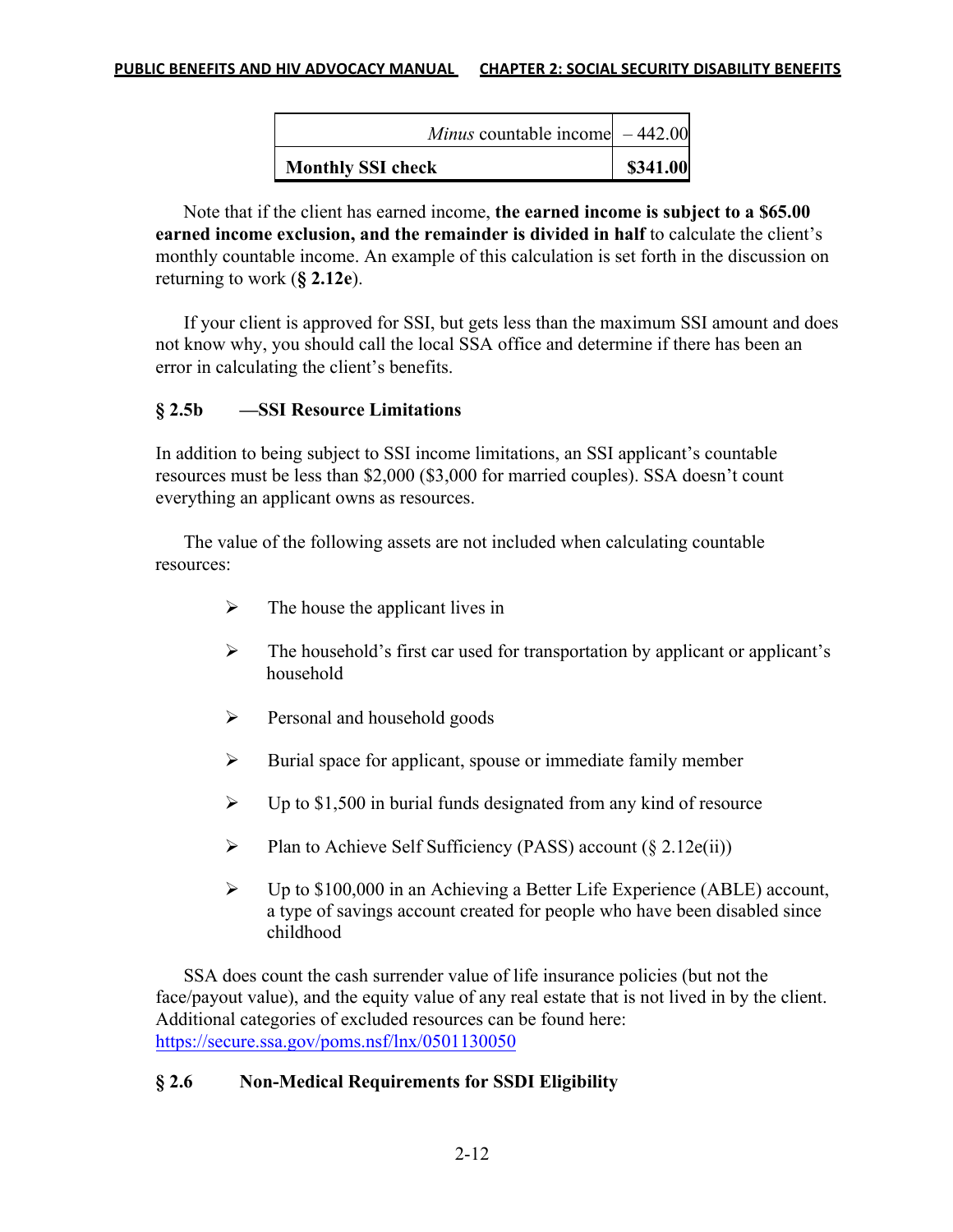In addition to being found medically disabled, an applicant for SSDI must have worked and paid Social Security taxes for the required amount of time to qualify for benefits. The work history requirements do *not* apply to claimants seeking SSI benefits.

SSA counts the amount of time an applicant has spent working in "credits." A credit is earned each time a required amount of income is earned, with a maximum of 4 credits per year. The amount of earnings required to earn a credit increases each year. In 2020, earnings of \$1,410 are required to earn a credit. Therefore, in 2020, if a client earns \$5,640 in a year, they have earned the maximum of 4 credits for that year. The number of work credits needed for disability benefits depends on the applicant's age when they become disabled. In general, an applicant needs to have earned credits for 20 out of the last 40 quarters, ending with the year the applicant becomes disabled. Younger workers can qualify with fewer credits. The rules are as follows:

**Before age 24:** Applicants must earn six credits in the 3-year period ending at the onset of disability.

**Age 24 – 30:** Applicants can qualify by having credit for working half the time between age 21 and the onset of disability. For example, a client disabled at age 27 needs credit for three years of work (12 credits) out of the past six years (between age 21 and age 27).

**Age 31 and older:** Applicants must have credit for working half the time between age 21 and the onset of disability, and at least 20 of the credits must have been earned in the 10 years immediately before the onset of disability.

Because the SSDI benefit level is based on lifetime average earnings, an accurate SSA record of earnings is crucial. Missing or unreported earnings could lower the benefit level. Clients should be encouraged to get a free copy of their earnings record at *my* Social Security (www.ssa.gov) to determine its accuracy. They can also obtain free copies of earnings records and estimated benefit statements by calling SSA's toll-free number, **1- 800-772-1213**, or by going to their local Social Security office.

### **CAUTION!**

For clients with pending applications, however, attempting to correct an earnings record may delay approval. The applicant should consider whether it's better to first obtain benefits, then correct the earnings record. Once the earnings record is corrected, the client's benefits will be adjusted retroactively.

**Other Disability Benefits**: Payment from other disability benefits can affect the amount of an SSDI check. The benefit amount can be affected if the applicant is eligible for workers' compensation, or for disability benefits from certain government, civil service, or veteran's disability programs. In general, the total combined payments from SSDI and any of these other programs cannot exceed 80% of the applicant's average current earnings before becoming disabled.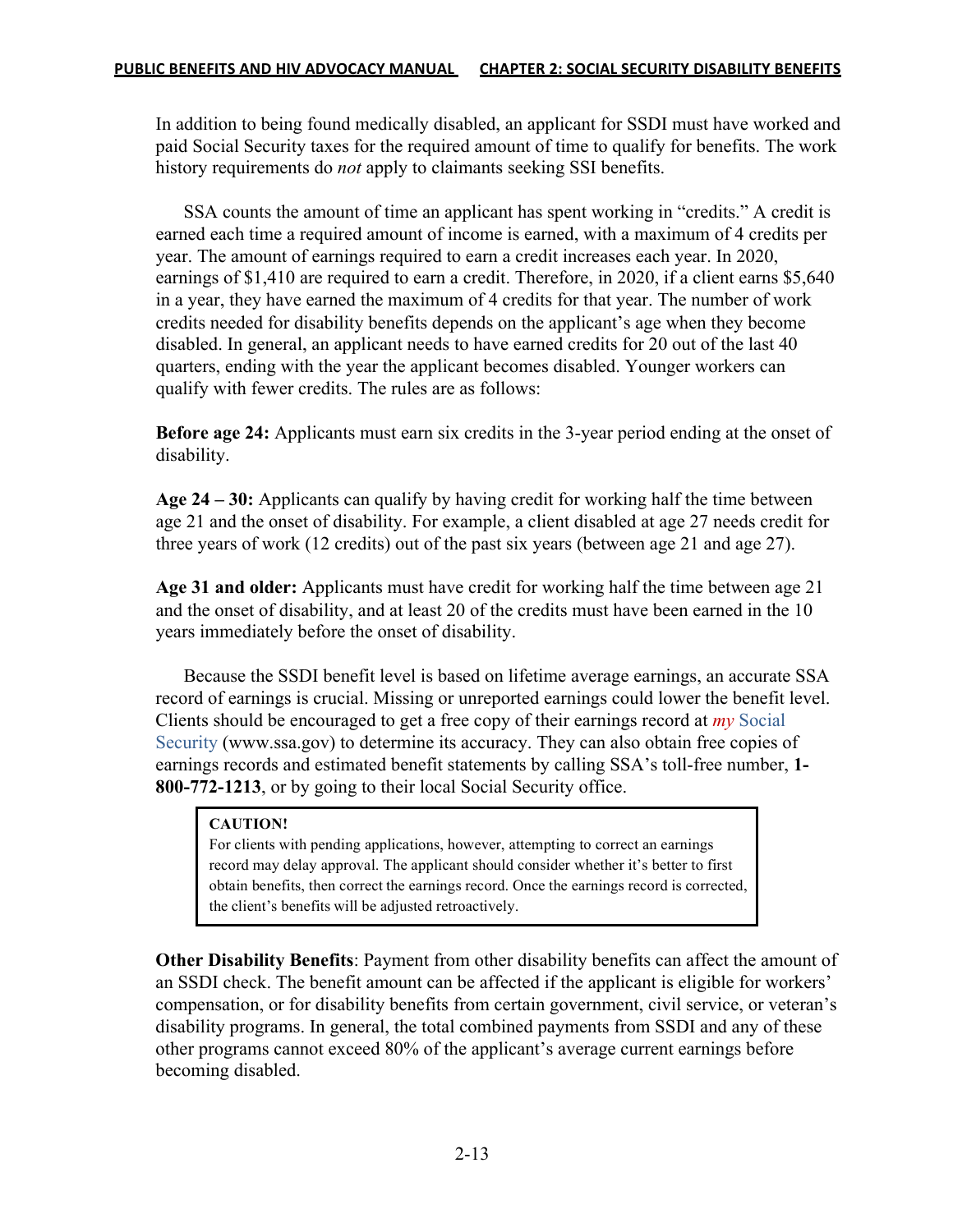Note that SSDI benefits are subject to a five-month waiting period. Therefore, SSDI benefits will begin, at the earliest, five months after the onset date of disability (this is the date the SSA found that the client first became disabled.). For example, if a client applies for benefits in December, and is found disabled as of the application date, the waiting period is January through May of the next year, and benefits will be paid beginning with June. For clients with low income and limited resources, SSI may be available during that waiting period. Therefore, if they are otherwise eligible for SSI, it is important to advise clients to file for SSI benefits at the same time they apply for SSDI benefits. If the 2-month waiting period has passed before the SSDI application is approved, retroactive benefits are paid for any months after the waiting period ends.

 If an SSDI application is filed after the onset of disability, retroactive benefits may be awarded back to five months after the beginning of the disability. The maximum period for retroactive benefits is one year. A claimant who files for SSDI 17 months after the onset of disability will receive the maximum one-year retroactive benefit.

 Note that if the client has not received quarter-year credits because they have not worked for some period of time before the onset of disability, the client may not have adequate credits for SSDI eligibility, as explained in the above section. Therefore, be sure that the application for benefits states the earliest date of onset of disability (not, for example, the later application date); if the onset date is *before* the last date that the applicant was insured, benefits should be available, even if retroactive benefits will only go back for one year.

### **§ 2.7 Medical Disability Requirements (SSI and SSDI)**

After determining that an applicant meets the non-medical requirements for SSI or SSDI (or both), SSA then determines if the applicant is medically disabled. The medical disability requirement is the same for both SSI and SSDI. SSA defines disability "as the inability to engage in any substantial gainful activity (SGA) by reason of any medically determinable physical or mental impairment(s) which can be expected to result in death or which has lasted or can be expected to last for a continuous period of not less than 12 months."

In determining whether an applicant is disabled, SSA assesses whether an applicant's health meets a medical listing for a specific body system. The medical listings are published in SSA's regulations and include a wide range of illnesses including HIV, cardiac conditions, mental health conditions and musculoskeletal conditions.

Our focus here is on the HIV listing, **but advocates should also consider whether other medical conditions, alone or in combination with the client's HIV diagnosis and related symptoms, establish that the client is medically disabled**.

### **§ 2.7a —SSA's Five-Step Disability Evaluation Process**

SSA uses a **five-step process** (the *"sequential evaluation process"*) to determine if an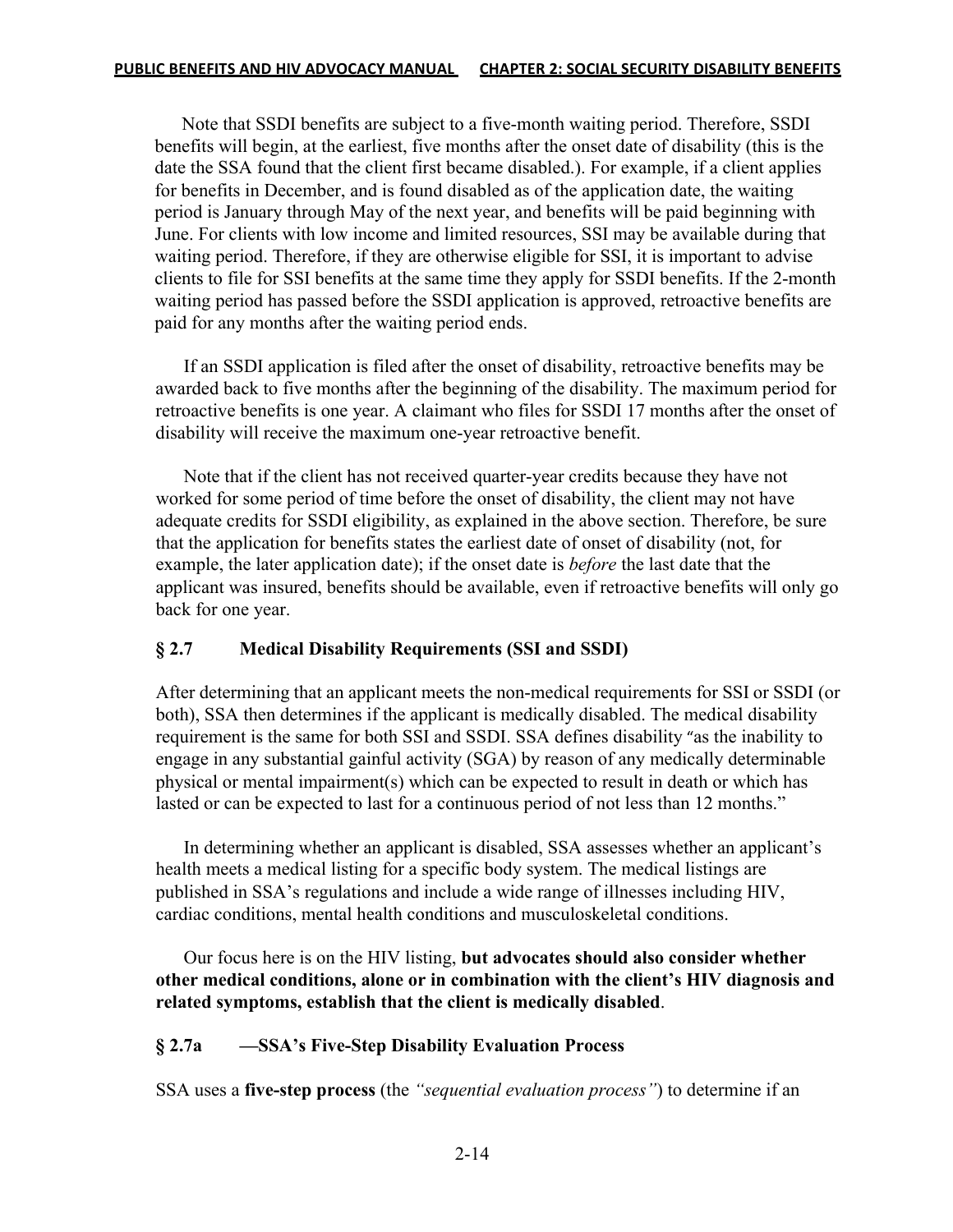applicant is disabled.

#### **Step 1: Is the claimant engaged in "substantial gainful activity"?**

 For purposes of Social Security disability claims, the applicant cannot be engaging in "substantial gainful activity." There is a rebuttable presumption that if the applicant is earning more than \$1,260 (2020) in gross income per month, the applicant is engaging in substantial gainful activity. If the applicant is not earning more than \$1,260 per month, then SSA will go on to Step 2. For applicants who are blind, the substantial gainful activity amount is \$2,110 (for 2020) in gross income per month. These amounts increase annually if there is a Cost of Living Adjustment.

 If the applicant's gross earnings average more than \$1,260 per month, generally they will be found to be ineligible for benefits. An applicant who earns more than \$1,260, but does so only with special accommodations that relax work performance requirements, can argue that the job is not competitive employment and is not substantial gainful activity. Also, attending school is not considered substantial gainful activity, because it is not done for pay.

| <b>EXAMPLE:</b>                                                                                                                                                                                                                                                                                                                                       |
|-------------------------------------------------------------------------------------------------------------------------------------------------------------------------------------------------------------------------------------------------------------------------------------------------------------------------------------------------------|
| Your client's employer pays her more than \$1,260 per month, paying her for a 2-day<br>work week but allows her to work only two days per week because of her health. In<br>making her SSA application, you should ask her employer to document the fact that it<br>is paying her even though she's not working the full requirements of the job. SSA |
| will take into account only the portion of earnings that relates to productive work.<br>The income may result in ineligibility for SSI or reduce her SSI benefits, but it does<br>not result in a finding that she is not medically disabled.                                                                                                         |

### Step 2: Is the applicant's impairment severe?

 This step is intended to weed out cases involving slight impairments that impose only minor limitations on the ability to work. SSA will consider a single severe impairment or a combination of impairments at this step. Usually this step is not a barrier for most applicants living with HIV, who are having symptoms related to the diagnosis and the impairment will be considered severe.

### **Step 3: Does the applicant have a condition included in the "Listing of Impairments" for HIV (or included in a listing for another health condition)?**

 Recognizes that there are recurring conditions for many serious adult and child physical and mental conditions and has published listings of HIV-related impairments and other physical and mental impairments. These listings can be found in the Code of Federal Regulations at 20 C.F.R., Part 404, Subpart P, Appendix 1, listing 14.11 (adults) and 114.11 (children).

These listings can be found on SSA's website.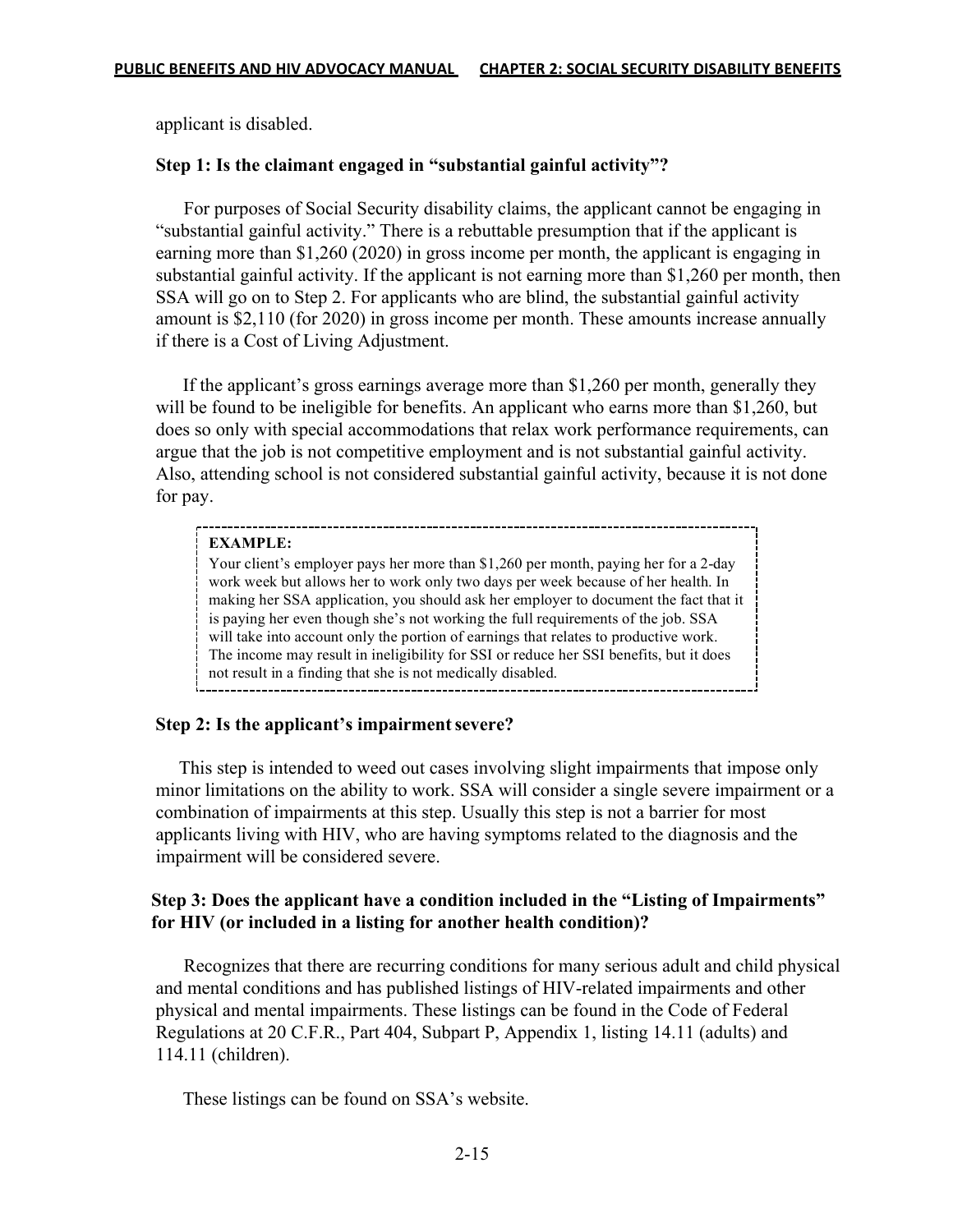### Adult Listings

### Childhood Listings

 If an applicant has a sufficiently severe illness or symptoms included in an SSA listing, they will automatically be considered disabled by SSA as long as they are not working at SGA levels. For applicants living with HIV, Step 3 is often the most important step of the process. Carefully document your client's diagnosis or medical history when it meets one or more of the listings. If the applicant's impairments do not "meet or equal the listings," the evaluation continues to Step 4.

Disability claims for children are reviewed under the HIV listing for children.

#### **REFER TO:**

For a more detailed discussion of the HIV listing for adults, go to **§ 2.7b**.

#### **Step 4: Can applicant perform any of the work they have done in the past 15 years?**

 If the applicant does not meet a listing at Step 3, then SSA looks at all the jobs the applicant has held in the past 15 years and determines if the applicant is still able to perform the easiest job of all the jobs held, given the extent of the applicant's impairment. If SSA determines that the applicant can still perform at least one of the jobs they held (based on SSA' assessment of applicant's "residual functional capacity"), it will deny the disability claim. If SSA determines that the applicant cannot do their prior job, then the evaluation goes on to Step 2.

### **Step 5: Are there other jobs available that the applicant can perform?**

 If the applicant can't perform any of the jobs they held over the past 15 years, SSA then determines if there is other work available they can perform given their education, age, and prior work experience. To do this, SSA has developed "Medical- Vocational Guidelines." If the applicant is found to be able to perform other work, then they are ineligible.

**Alcoholism or drug addiction as a contributing factor material to the applicant's disability:** An otherwise disabled applicant is not eligible for SSDI/SSI benefits if the disability is based on drug or alcohol addiction. The law states that a person "shall not be considered disabled . . . if alcoholism or drug addiction would . . . be a contributing factor material to [SSA's] determination that the individual would be disabled."

 Note, however, that applicants who have an addiction disorder may still qualify for benefits based on HIV-related illnesses, or on other physical or mental illnesses, if they are disabled by their illness independent of the addiction disorder. Furthermore, long-lasting physical or mental impairments that were originally caused by drug or alcohol use but are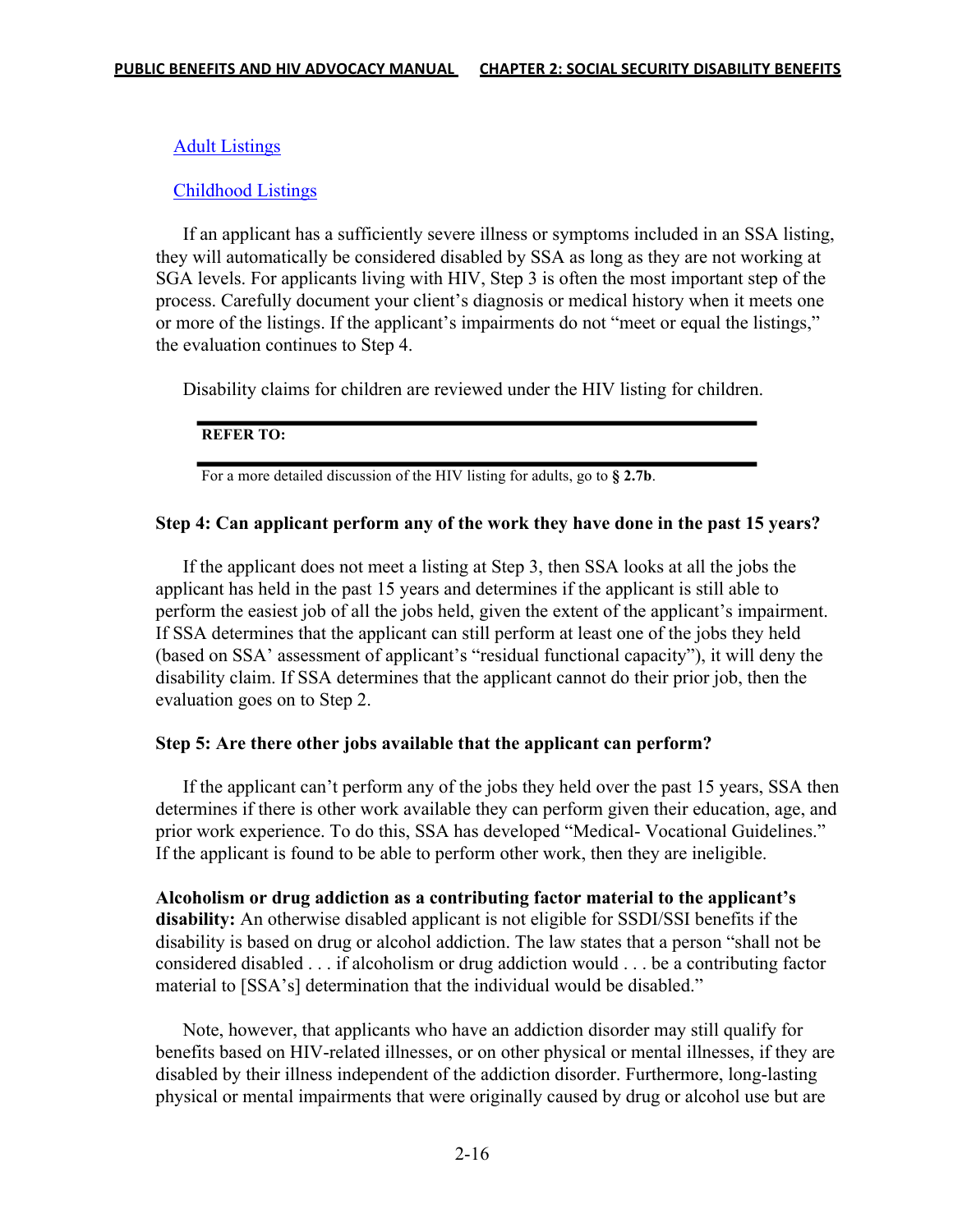now impairments unto themselves can be the basis for a finding of disability. For instance, if long-term alcohol use has caused a disabling impairment in liver function or brain function, an applicant can qualify for benefits based on those impairments.

## **§ 2.7b —SSA's HIV Listing of Impairments for Adults**

SSA's rules for evaluating an applicant for disability benefits under the HIV listing is linked here: SSA's rules for evaluating. The medical documentation required to meet each of the conditions in given in detail in the introduction to the HIV listing at **Section F**.

 Under the HIV listings an adult can be found disabled in four ways. See appendix 2-A1 for the complete HIV listing.

- **A. "Stand alone" disorders**: These are 5 severe illnesses which, if sufficiently debilitating and documented as specified in the listing – will automatically result in a finding of medical disability. They are set forth in **Section A-E** of the listing at 14.11. Because these are aggressive and untreatable disorders, in addition to automatic finding of disability under the HIV listing, these illnesses are also included in the Compassionate Allowance list. See 2-25.
- **B. Conditions relating to CD4 counts:** There are 2 separate Absolute CD4 count values in the listing – which, if sufficiently documented in the laboratory results as specified in the listing and supported by progress notes on BMI and Hemoglobin levels – will automatically result in a finding of medical disability. They are set forth in **Section F-G** of the listing at 14.11.
- **C. Conditions that require hospitalization within specific periods of time**: These are "complication(s) of HIV infection requiring at least three hospitalizations within a 12 month period and at least 30 days apart. Each hospitalization must last at least 48 hours, including hours in a hospital emergency department immediately before the hospitalization". The hospitalizations must happen within the period SSA is considering applicant's disability application. The hospitalization requirement is set forth in **Section H** of the listing at 14.11 at Appendix, 2A-1.
- **D. A "catchall" category: repeated manifestations of HIV illness that result in functional limitations:** As set forth in Section I of SSA's listing, these repeated manifestations can be from any of the previously listed disorders, from Sections A and B above, without meeting the listing on their own OR other HIV related manifestations resulting in significant, documented symptoms or signs such as fever, headaches, insomnia, involuntary weight loss, malaise, nausea, night sweats, pain, severe fatigue, or vomiting and ONE of the following at the marked level:
	- $\triangleright$  Limitation of activities of daily living.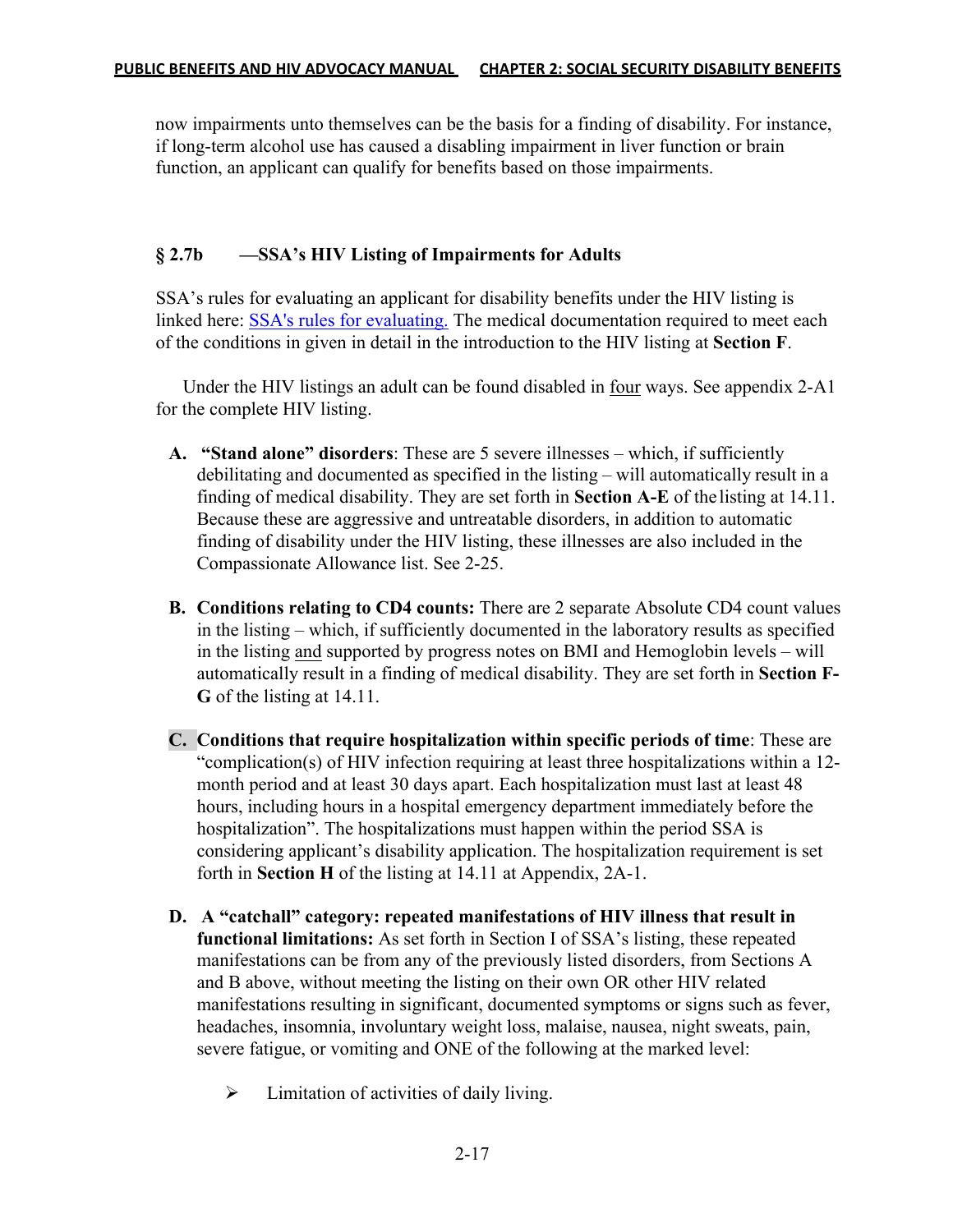- $\triangleright$  Limitation in maintaining social functioning.
- $\triangleright$  Limitation in completing tasks in a timely manner due to deficiencies in concentration, persistence, or pace.

First, SSA defines "**repeated**" as:

- $\triangleright$  occurring on an average of three times a year, or once every 4 months, each lasting 2 weeks or more; OR
- $\triangleright$  not lasting for 2 weeks but occurring substantially more frequently than three times in a year or once every 4 months; OR
- $\triangleright$  occurring less frequently than an average of three times a year or once every 4 months but lasting substantially longer than 2 weeks.

 Note, however, that these occurrences do *not* have to be of the *same* manifestation. Three different manifestations will suffice, however, they must occur during the period covered in applicant's claim.

 Second, SSA's examples of documented "**symptoms or signs**" include fever, headaches, insomnia, involuntary weight loss, malaise, nausea, night sweats, pain, severe fatigue, or vomiting. Any symptom or indication of physical or mental impairment, however, can be used, including side effects of treatment or medication.

 Third, the HIV manifestations must limit the applicant's ability to function at a "**marked**" level of severity in any one of 3 categories:

- $\triangleright$  Activities of daily living: for example, taking care of oneself (cooking, cleaning, attending to personal hygiene), performing household chores, taking public transportation; OR
- $\triangleright$  Social functioning: for example, visits with family or friends, participation in group activities; OR
- $\triangleright$  Completion of tasks in a timely manner due to deficiencies in concentration, persistence, or pace.

"Marked" is defined to mean that applicant's signs and symptoms from living with HIV interferes *seriously* with their ability to function. On a scale of 5, "Marked" is at 4 between "Moderate" and "Extreme", although SSA rules direct that they do not need to use such a scale.

 For every applicant, the listings also require documentation of HIV infection. This can be accomplished through medical records indicating positive results from HIV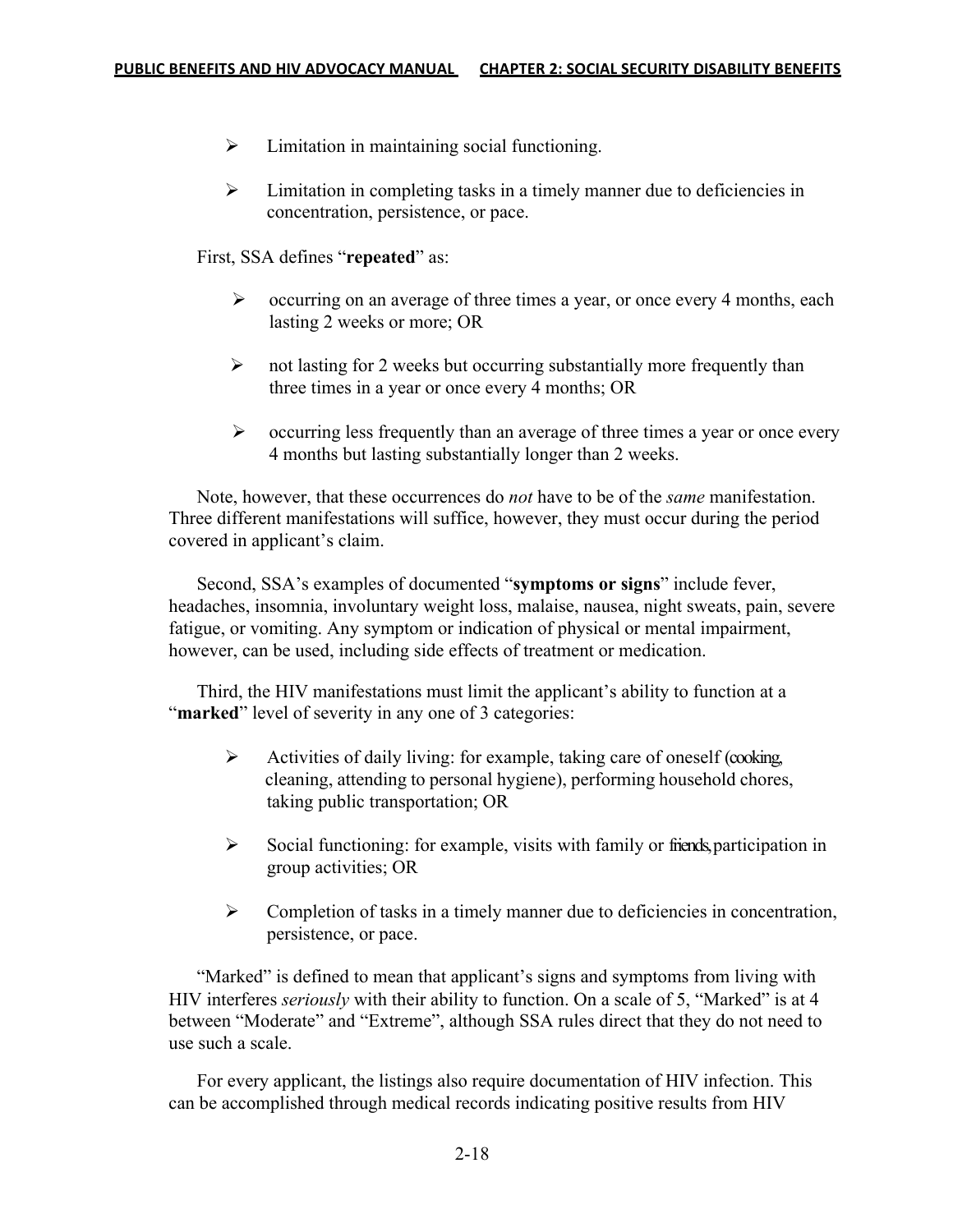antibody tests, antigen tests, or through a diagnosis of an opportunistic infection that has no known cause other than HIV. A low T-cell count alone is not considered to be evidence of HIV infection.

 Applicants seeking benefits under the "repeated manifestations" standard are among those most often denied benefits at the initial application stage, and, as a result, face a lengthy appeal process and delay in receiving benefits. To win on an initial application, carefully document both the repeated "signs and symptoms" and the resulting functional limitations. The majority of clients who suffer from subjective symptoms such as fatigue or neuropathic pain are denied benefits because these and other subjective symptoms are not fully documented in the client's medical record.

#### **TIP:**

Applicants living with HIV, may have severe objective and subjective side effects from the antiretroviral medications they take. The subjective side-effects need to be reported to a medical provider and documented in the progress notes. SSA takes into consideration side effects of antiretroviral medications when evaluating an applicant's functionality. Antiretroviral side effects recognized in the SSA regulations are: "[b]one marrow suppression, pancreatitis, gastrointestinal intolerance (nausea, vomiting, diarrhea), neuropathy, rash, hepatotoxicity, lipodystrophy (fat redistribution, such as "buffalo hump"), glucose intolerance, and lactic acidosis." In addition, medications used in the treatment of HIV infection may also have effects on mental functioning, including "cognition (for example, memory), concentration, and mood, and may result in malaise, severe fatigue, joint and muscle pain, and insomnia."

 Using a daily activity log that the client shows to the doctor at each medical visit is a practical way of developing this documentation. A copy of a sample log that can be used for this purpose is included in the appendix, beginning on page 2-A1. Also, clients should compare their current level of functioning with the normal level they experienced before the onset of disability.

### **§ 2.7c —SSA's Listing of Mental Health Impairments**

 People living with HIV often also are living with co-existing mental health diagnoses such as depression, bi-polar disorder, anxiety and PTSD. Clients who do not meet the listing for HIV may instead qualify on the basis of SSA's mental health listing, alone or in combination with symptoms of HIV illness.Every client should be assessed for mental health impairments even if their condition does not meet a listing. As with the HIV listings, evidence of these conditions must be documented by a health care provider. The entire mental health listing can be found here:

https://www.ssa.gov/disability/professionals/bluebook/12.00-MentalDisorders-Adult.htm

 Some applicants lack adequate documentation of their mental health conditions because they are not seeing a therapist, psychologist or psychiatrist. If you believe that a client suffers from an undiagnosed and/or untreated mental health impairment, be sure to provide an appropriate referral for a full bio psycho-social evaluation and follow up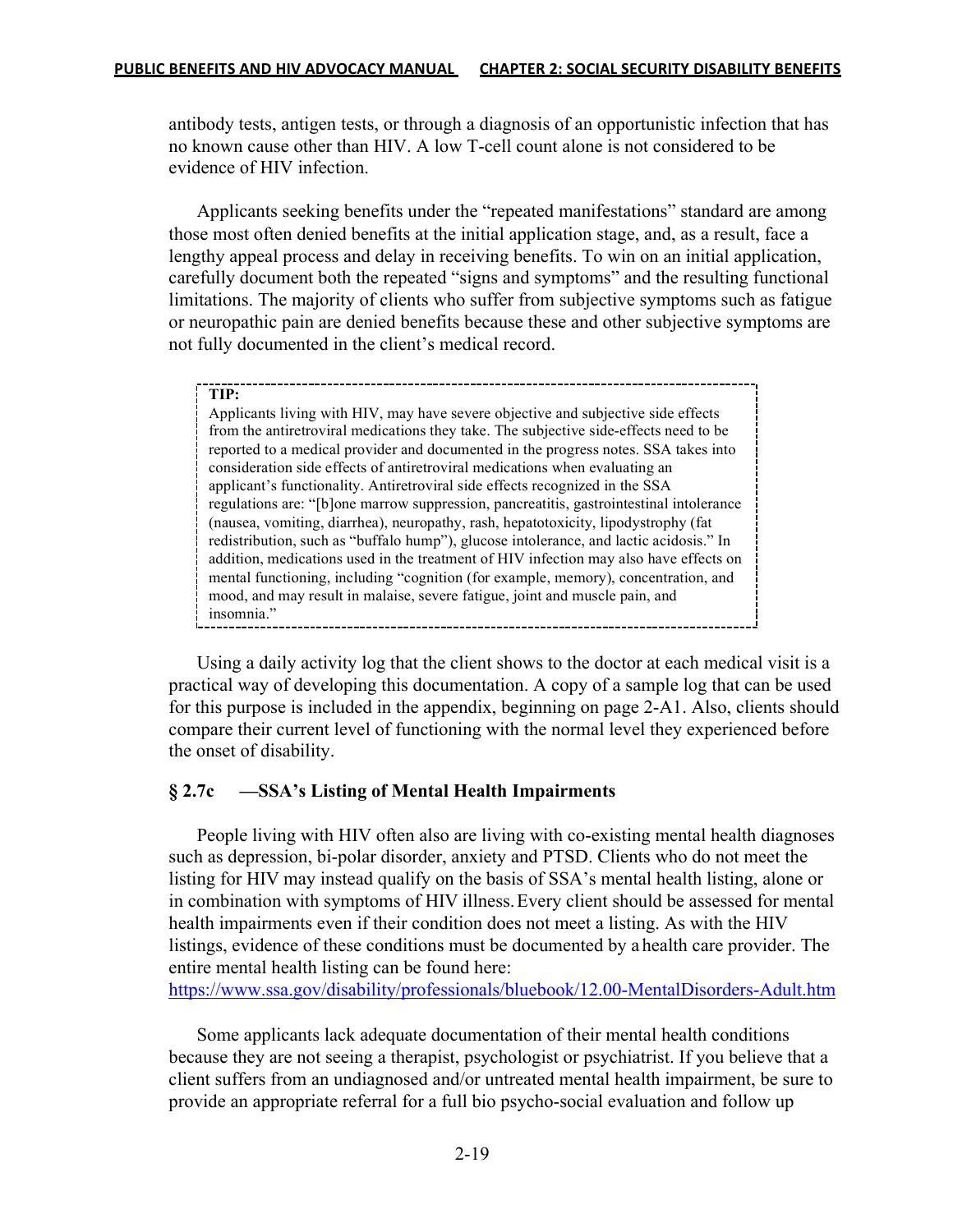treatment if appropriate.

## **§ 2.7d —Listings for Other Illnesses**

 SSA has developed listings for many types of illness, including blindness, deafness, neurological disorders, heart disease, and cancers. If your client does not meet the HIV listing but is disabled as a result of some other condition, you should review the listing on that subject. In addition, the client may be disabled from a combination of impairments, thus, it is important to review clients' symptoms and be familiar with the other listings. The complete Listing of Impairments is available on the SSA website at https://www.ssa.gov/disability/professionals/bluebook/AdultListings.htm

## **§ 2.8 Disability Standard for Children**

Although the emphasis of this chapter is on disability benefits for adults, children are also eligible for benefits from SSA. Children with HIV may be eligible for SSI if they qualify as medically disabled and they meet the SSI income and resource restrictions (see **§ 2.5**) after any applicable deeming of income and resources from parents. Children may also be eligible for SSDI in rare cases in which they have earned sufficient income (see **§ 2.6**).

 SSA has issued listings for HIV in children that are similar to those for adults. Children's HIV-related impairment listings can be found at listing 114.11 in the Code of Federal Regulation referred to in **§ 2.7a**. SSA's child HIV listing is similar to the adult HIV listing, but with additional impairment categories relating to growth. The SSA HIV listings for children are available on the SSA website at section 114.11 here: SSA's Disability Professionals Bluebook - 114\_11

## **§ 2.9 General Tips for Applying for Social Security Disability Benefits**

You should keep the following general tips in mind as you help clients apply for SSI/SSDI:

 **Become familiar with the SSA's disability listings and learn to recognize disabilitydefining symptoms.** You can find the SSA's adult disability listing here: https://www.ssa.gov/disability/professionals/bluebook/AdultListings.htm

 To win benefits for your client on the initial application, make sure that your client's SSA disability file includes all medical records. Emphasize to your client the importance of telling their treating health care provider about all symptoms and having those complaints documented in the medical record. If you notice a change in your client's health, for example, your client complains of increased fatigue or pain, ask if the client's provider has been charting those symptoms. Encourage your client to seek a referral from their primary care provider for any specialized medical treatment or diagnostic testing as appropriate.

 **Keep copies of everything you submit.** SSA is a huge bureaucracy and letters and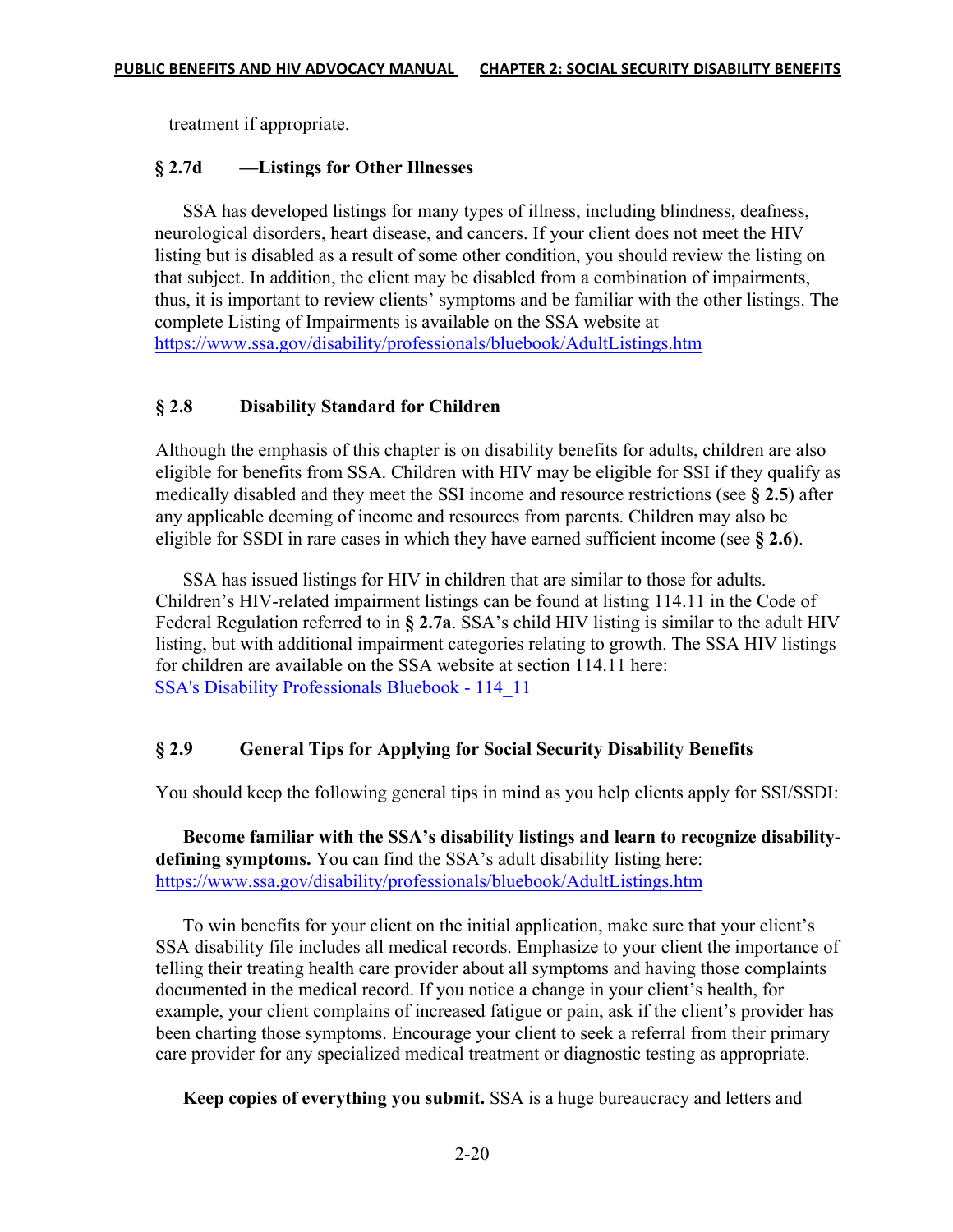records can be misplaced. Always keep copies of all letters, forms, medical records, pay stubs, and any other materials you submit on your client's behalf.

 **When you send documents to SSA, send them by certified mail or by fax**. This way you have proof of sending your clients' documents.

 **Meet all of SSA's deadlines and make sure your client keeps every appointment with SSA representatives.** Missed appointments and failure to obtain and submit information or documents in a timely manner are some of the most common reasons why clients are denied benefits. A missed appointment can result in the immediate denial of benefits and force your client to start over again. If your client must miss an appointment, you or your client must call to reschedule. Document conversations where you cancel an appointment in case SSA later says your client failed to cooperate by missing an appointment.

#### **TIP:**

If the client can show "good cause" for missing a deadline or failing to take other action, a denial of benefits can be reversed on that basis and the claim reopened.

 Take an active approach to the process. Don't rely on SSA's bureaucracy to get your client's medical records or letters from your client's doctors. Have your client sign authorization forms for release of medical records to you, request the records from every hospital, clinic, physical therapy, primary care provider, and specialist offices where your client has received services, and assemble and submit them promptly to SSA. Be sure to attach SSA's Appointment of Representative Form (Form SSA-1696) when requesting clients' medical records. A copy of the Appointment of Representative Form (Form SSA-1696) can be found here; https://www.ssa.gov/forms/ssa-1696.pdf. If your client's condition worsens while the claim is pending, submit new evidence indicating that, particularly when pursuing an appeal.

## **§ 2.10 Overview of SSA Application and Appeal Process**

## **The following sections give you an overview of SSA's application and appeal process that will guide you with helping your client in securing disability benefits.**

**SSA Local Office Processing:** After the claim is filed by telephone, online or by visiting a local SSA office, the client will be notified of an initial SSA local office interview. This interview can be done by telephone or in person at a local SSA office. The letter informing the client of this initial interview will generally have all the information the client needs to know about the interview including any documents the client needs to bring to the interview. Generally, if the client has applied for only SSDI, the client's application will be forwarded for medical evaluation of their disability.

 While the case is still at the SSA local office, if the client's health care provider has submitted evidence of a listing-level impairment, presumptive disability benefits can be granted by the local office. After an initial review of the application, SSA will forward the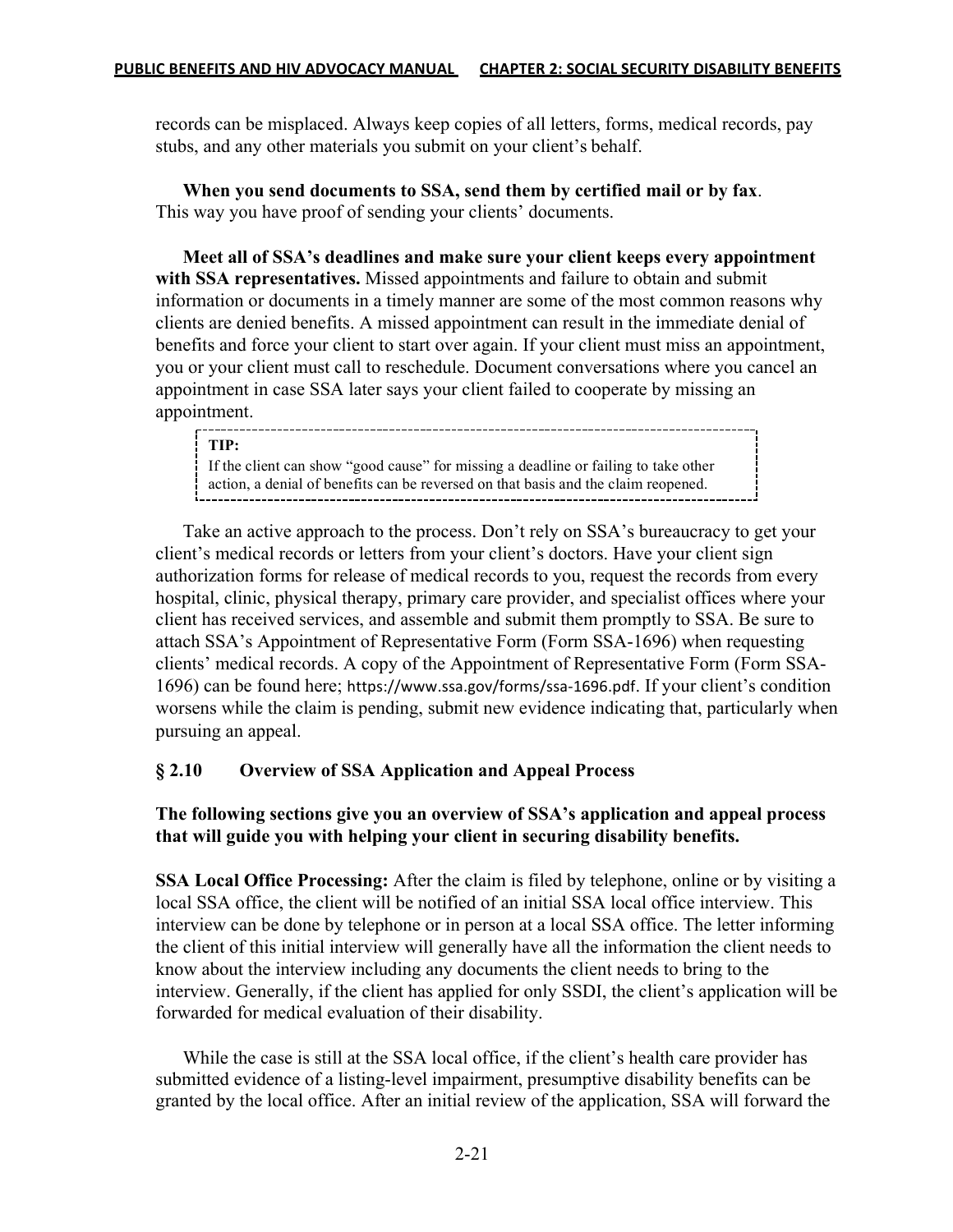application to a state agency, which SSA refers to as a Disability Determination Service (DDS). In Pennsylvania, the Bureau of Disability Determination (BDD) is that state agency. BDD is a bureau within the Pennsylvania Department of Labor and Industry. On average, it takes about 85 days for the BDD to process a claim. If health care providers delay sending medical records or if the client does not promptly respond with the disability forms, however, the process can take longer. But if adequate documentation of disability for approval of the claim is in the file when it is received by the BDD, the claim should generally be approved at this stage.

**Disability Claims Adjudicator's Review**: After SSA forwards the file to the BDD, the case is assigned to a Disability Claims Adjudicator (DCA). Upon receipt of the file, the DCA will contact the client (or the client's representative) by telephone to verify the information that the client has provided, and to determine whether the claimant has any additional information supporting theclaim.

 You should not hesitate to contact the DCA early in the process to make sure that they have received all the relevant medical records from your client's health care providers. The BDD will require that you send an Appointment of Representative (Form SSA-1696) before they could speak with you about your client's case. (Refer to § 2.9). The BDD will speak with you, however, if the client is present with you when you make the call.

 At this stage, the DCA may also send additional forms to determine applicant's functionality and/or work activity, as appropriate. These forms include Activities of Daily Living, Function Report and the Work Activity Report. These forms, if properly filled, will be helpful in painting a picture of your client's symptoms and therefore should be completed with great care. Clients should complete and return these forms promptly to BDD in the return envelope provided or fax them using the bar code provided.

 Upon receiving these forms, the DCA then assembles the applicant's file, reviews the available evidence, consults medical or non-medical experts as necessary, and then makes a preliminary determination about the applicant's medical eligibility. You should also offer to send additional records that may help with finding your client disabled.

 At this stage, if the file contains evidence that establishes the client's eligibility for benefits, the DCA should approve the claim, without consulting medical or non-medical experts or waiting until additional records are received. If the preliminary determination is favorable to the applicant, the process ends, and the applicant receives benefits.

 In cases where the client's disability is not clearly established, DCA can request your client to attend a consultative examination (CE) with one of SSA's panel of doctors either for physical or mental health evaluation or for both. These examinations have become a common practice and clients should be advised to take these examinations seriously. The BDD has outsourced the scheduling of these appointments to Industrial Management Associates (IMA) and any notices from IMA should not be ignored. If clients cannot keep the appointment with SSA's doctor they should be proactive and call IMA to reschedule the appointment.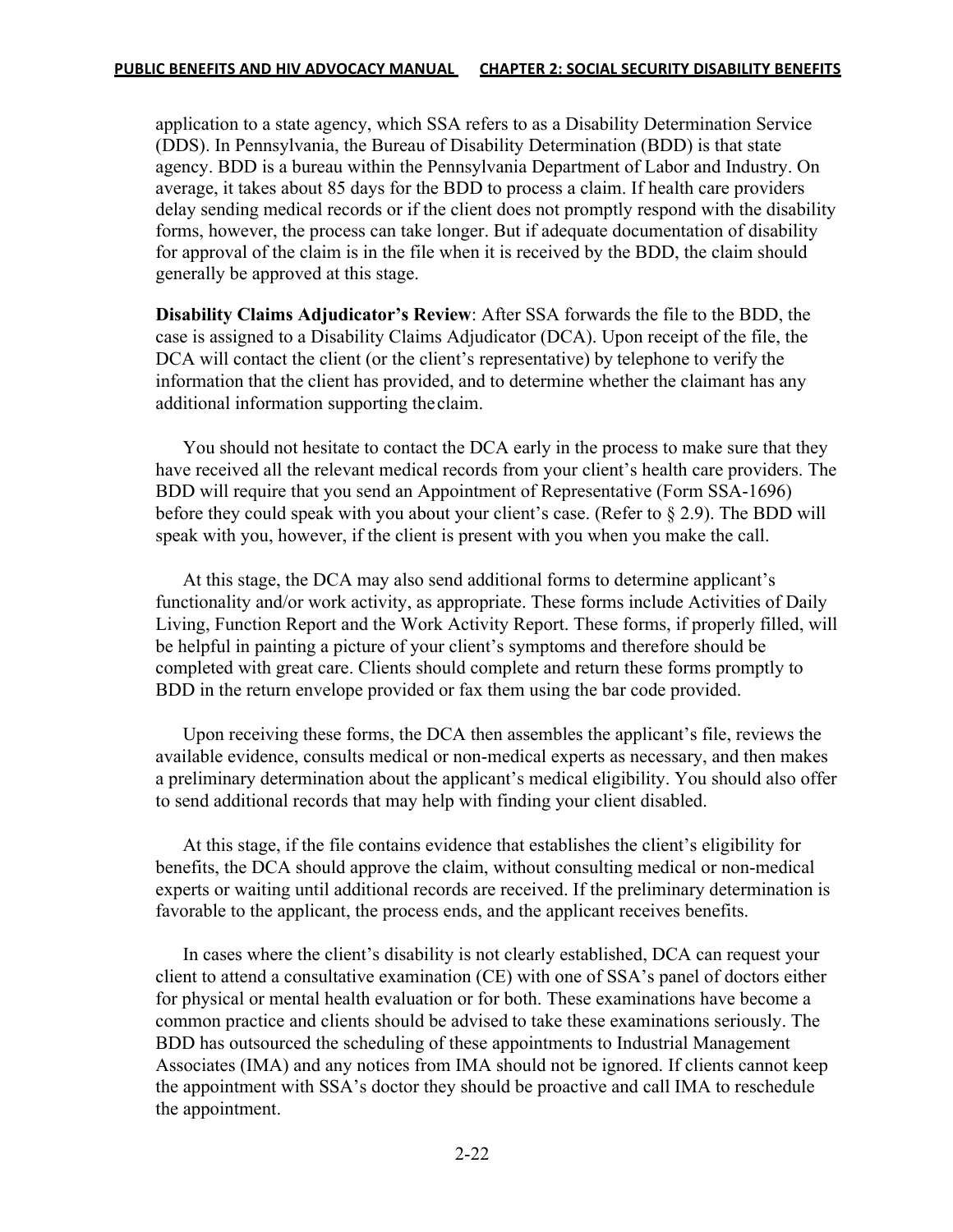After reviewing the medical records on file, and the CE report, if the DCA concludes that the applicant is not disabled, the claim is denied. The applicant will then receive a letter stating that the claim is denied and the reasons why the claim was denied. The applicant has 60 days, plus five days for mailing, from the date of this letter to file an appeal. Applicants should act promptly in filing their appeal following the instructions given in the denial letter.

 In 2019, SSA modified its disability review process in Pennsylvania and re-introduced the "Request for Reconsideration" step following an initial denial of benefits. Clients will now file Form SSA-561-U2 found here, https://secure.ssa.gov/iApplsRe/start to appeal the initial denial. Clients may also file a Request for Reconsideration on-line at https://www.ssa.gov/forms/ssa-561.html Once the appeal is filed on-line clients can fax updated medical records with the bar code that will be generated when the appeal form is submitted.

 In this step of the appeal process, a DCA at the BDD who did not take part in the initial determination of the client's application will review the client's file again to ascertain that no errors were made in denying the application. The DCA will also consider new evidence filed with the appeal or after the appeal. This reconsideration process is a review of the file and client is not afforded an opportunity to appear in person and present their case. Based on the evidence in the file and the new material submitted, the client can be approved or denied.

 If denied, the client has the opportunity to file an appeal to appear before an Administrative Law Judge and present their case. Clients will file Form HA-501-U5 "**Request for Hearing by Administrative Law Judge**" to make this request for appeal. The appeal is then transferred to the SSA's Office of Hearings Operations. A copy of the "Request for Hearing by Administrative Law Judge" form can be found here. https://www.ssa.gov/forms/ha-501.pdf . Clients can also complete the "Request for Hearing by Administrative Law Judge" and the "Disability Report – Appeal" on-line at https://secure.ssa.gov/iApplsRe/start. A copy of the Disability Report – Appeal form, which client files with an appeal can be found here: https://www.ssa.gov/forms/ssa-3441.pdf

**Office of Hearings Operations: (OHO):** After clients have filed the appeal, the Administrative Law Judge (ALJ) at OHO can further develop the record in the case and conduct a hearing. In the event that an applicant's case goes to a hearing before the ALJ, the applicant should be assisted by an attorney or other competent representative who can work with the applicant in presenting the applicant's case at the hearing. This will maximize the chance of being awarded benefits. Again, new evidence can be presented at this stage. Clients will receive notice of their hearing at least 75 days before the scheduled hearing date.

SSA rules require applicants or their representative to submit or inform the ALJ about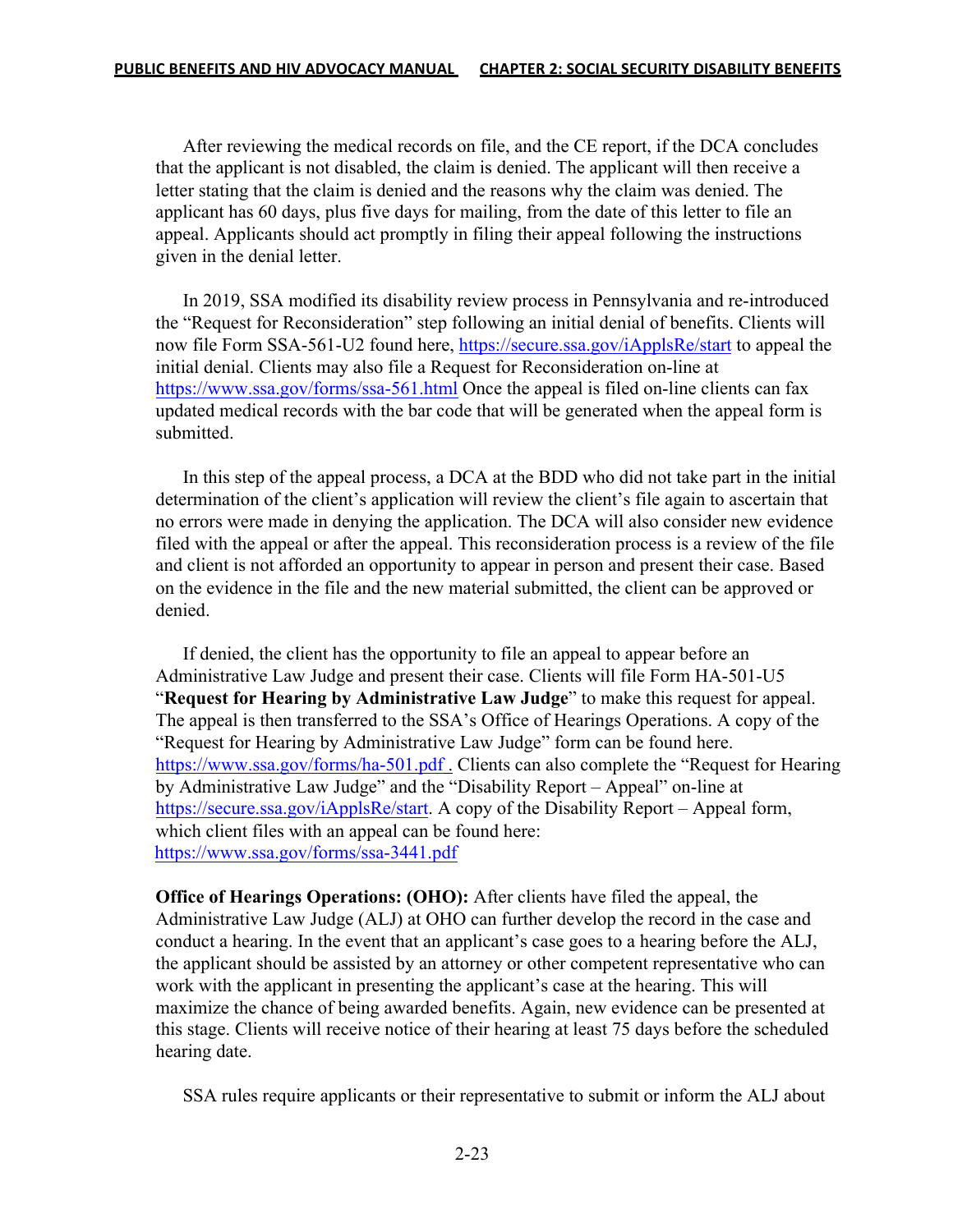all available medical records at least five (5) business days before the scheduled hearing. If the applicant fails to provide the information within that time the ALJ may refuse to consider the evidence, unless good cause is shown as to why the records could not be submitted within the required time. Clients should, therefore, be encouraged to stay in touch with their representatives and request that their updated medical evidence be submitted well in advance of the appeal hearing. It can take more than a year for the appeal hearing to be scheduled to heard a before an ALJ. Therefore, clients should be advised to continue receiving treatment, report all signs and symptoms and side effects of the medications to their medical provider, and keep a Client Activity Log. Based on the medical and non-medical evidence in the record, the ALJ then either grants or denies the claim.

 If the claim is denied, the applicant then has the option of appealing further to the Appeals Council.

**Requesting an On-the-Record Favorable Decision**: The Social Security regulations provide that an ALJ may issue a favorable decision without holding a hearing. A decision "on the record" allows the ALJ to make a decision based on the evidence that is in your client's Social Security file. When you have a very strong case, which is well documented and supported by the medical evidence, it may be in your client's best interest for your client to request a decision on the record. The request for a decision on the record should be a letter detailing how your client's condition is disabling under the Social Security regulations (a sample letter is provided in the appendix at 2-A9. The request should be submitted well in advance of a scheduled hearing. The request for decision on the record does not waive your client's right to a hearing. If the ALJ denies your request for a decision on the record, the client may still appear before the judge and present their case.

**Appeals Council:** A claimant who gets an Unfavorable Decision from an ALJ may appeal that decision to the Appeals Council. To request review by the Appeals Council, the applicant files a Request for Review of Hearing Decision/Order [Form HA-520]. This stage concludes the appeal process within the Social Security Administration.

 A claimant who considers filing a new disability application while their case is being appealed to the Appeals Council should be advised that SSA will not entertain a new disability application from a claimant who has an appeal pending at any level of administrative review. There is an exception to this rule that "if the prior claim is pending at the Appeals Council (AC) and the claimant has evidence of a new critical or disabling condition with an onset after the date of the administrative law judge (ALJ) hearing decision, the claimant may request to file a new disability application". There are other exceptions to this rule and the client should be advised to consult with an attorney if they have a new condition that may enable them to receive benefits more quickly. This rule does not apply if client's appeal in now pending in the federal court (see next section).

**Judicial Review:** If the Appeals Council denies the appeal, the applicant can appeal to federal district court. The applicant is now outside the SSA's administrative appeal process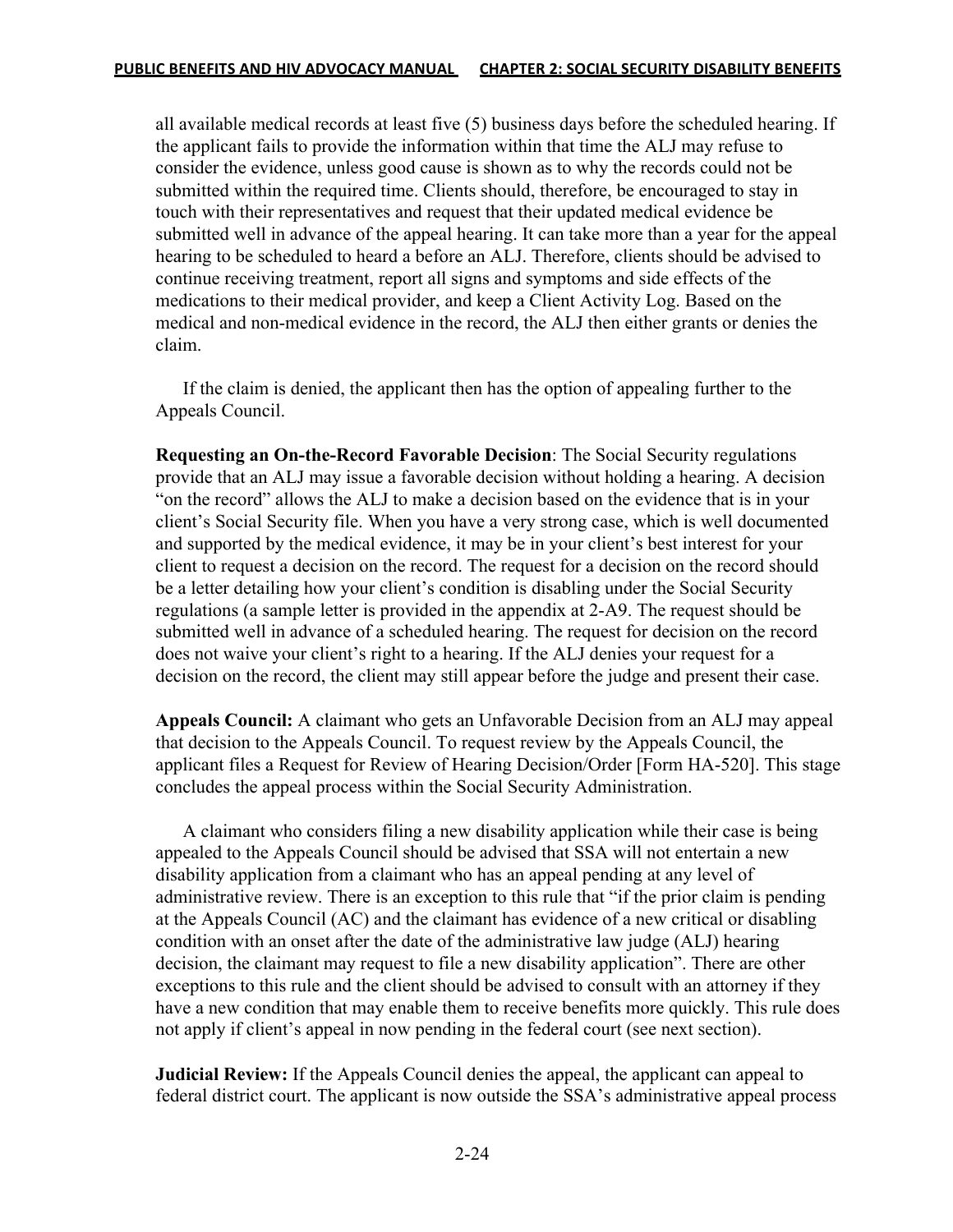system and is under the federal judicial system. Again, the applicant should be represented by an attorney in pursuing such an appeal.

 There are a few programs adopted by SSA to expedite SSD/SSI applications. When appropriate, clients should be evaluated for these expedited processes to receive benefits quickly. These programs are briefly explained below:

- Ø **Quick Disability Determination Process (QDD):** This is SSA's fast tracking process that was started as a model in Boston and extended nationwide, effective September 2007. QDD uses a computer Predictive Model (PM) to automatically select about 4% of all disability claims for special expedited processing. Files selected for QDD are those with a high probability that 1) the claimant is disabled, 2) evidence of the claimant's allegations can be easily and quickly verified, and 3) the case can be processed quickly by Disability Determination Services (DDS). QDD files, assigned to designated disability examiners with the knowledge, training, and experience to gather medical information (including Activities of Daily Living and Medical Records of Evidence), and make decisions on QDD claims quickly, are usually given fully- favorable determinations within about 10 days (maximum 30 days), and not the three to four months which normal initial decisions require. If a QDD claim is not resolved within 30 days, it is returned for normal processing. If a file is missing any non medical information, it will not receive QDD processing.
- Ø **Compassionate Allowance Process (CAL):** SSA uses the Compassionate Allowance process (CAL) to quickly approve benefits for applicants whose medical condition clearly meets the definition of disabled under the Social Security standards. Cases for CAL processing, like QDD, are chosen by SSA's PM advanced technology based solely on the allegation made by the applicant in his Form SSA-3368 (Disability Report—Adult). For applicant with HIV there are at least five HIV-related disorders that will qualify for CAL and are listed in the Appendix at 2-A1. CAL cases are similar to Terminal Illness (TERI) claims, however, not all CAL cases involve terminal illness. For example, a person with a spinal cord injury could qualify for a CAL – even if he or she is expected to live for many years. For SSA's complete list of conditions that qualify for CAL see: https://secure.ssa.gov/apps10/poms.nsf/lnx/0423022080
- Ø **SSI/SSDI Outreach, Access and Recovery (SOAR) program**: Through the SOAR program, states and communities are able to increase access to SSI and SSDI benefits for homeless people with mental illnesses and/or co occurring substance use disorders. If your client is homeless with mental health issues or recovering from drug and alcohol use, and just returning to the community from institutions (jails, prisons or hospitals), meets both the medical and non- medical requirements for SSI/SSDI benefits and lives in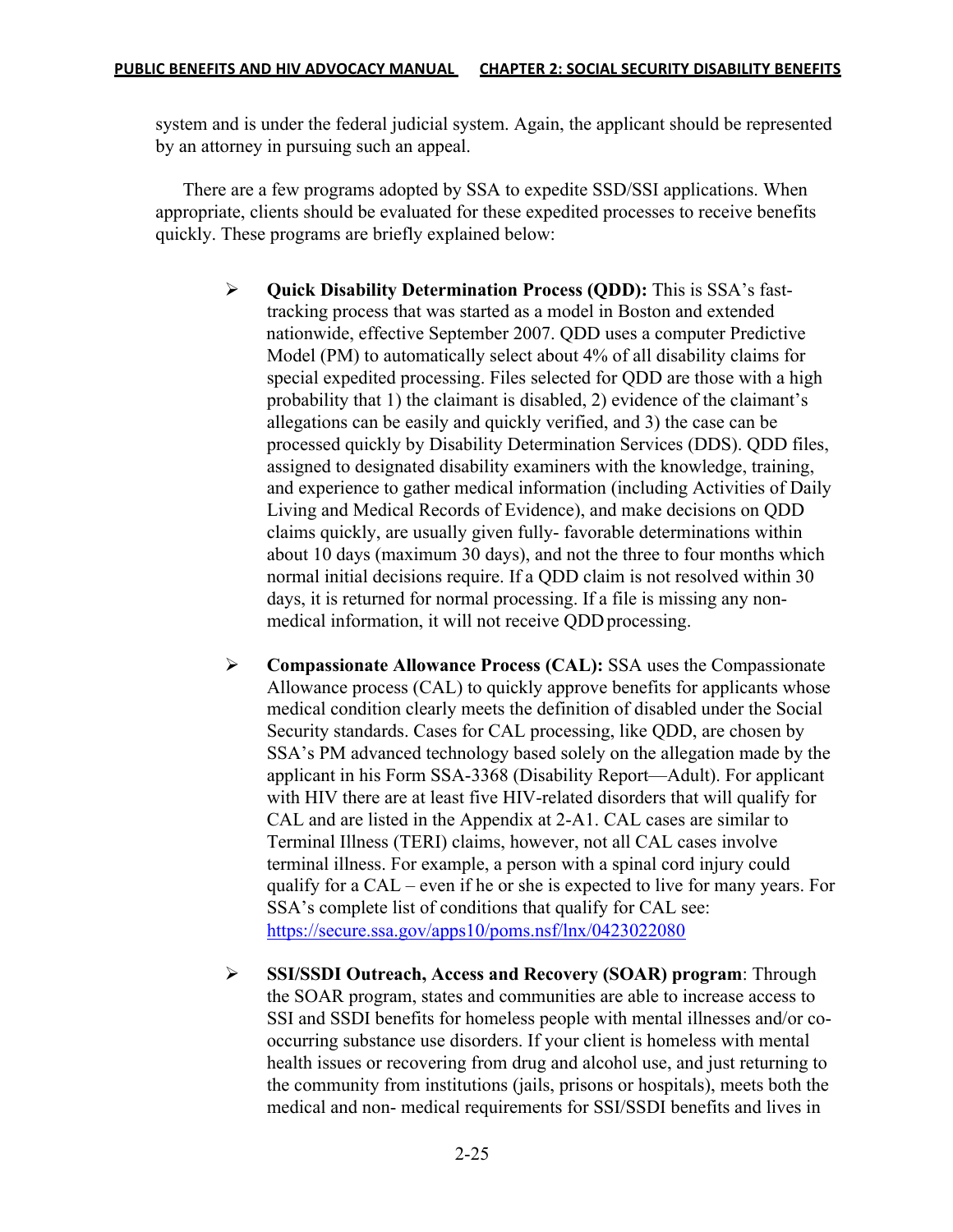Philadelphia, you may refer him/her to the Homeless Advocacy Project (HAP) for an expedited disability application through the SOAR Program. The disability application processing time for these homeless individuals is considerably shorter and the approval rate is higher than the regular applications.

 HAP conducts several legal clinics each month in various homeless shelters, transitional housing sites, overnight cafes, and soup kitchens in Philadelphia to assess the client's needs. Based on the information that the HAP staff receives at the interview, they will do an intake for the client for the SOAR program. If you believe that you have a client who may benefit from an expedited disability decision, advise your clients to attend these outreach clinics. The legal clinic information can be found on HAP's website at www.homelessadvocacyproject.org or call (800) 837-2672 or (215) 523-9592.

## **§ 2.10a —Filing the Application – ASAP**

When you have determined that your client has a valid disability claim you should encourage them to file applications for SSI and SSDI (if they have a work history) without delay. Your client may file disability applications in one of several ways:

 **By Telephone**: Applicants can apply by phone by calling SSA's toll-free number at **1- 800-772-1213**, Monday through Friday from 7:00 A.M. to 7:00 P.M. Applying by phone is the easiest for most clients, although application can also be made by mail or in person at a local Social Security office. **We recommend, however, that the clients always apply for both SSI and SSDI as explained below**.

### **CAUTION!**

**Before having your client apply, be sure to find out if there are other, nondisability reasons for their unemployment or if medical disability is the cause.** If your client's former employer fired them because of HIV status, they may have a valid employment discrimination claim. Although a 1999 Supreme Court ruling allows individuals to apply for disability benefits *and* pursue a discrimination claim at the same time, the application to SSA needs to be carefully worded. Clients in this situation should consult an attorney *before* applying for disability benefits. Also, if the client is not medically disabled, you should determine whether s/he is eligible for unemployment compensation benefits, or, if the unemployment is the result of a work-related injury, and whether they are eligible for workers' compensation benefits.

In the initial phone call to SSA, the client will be asked nothing more than their basic personal information and whether they are applying for SSI, SSD or both. For some clients, you'll be able to determine that they are clearly eligible for only SSI (e.g., those with no significant work history and no assets). For other clients, however, you may not be able to determine whether they are eligible for SSI, SSDI, a combination of both, or for SSI during the SSDI five-month wait period. Therefore, it is best to have clients apply for both benefits to ensure that the client's SSI eligibility is preserved in addition to securing benefits for the 2-month waiting period for SSDI-only clients.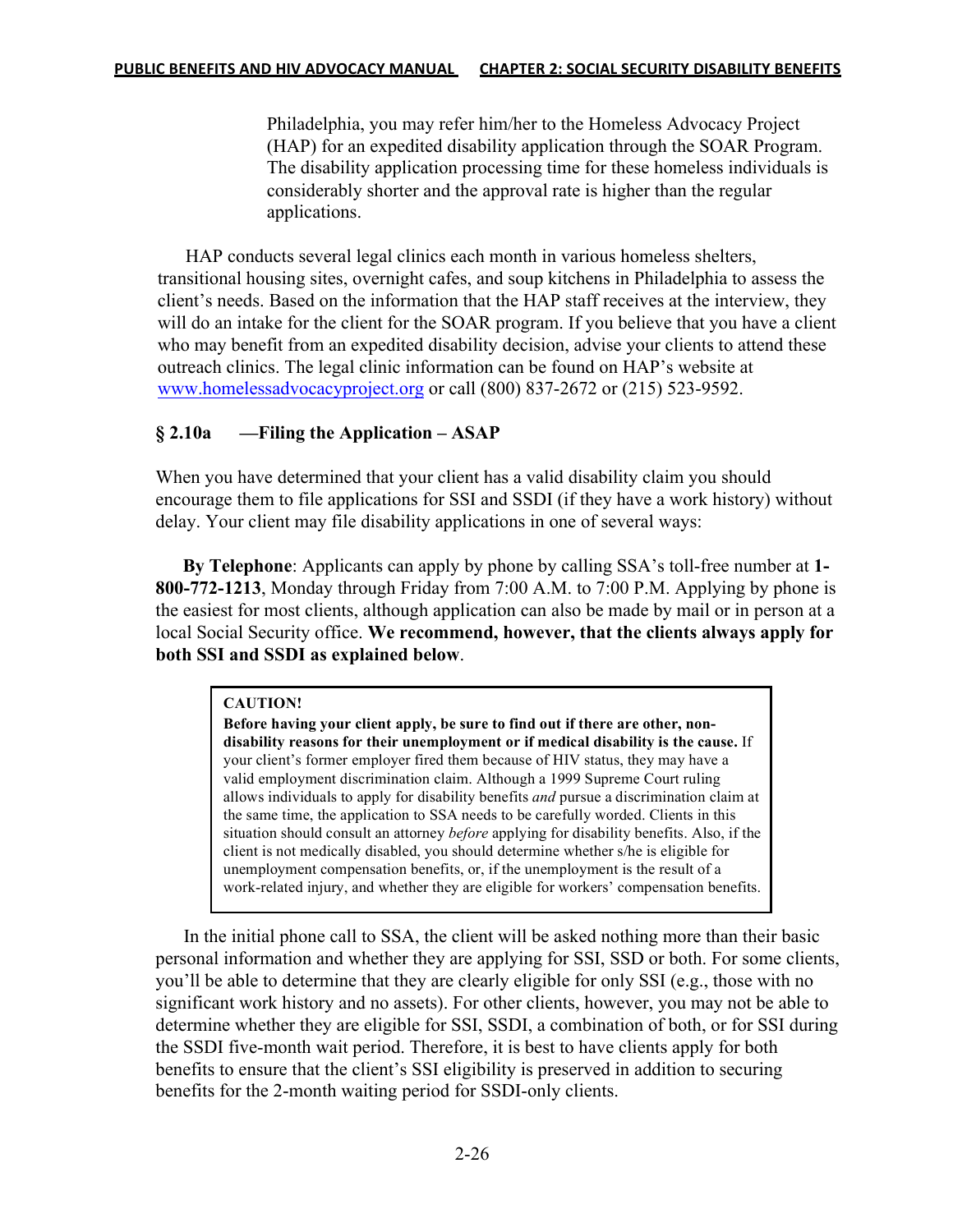#### **TIP:**

**Your client should call as soon as they are disabled,** because the month *after* the month the client calls will be the first benefits month. For example, calling on Friday, September 29, will result in October as the first benefits month, but waiting until Monday, October 2, will result in November as the first benefits month. SSA does not take telephone applications during weekends or holidays. This is important to avoid the loss of a month's benefits, because retroactive SSI benefits are not available for any period of disability before the filing date.

During the client's initial phone call with SSA, assuming that you have been unable to determine whether your client is eligible for either SSI or SSDI (and not both), your client should be sure to say *two* important things, if appropriate:

- Ø "**I want to apply for** *both* **SSI and SSDI.**" When your client calls, they should state that they are applying for *both* SSI and SSDI. That way, the client will nothave to apply for the programs separately.
- Ø "**I have HIV and I want to apply for presumptive SSI benefits.**" Presumptive SSI benefits are paid for up to six months to SSI-eligible applicants while they are waiting for their application to be approved. Applicants who meet SSA's disability definition based on a preliminary medical report can obtain such benefits. Presumptive benefits are available to any client who has filed an SSI application, including those with an SSDI application, assuming all other eligibility criteria are met. To receive presumptive Form SSA-4814-F5 should be completed and submitted toSSA as soon as possible. Clients granted presumptive benefits begin receiving benefits the following month. Presumptive SSI benefits are paid only until a decision is made by the BDD on your client's initial application. If your client's claim is approved, SSI benefits will continue unhindered. If client's application is denied, the presumptive SSI benefits will stop, even the client files an appeal from the denial. The client, however, does not have to pay back the presumptive benefits, if their initial application is denied. Presumptive benefits are never considered an overpayment and hence clients should not be dissuaded from asking for presumptive SSI benefits. (see § 2.10c below for more information on having presumptive benefits authorized.)
	- (i) **On-line Application**: Some applicants can file for disability benefits on-line. As case managers, your assistance with filing these applications will be beneficial to your clients. Clients applying for SSDI only or for both SSD and SSI can file their application at https://www.ssa.gov/applyfordisability/. Clients applying for SSI only cannot file an application on-line.

Applicants should first gather all the necessary information needed to enable them to complete the application uninterrupted. Even if an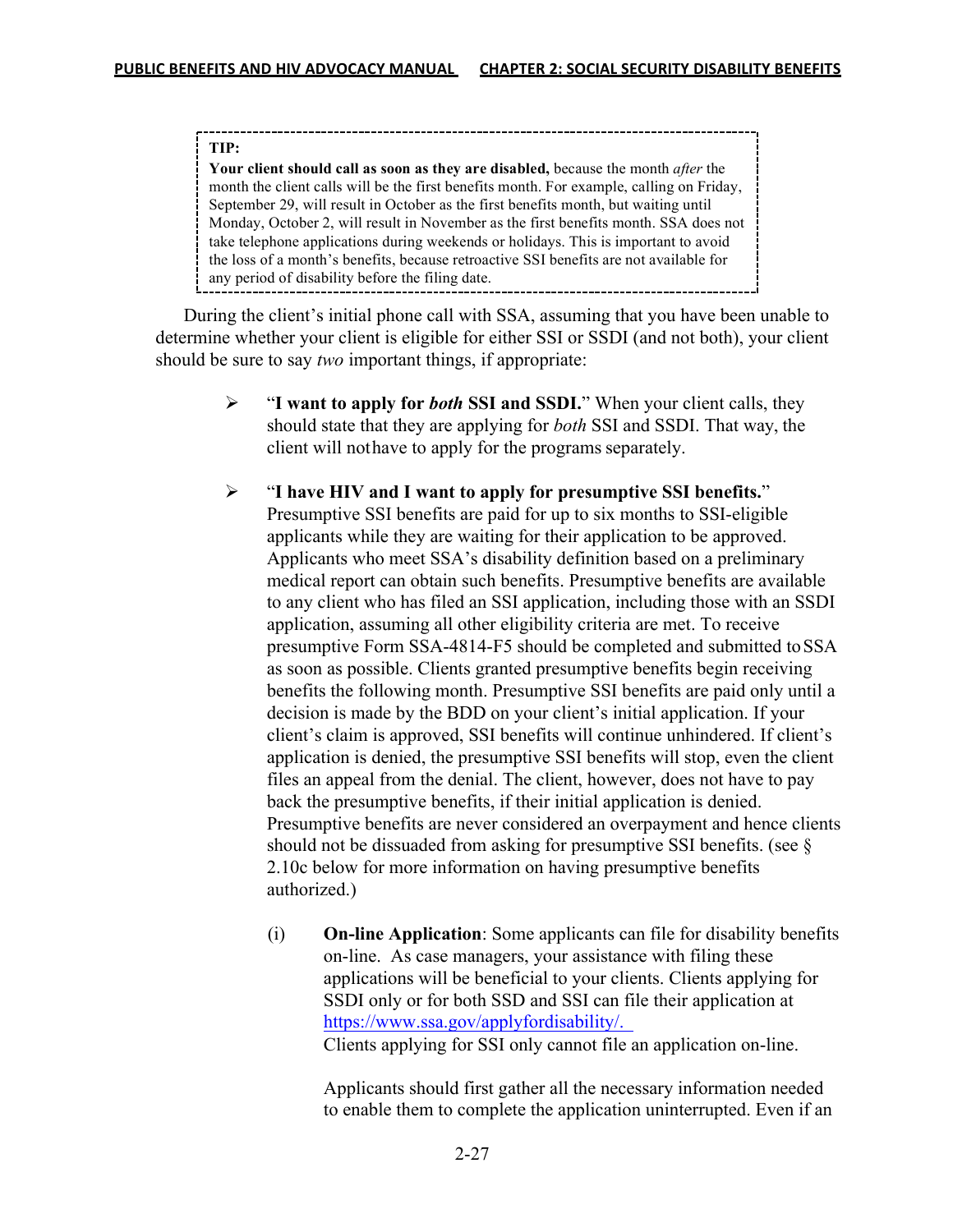applicant does not have all the required information, they can come back and complete the application at a later time. SSA prefers, and encourages applicants to file on-line applications for expedited processes. Case managers helping clients to apply for benefits online must ensure that the application has been submitted successfully and a confirmation report has been received. The confirmation report must be saved and/or printed to be sent to SSA along with Form SSA-827 https://www.ssa.gov/forms/ssa-827.pdf

- (ii) **Application on Paper**: Assembling an Application Package. Although SSA will collect your client's medical records, the best way to speed up the process and improve your client's chances of getting benefits is to collect the records yourself, as explained below, assemble them in an application package and submit it directly to SSA. A complete application package should contain:
- $\triangleright$  A cover letter from you or your client listing everything in the packet and explaining precisely why your client is medically disabled;
- Ø If client is filing for SSI only, a complete SSI application form (Form SSA- 8000-BK) that can be found here: Application for SSI.
- $\triangleright$  If client is filing for SSDI, a completed application form (Form SSA-16 UF) can be found here: https://www.ssa.gov/forms/ssa-16-bk.pdf
- $\triangleright$  A completed Appointment of Representative Form (Form SSA-1696) if you will represent the client at the initial level;
- $\triangleright$  A completed Disability Report (SSA-3368-BK);
- $\triangleright$  A completed Medical Report on Adult with Allegation of HIV Infection (SSA 4814-F5);
- $\triangleright$  Copies of all applicable medical records, presented in an easily comprehensible fashion. These can include chart records, hospital discharge summaries, lab work reports, and other related documents. It is helpful to create a "Table of Contents" for these records with your client's name and Social Security number; and
- Ø Any other information requested by SSA, including signed release forms (Form SSA-827) and identification information or income verification documents, such as W-2 forms or pay stubs.

Always remember to keep a copy of your client's application package for your files.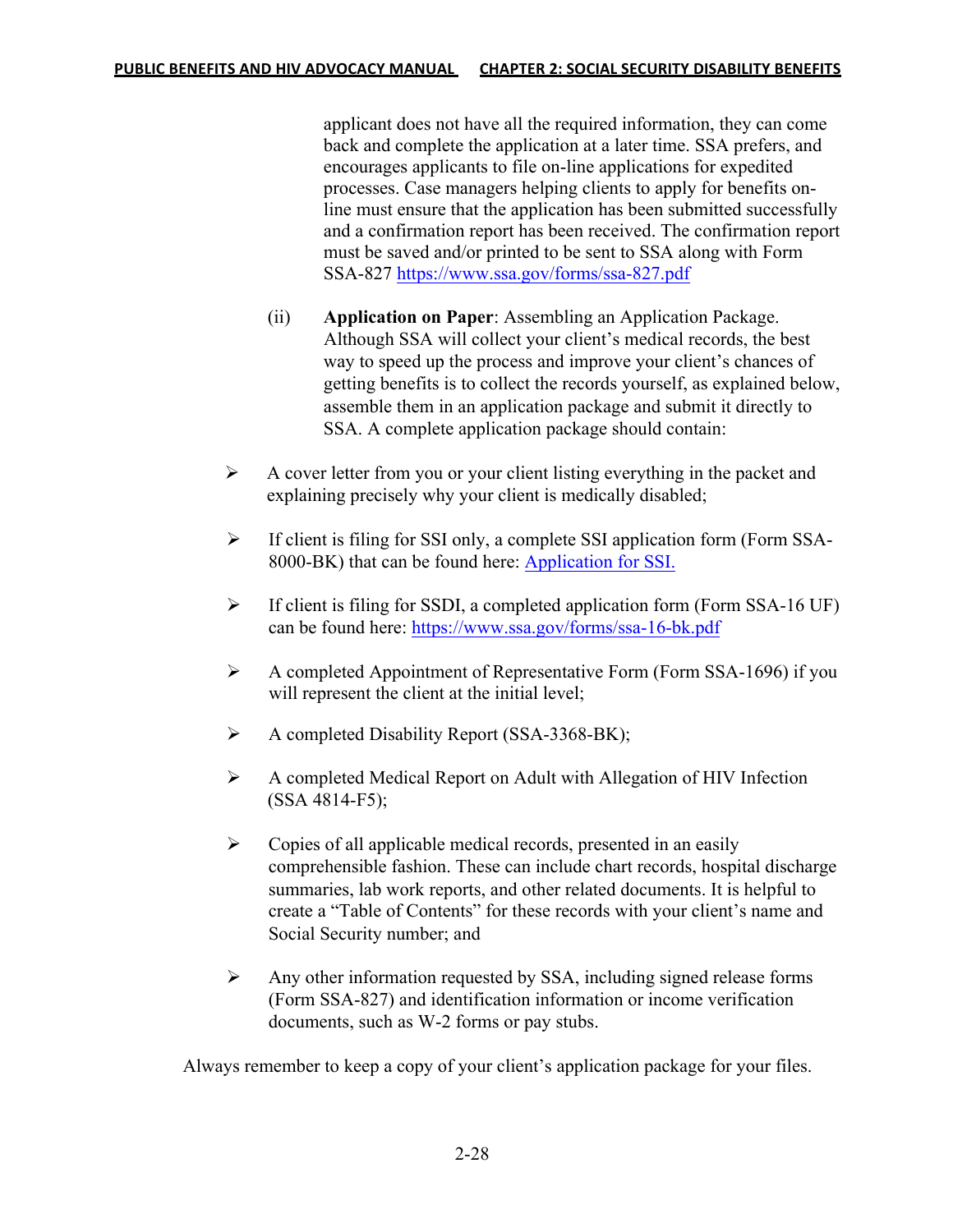If you don't have time to assemble an entire application package yourself, we recommend that you at least submit a Medical Report on Adult with Allegation of HIV Infection [Form SSA 4814-F5], completed by your client's primary health care provider, accompanied by any relevant, supporting medical records.

**TIP: If your client is critically ill from HIV of any other condition, on your cover letter, or other correspondence with SSA about your client, always use as a prominent heading: "TERI Case."** This indicates to SSA that your client has a terminal illness and should result in expedited processing. 

### **§ 2.10b —Interviewing Your Client**

At the earliest opportunity, conduct a thorough interview to find out the nature of your client's disability and how it is keeping them from working. Use this information to fill out the Disability Report and to have the client's treating medical provider or other health care professional fill out a **Medical Report on Adult with Allegation of HIV Infection** [Form SSA 4814-F5 found here: https://www.ssa.gov/forms/ssa-4814.pdf, if they have not done so already.

### **DEVELOP YOUR "THEORY OF THE CASE"**

 The goal of this interview is to develop a "theory" – or an argument – of why your client should get benefits. Do this by demonstrating that the client is disabled according to SSA's rules. During the interview, look for HIV-related symptoms, hospitalizations or HIV treatment, or limitations on your client's ability to function that meet the HIV listing.

Also, be on the lookout for symptoms that meet the mental health listing, or any other disabling symptoms. Although the client may not be disabled from living with HIV, a combination of symptoms from other impairments may make them unable to sustain fulltime work activity. A sample interview form is reprinted in the appendix at 2-A11.

Because you'll need to list all of your client's health care providers in the application, ask the client about every practitioner (primary care and specialists), clinic, hospital, emergency room, physical therapy, and counselor they has been to during the last 10 years. Because your client will not remember everything and may provide incomplete information, you may have to do some detective work after the interview to find complete addresses or to check names of providers or hospitals with your colleagues or on the internet.

Be sure to keep asking your client if there are any other places they have received medical services. Specifically, ask about any tests or other services that were provided outside the primary care provider's office. Clients may not recall visits to providers other than their primary care provider or they may believe that the records of such visits are also included in their primary care provider's records, when in fact that is not always the case.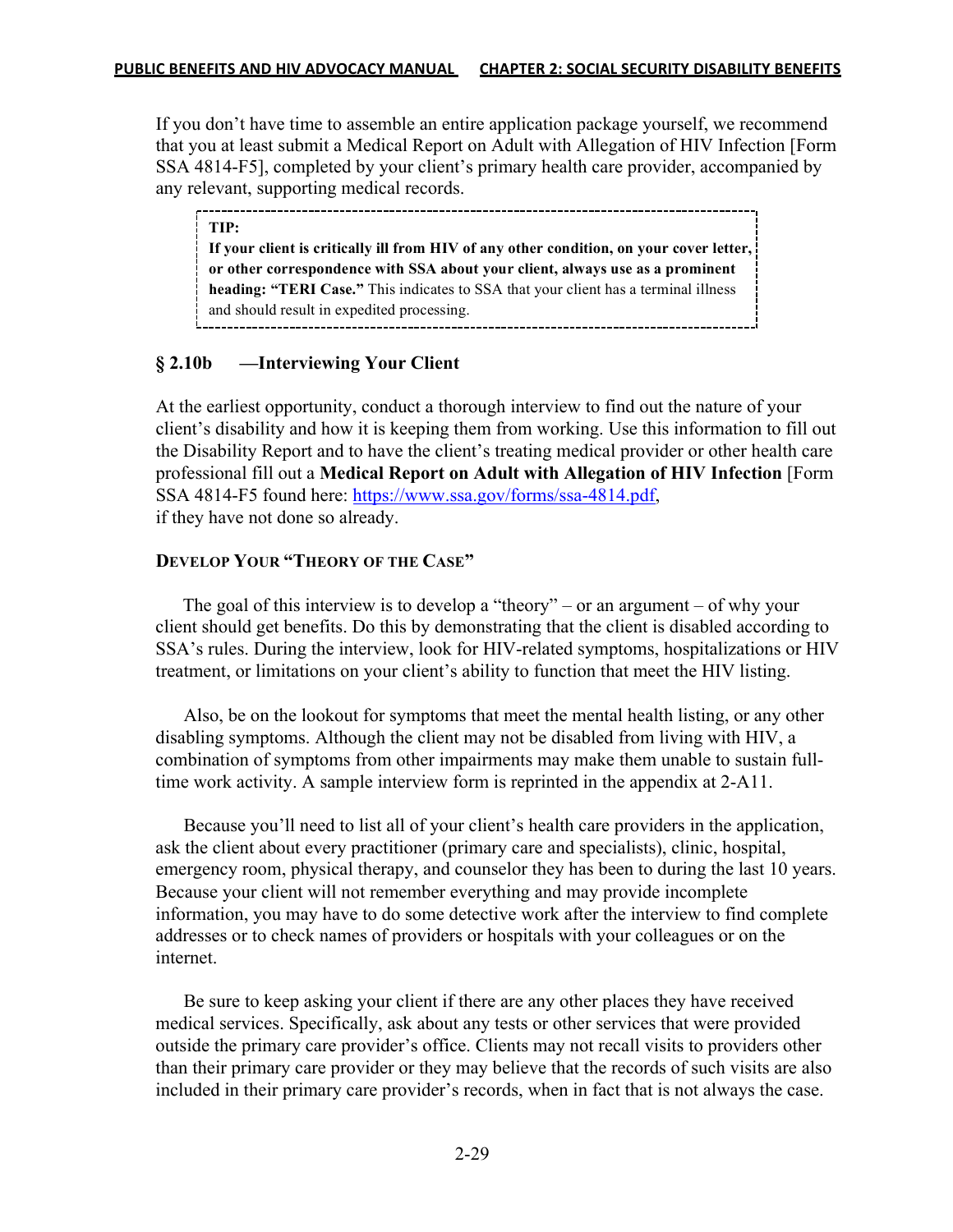Sometimes people have to be asked several times before they remember.

Note that the sample client interview form closely follows the HIV listing. If your client is disabled and has an illness that meets the listing, they should automatically qualify for benefits. We do not recommend reading the list of illnesses to the client directly from the questionnaire in a "yes or no" fashion. Instead, ask generally about general symptoms and explore further. For example, if your client says "I was sick in the hospital and they had to tap my spine," you could ask if the client had meningitis. You should request and examine the client's medical records for that hospitalization. It may be helpful to refer to the copy of the SSA HIV listing (reprinted in the appendix at 2-A1. while interviewing the client, because it explains many symptoms in layperson's language.

**TIP: Ask the client to bring in** *all* **records of their illness** – medical bills, doctor's reports, emergency-room discharge instructions, prescriptions, etc. These can yield important information that you may not gain from the interview itself.

When you are conducting your interview, ask your client to walk you through a typical day and to describe everything they do. The sample client interview form covers this information. You can also use SSA's Function Report found here: https://www.ssa.gov/forms/ssa-3373-bk.pdf and you should review the Activities of Daily Living Questionnaire (physical and mental limitation questions) that the BDD sends to claimants. (Appendix, 2-18). This will often reveal important information that you wouldn't get otherwise, such as the fact that the client needs to take long naps during the day, gets dizzy when they try to cook, or is in pain when they walk up the stairs. All of this can help you decide on your theory of why your client is disabled and how to prove it. It can also help your client meet the functional limitations part of the HIV listing.

Once you have interviewed the client, it's time to develop your theory. Look over the information you have collected. Does your client have illnesses/symptoms that meet the listing, or has the client had them in the past? If your client doesn't meet the listing, don't give up – there are other ways to be found disabled. Is there enough evidence to document these illnesses? Will you need more information from the client's medical care providers? What records are missing? You will need to answer these questions in order to make sure your client's application for benefits is as thorough and complete as possible.

### **PROVIDE HEALTH CARE REFERRALS**

 SSA will not find your client disabled unless their disabling conditions are documented in their medical records. Therefore, if your client has physical or mental health problems but is not getting treatment for them, it is crucial to link your client with appropriate medical care providers. This is important not only for your client's health, but also because it is crucial for the success of your client's application for benefits. At this stage, lowincome clients should already be on Medical Assistance through one of the programs discussed in **Chapter 5**, even before their application for SSI is approved.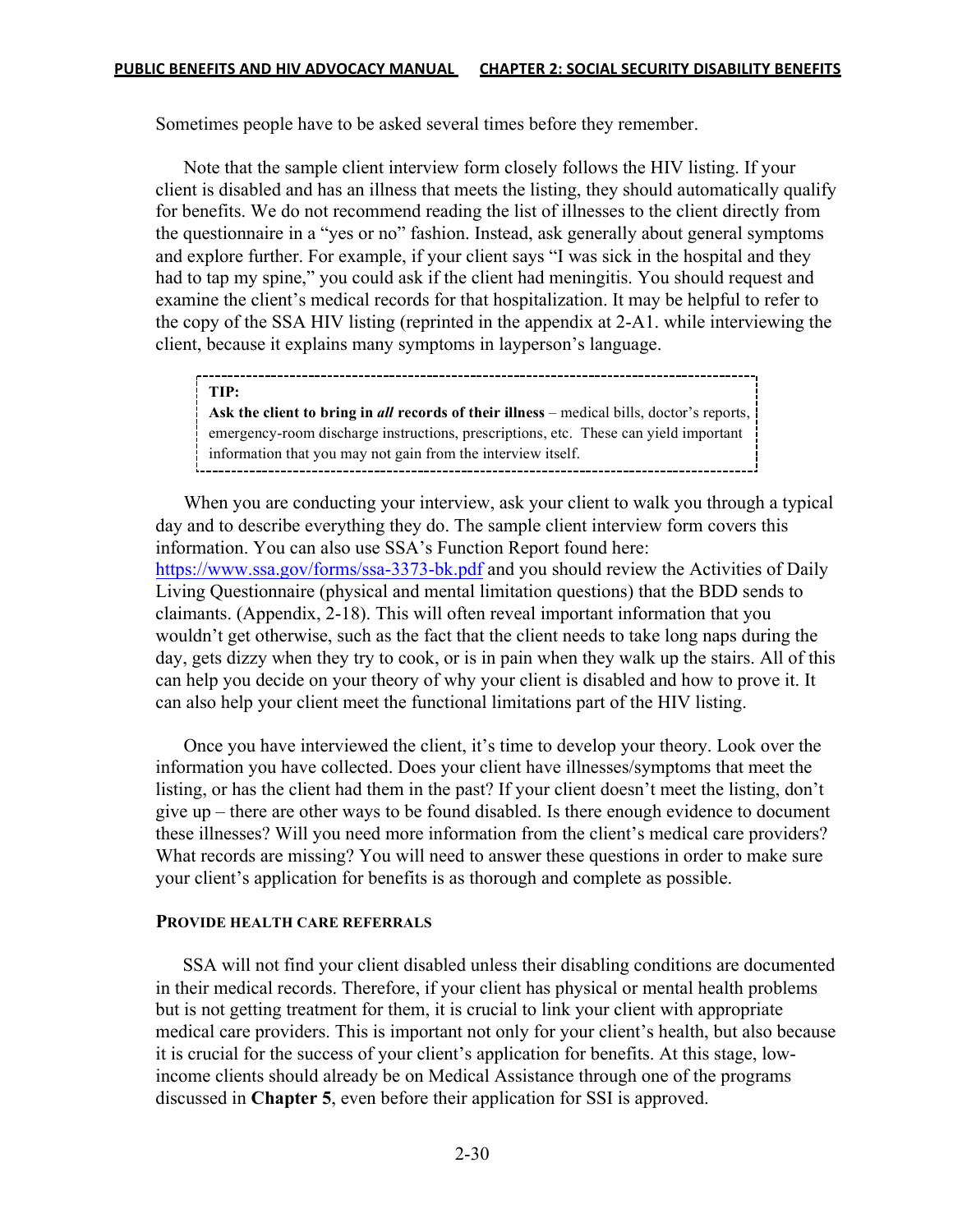#### **PREPARE YOUR CLIENT FOR THE PROCESS**

 Explain to your client how the process will work. Explain that it will require them to be forthcoming to SSA about personal medical issues. Many people tend to play down the severity of their illnesses and health problems. Explain to your client that when applying for benefits, they must do exactly the opposite—be as detailed as possible about symptoms, ailments, and illnesses to doctors and SSA.

### **GET FORMS SIGNED BY YOUR CLIENT**

Before completing the interview, be sure to have your client sign:

- Ø **Medical Record Release Authorization Forms:** Complete one form for each of your client's health care providers so that you can obtain your client's medical records. Your agency should have a standard form; if not, a sample form is provided in the Appendix, 2-A31. Some medical providers and hospitals have their own form which they require you complete before they release the clients' medical and mental health records to your organization.
- Ø **Authorization to Release Information to SSA** (SSA-827 found here: https://www.ssa.gov/forms/ssa-827.pdf. Complete one Form 827 and forward the **original** to the SSA local Office.
- Ø **Appointment of Representative Form** (SSA-1696 found here: https://secure.ssa.gov/apps10/poms/images/SSA1/G-SSA-1696-U4-1.pdf: This is your client's authorization for you to represent them in dealing with SSA. Note that SSA personnel will not communicate with you about your client's claim unless this form is onfile with SSA. With your client's consent, you can indicate whether SSA should contact you directly instead of contacting your client regarding the claim. Be sure to mark that you are not asking for a fee from your client.

 SSA's policy requires that this form be sent to claimant's local SSA office. The local offices must enter the notice of representation in the system so that you may communicate with the BDD/DCA on your client's behalf. DCAs are not authorized to act on an Appointment of Representative form sent directly to them. Therefore, to avoid any delay in advocating for your client you should send the Form 1696 to the SSA's local office and follow up with a phone call to make sure that the notice of representation has been entered in the system.

## **§ 2.10c —Applying for Presumptive SSI Benefits**

Presumptive SSI benefits are paid to some SSI applicants with HIV before final determinations are made on their disability application. As a result, applicants are able to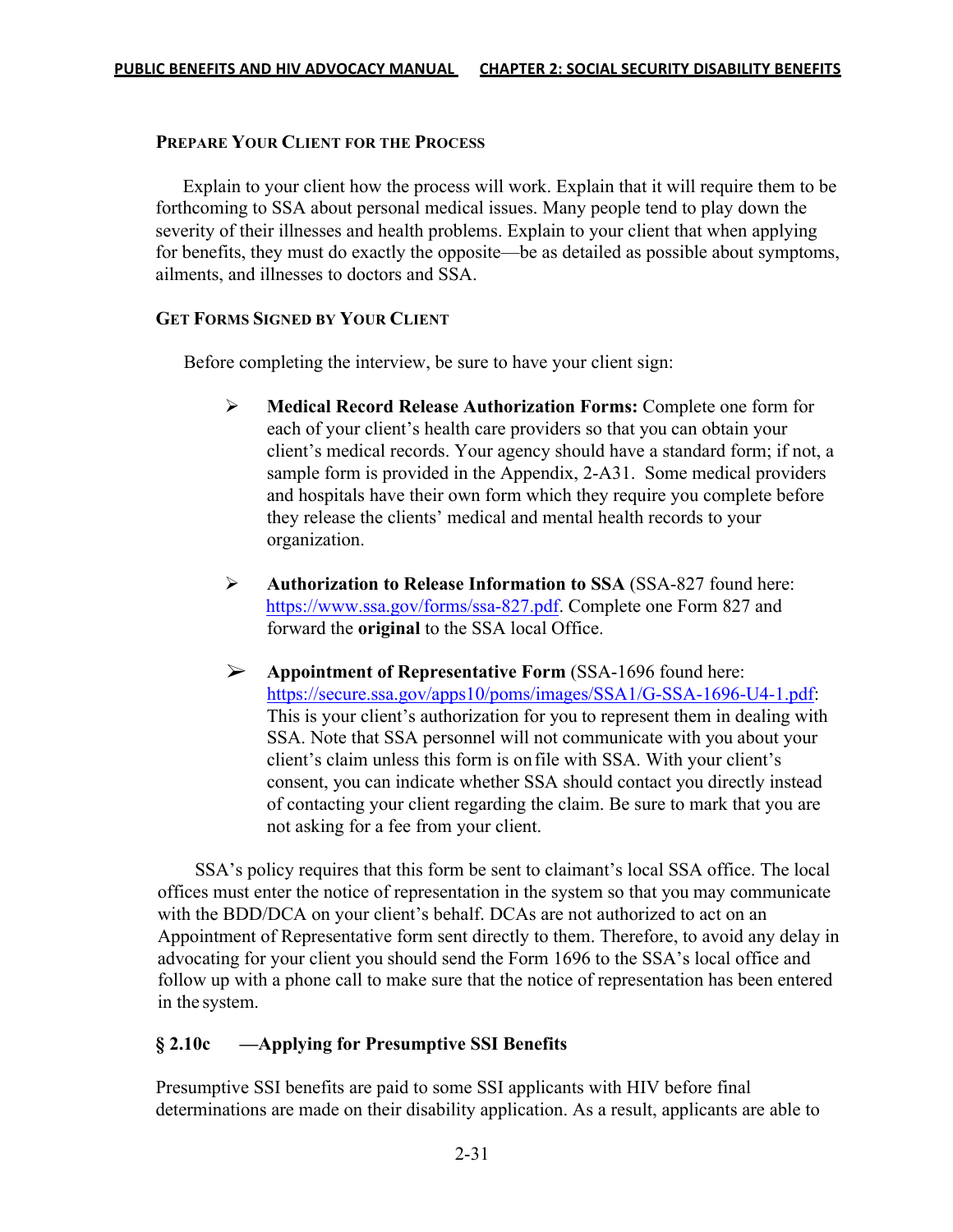begin receiving benefits within weeks of their application.

To be eligible for presumptive SSI benefits, an applicant must meet the SSI income and asset eligibility rules (**§§ 2.5a - 2.5b**) and show, through a treating medical provider's report, that their HIV-related symptoms meet the HIV listing. If found eligible for presumptive benefits, the applicant will get Medical Assistance and receive an SSI payment each month for a maximum of six months until a final decision is made on the application. An applicant receiving presumptive disability benefits does not have to pay the money back if they are later found not to be disabled. But if the benefits were improperly paid for a non-medical reason (e.g., the applicant had additional income or had resources over the SSI limit), then it would be considered an overpayment and the applicant is required to pay the money back.

Applicants who are eligible for both SSI and SSDI can receive SSI presumptive disability benefits. For clients who are clearly ineligible for SSI due to non-disability requirements (for example, they. have countable resources worth more than \$2000), there is no point in attempting to get presumptive benefits.

To apply for presumptive benefits, your client's medical provider will need to complete a **Medical Report on the Allegation of HIV Infection** (Form 4814-F5 found here: https://www.ssa.gov/forms/ssa-4814.pdf ). This form closely follows the HIV listing. If the health care provider checks off just one symptom or illness on this form indicating that your client has experienced that symptom or illness, your client should be found presumptively disabled and receive benefits while waiting for a final decision on his/her claim. Even if presumptive benefits are granted, however, the client must continue with the process until a final determination is made.

You may wish to send the **Medical Report on the Allegation of HIV Infection** form to the client's treating health care provider, or, perhaps better, have the client take it in, have it completed, and then return it to you. Once the presumptive benefits form is submitted to the local SSA office, benefits can be granted and begin the following month. The file need not be forwarded to the Bureau of Disability Determination for presumptive benefits to be authorized. Client's SSA local office has the authority to authorize presumptive benefits. Call the local SSA office to confirm receipt of the form and to discuss when your client's presumptive eligibility will be determined. The POMS section for presumptive SSI benefits based on allegation of HIV can be found here: https://secure.ssa.gov/poms.nsf/lnx/0411055241

Also note that a client can obtain presumptive benefits for blindness and several other impairments. The relevant POMS section for presumptive benefits for blind and disabled individuals (non-HIV) can be found here:

https://secure.ssa.gov/apps10/poms.nsf/lnx/0411055230.

**TIP:**  SSA has an internal operations manual, commonly called Programs Operations Manual (POMS), outlining all of its procedures for processing claims. To find the POMS on-line click here: https://secure.ssa.gov/poms.nsf/home!readform-----------------------------------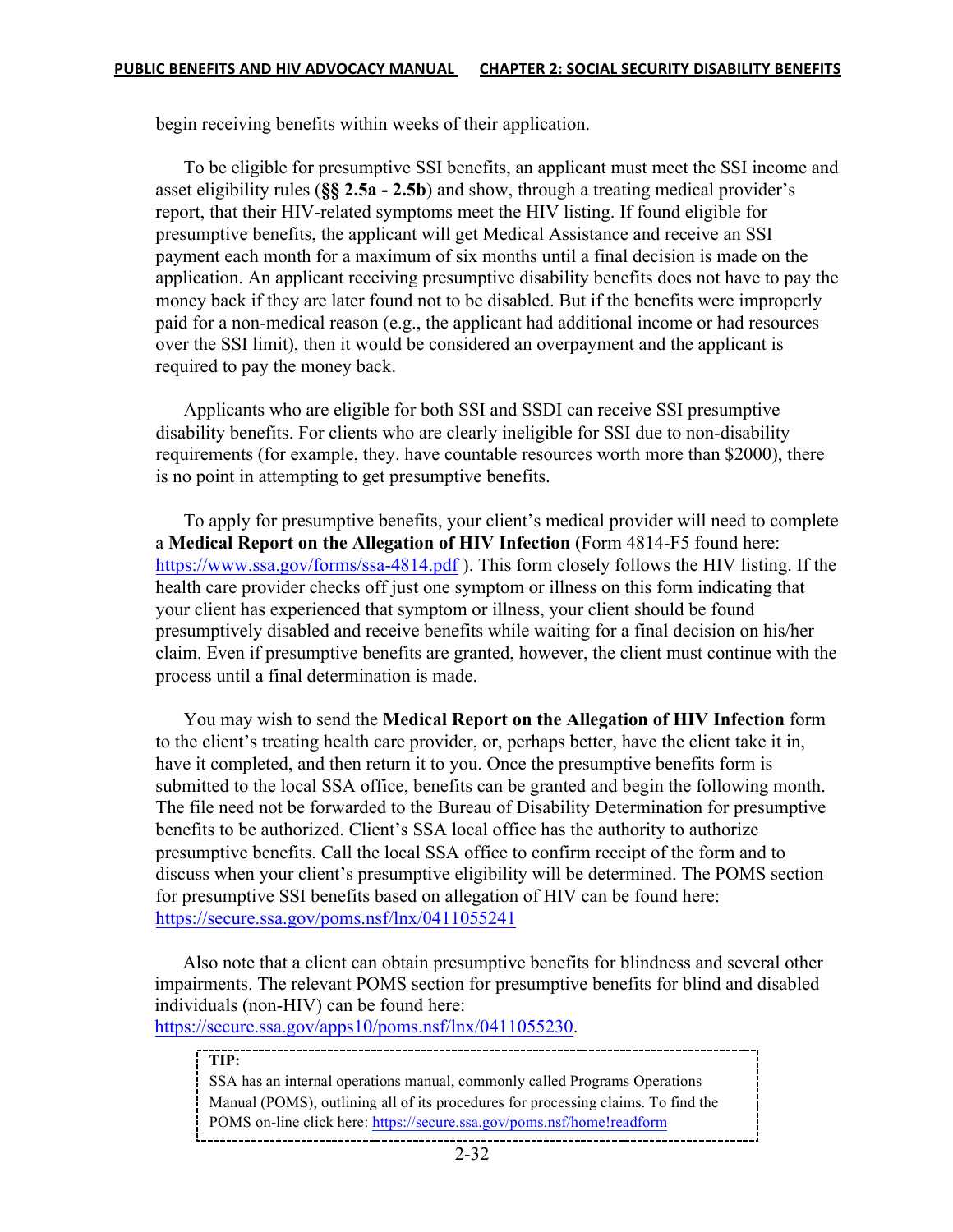### **§ 2.10d — Documenting the Client's Disability**

After filing the application and, if appropriate for the client, making the request for presumptive benefits, it's time to go to work on demonstrating that they are disabled and should be awarded SSI and/or SSDI.

One key item in the application is the Disability Report that can be found here: https://www.ssa.gov/forms/ssa-3368.pdf. To fill out the Disability Report in as much detail as possible, you should first collect your client's medical records from their providers. The other key items are the disability questionnaires, which are sent to the client from the BDD, Appendix at 2-A18. we have reprinted a sample BDD cover letter and accompanying questionnaires on physical limitations, mental limitations, and on fatigue and pain. BDD generates and sends these questionnaires, as appropriate, to those applicants whose claims indicate that they are based on these limitations. For your information, we have also reprinted the cover letter and questions that the BDD sends to the client's treating physician, Appendix, 2-A32.

#### **COLLECTING MEDICAL RECORDS**

 Although the BDD/DCA will collect your client's medical records to make a determination about your client's disability claim, in some cases the best way to speed up the process and improve your client's chances of getting benefits is to collect the records yourself and assemble them in an application package and submit them directly to the DCA.

Before requesting the medical records and mailing or faxing copies of the medical release forms, be sure that your client discusses with their providers that they are applying for SSI/SSDI. Once the case has been transferred to the BDD, you may also request a bar code so that you can fax the client's medical records to the DCA.

#### **TIP:**

**Always ask health care providers to supply SSA with copies of the client's progress notes in addition to the formal medical records.** Progress notes may provide documentation of the client's symptoms. Some providers won't supply these progress notes unless they are specifically requested to do so.

 Don't be discouraged if a medical provider's office tells you that, if you want a copy of the records, you have to pay for them. Explain to them that you work for a non-profit organization that provides free services to people with disabilities, that neither you nor your client can afford to pay for copying. Ask them to waive the copying charges. Most hospitals and medical offices have now outsourced copying medical records to third party companies. However, you can still make this request to the individual provider's office, who will communicate this request to the third-party companies.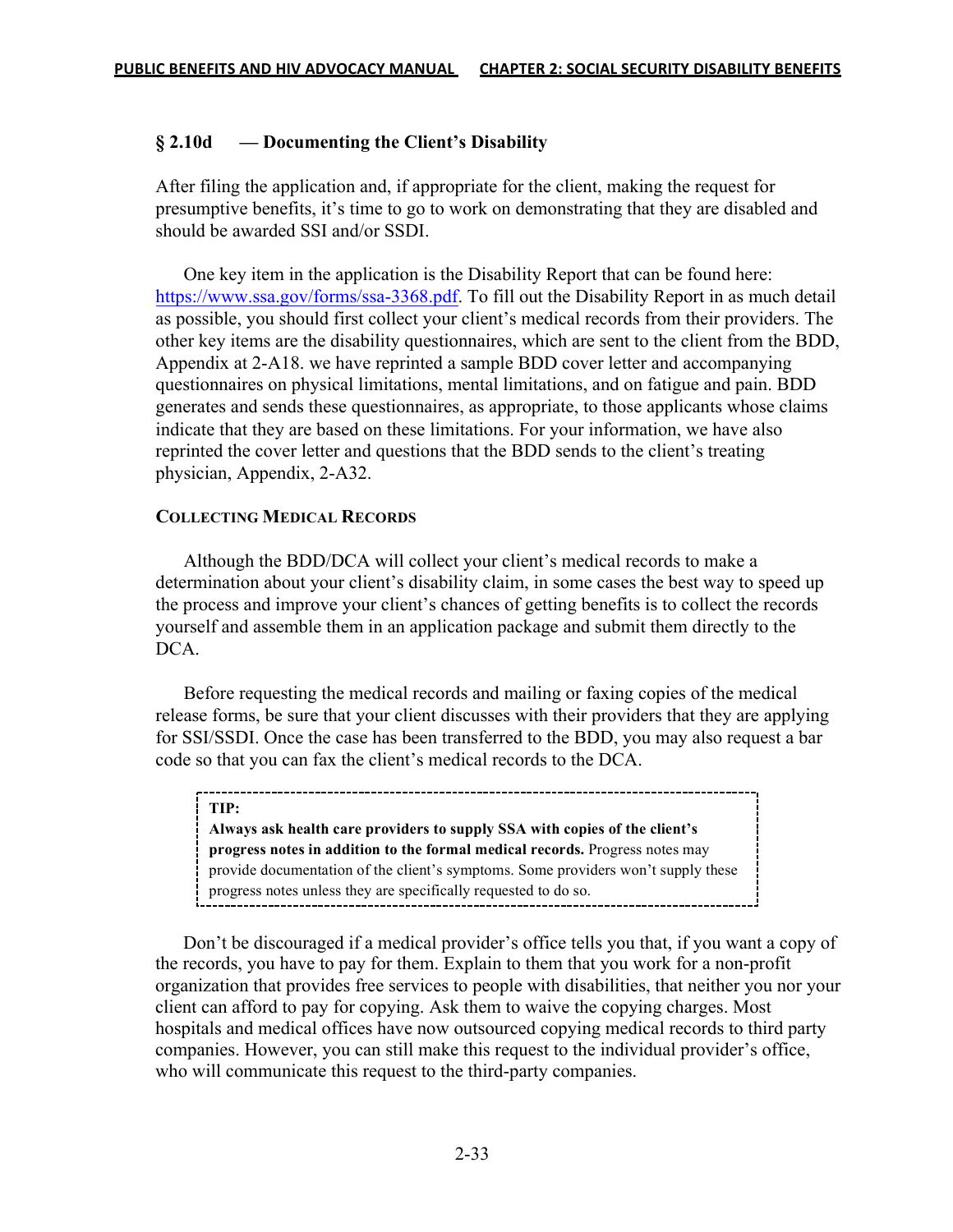In Pennsylvania, health care providers or facilities may only charge a flat fee of \$29.72 (2020) for the expenses of reproducing medical charts or records, plus actual cost of postage, when the records are requested for the purpose of supporting a Social Security claim. When requesting the records, be sure to state that you are requesting them to support your client's Social Security claim and include the 1696 Appointment of Representative form.

### **COMPLETING THE DISABILITY REPORT**

 You should now have enough information to help your client fill out the Disability Report (Form 3368-BK found at the link above). The Disability Report is a relatively easy form to complete. Most questions are self- explanatory. The case manager's name should be listed as the contact in Section 2, or that of a helpful relative or friend. If your client doesn't have a phone, they should list a phone number where they can be reached. As you and your client complete the report, keep these general tips in mind:

**When in doubt, err on the side of over-documentation.** The more evidence you provide of your client's disability, the more likely it is that they will be approved for benefits. Comb through your client's medical records to find any illnesses they do not remember. Be sure to include any illnesses or health conditions that are not related to the client's HIV diagnosis.

**Don't let incomplete information keep you from reporting an illness or condition**. The goal is to provide as much information as possible. For example, if your client isn't sure about the exact date of a hospitalization, simply write the year. If your client can't remember the name of a doctor, simply write the hospital or clinic where the client was treated.

**Put the most severe illnesses first**. As in making any argument, you want to present your strongest points first.

**Always fill out the form with the listings for HIV and/or other illnesses in mind**. Document illnesses in the same language in which they are described in the listings. Remember, your goal is for the DCA to see immediately that your client has met the listings and is qualified for benefits.

## **§ 2.10e —SSA Interviews your Client**

When a client files an application, they usually will have the opportunity to interview with SSA. Whether the interview is by phone or in person, the client should have the items requested by SSA in the notice it sent out about the phone interview. In addition to a completed Disability Report and any medical records, SSA will usually also request income records, such as W-2 forms from most recent employers or pay stubs, and a birth certificate and/or other identification.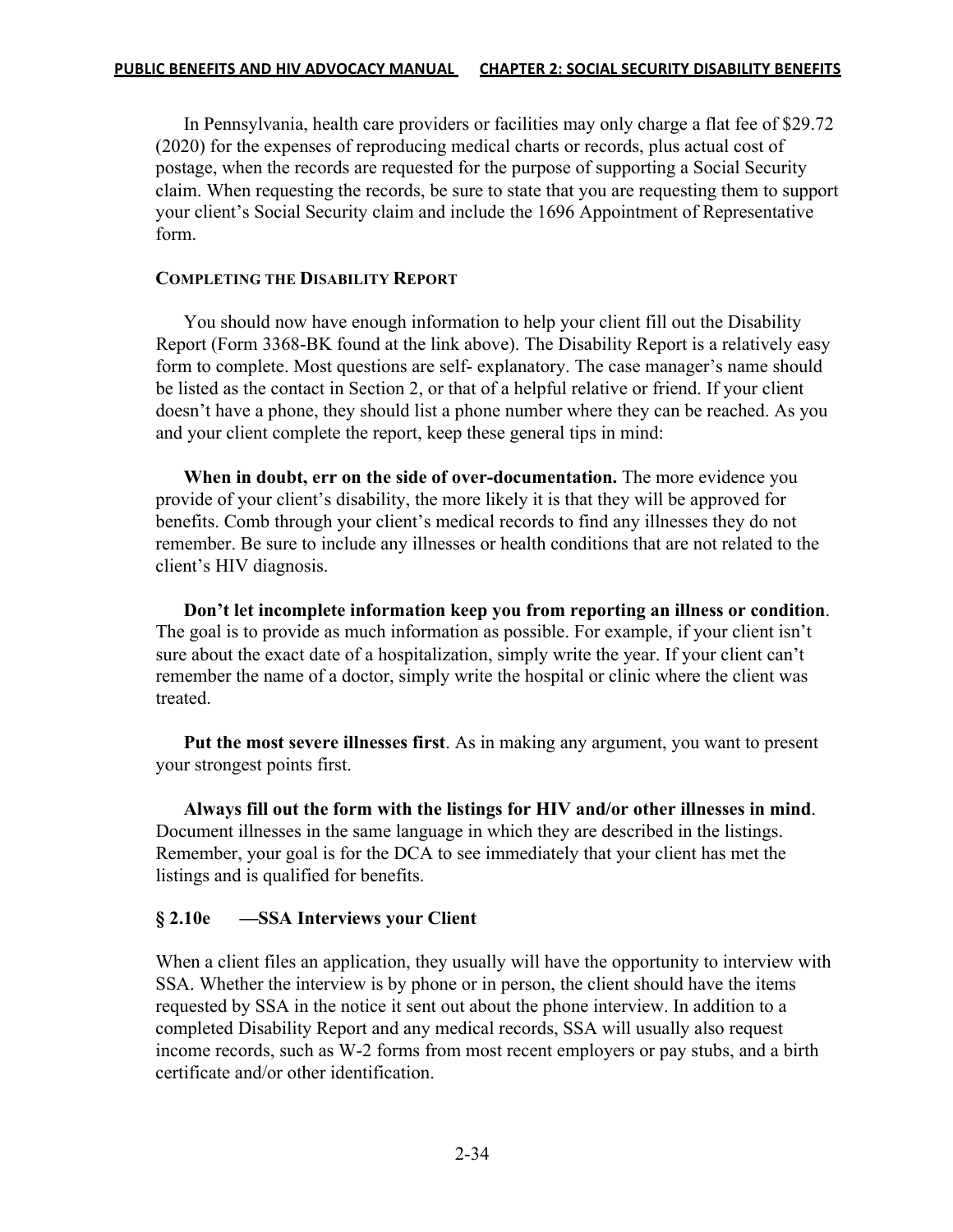**If the client does not have all the requested documents, they should still go ahead**  with the interview. If your client fails to keep the appointment, they will lose precious time in the application process. In many cases, SSA is required to help your client gather necessary documents. For example, the agency will help an applicant apply for a copy of their birth certificate.

The interviewer will ask for the client's basic personal information, such as name, address, Social Securitynumber, etc. The client will then be asked for information about their disability. The client should clearly state that they have been diagnosed with HIV disease and list any other diagnoses and medical treatments they have. The interviewer will then request information about the client's medical records – usually directly from the Disability Report. The interviewer will want names, addresses, and phone numbers of as many of your client's medical providers as possible. Again, the more thorough your client's responses, the better.

For SSDI, the interviewer will also ask the client to provide the last date they worked.

For SSI, the interviewer will also ask for information about the client's assets, including any bank account, car, home, or life insurance policy. The client will also be asked to provide information about how long they have lived at their current address.

After the interview, SSA will then send your client a letter that recaps some of the information the client provided in the interview. The client will be asked to sign the letter and return it to SSA; this becomes the client's official application for SSI and/or SSDI.

**TIP: You should review this letter with your client to make sure it is accurate before** 

**they sign and return it to SSA.** If necessary, you can make changes to the letter.

Along with the letter, SSA will send your client the **Authorization to Release Information to SSA** (Form SSA-827, Appendix, page 2-A31and found here: https://www.ssa.gov/forms/ssa-827.pdf.

After your client's interview, the SSA Field Office and/or BDD personnel will collect the records from each of your client's health care providers. Once these records are submitted to SSA, the Disability Claims Manager will make a preliminary determination on your client's application.

### **§ 2.10g —Monitoring the Application**

The Bureau of Disability Determination (BDD) takes on average from 82-90 days to decide whether your client is eligible, although approval can occur within one day if the claim is well documented. Also, if medical records are unavailable, it can take longer for processing. During that time, you should check with the DCA on the status of your client's application to make sure the case is proceeding and to determine if any additional information is needed. The client's case will be assigned to either the Wilkes-Barre office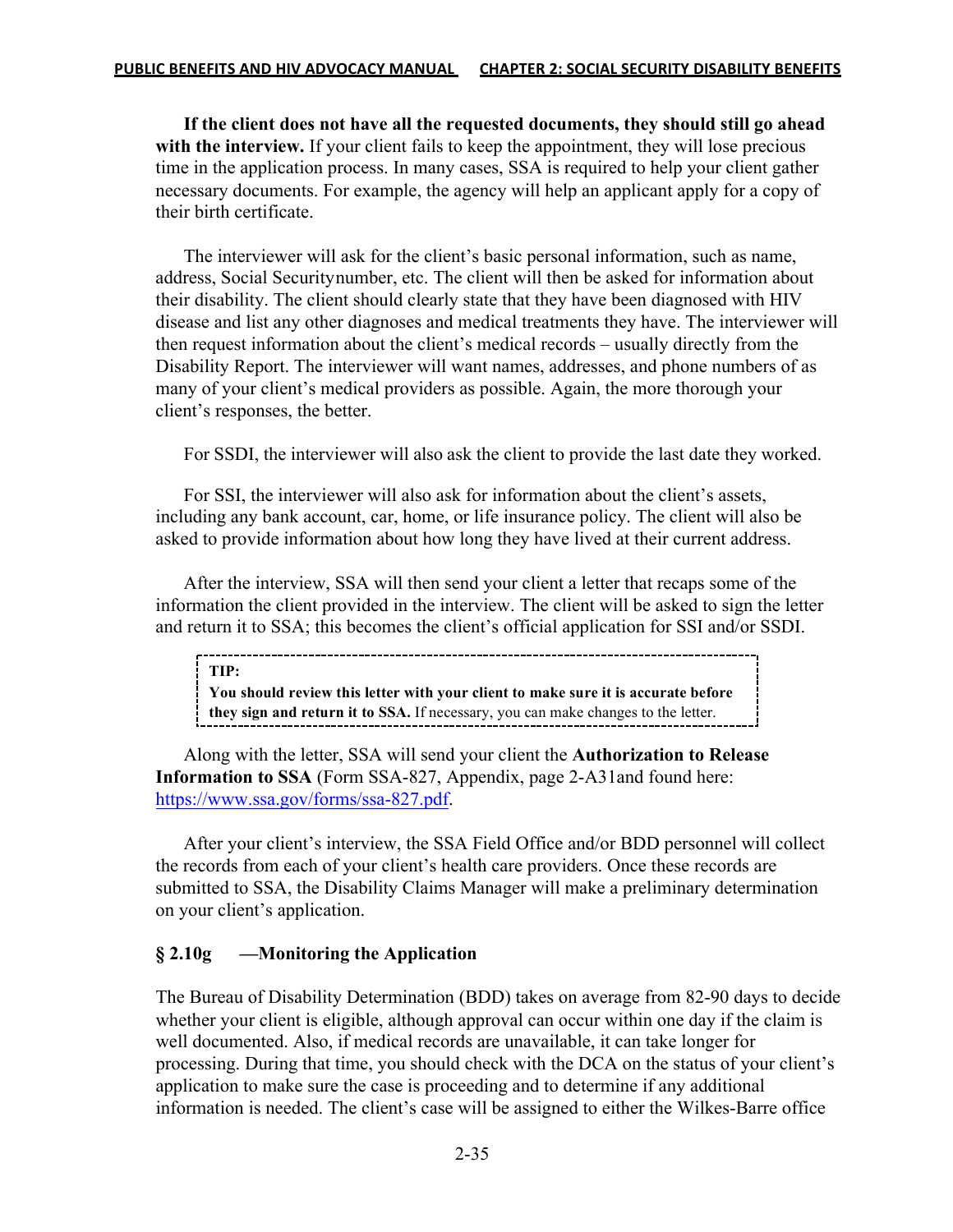### **(1-800-432- 8039)** or the Harrisburg office **(1-800-932-0701)**.

#### **MEDICAL EXAMINATIONS AT SSA'S REQUEST**

Sometimes SSA will refer your client to a "consultative exam" (CE), for a mental or physical examination, to resolve questions about the applicant's disability. If SSA attempts to refer the client to a consultative examiner, the client should request to have the CE performed by their own treating provider instead of the SSA medical consultant. SSA regulations allow applicants to have their treating provider do the exam, as long as the provider agrees to accept SSA's reimbursement rate and complete SSA's paperwork.

A client's treating provider will have more knowledge of their health problems, and frequently more knowledge about HIV disease than an examiner selected by SSA. The treating provider's opinion, supported by evidence resulting from the examination and the medical records, can result in a positive outcome.

If the client's provider agrees to do the exam, the client should call the "800" phone number at the top of the letter scheduling the exam, and request that they allow the treating provider to perform the exam. SSA will pay your client's provider to do the exam, but the provider must agree to do the required SSA paperwork. If your client's provider does the exam, make sure they complete and send the paperwork to SSA promptly.

If your client cannot have the exam performed by their own provider, keep these points in mind:

**First**, it is very important that your client keeps any CE appointments that SSA makes. If your client can't keep the appointment, make sure they call to reschedule. SSA can deny your client's application if they miss an appointment without a good reason, such as illness or because they never got a notice about the CE. Sometimes SSA will send your client a physician's name and phone number and tell the client to set up the CE themselves. If that happens, make sure your client schedules as soon as possible. Again, remember that your client can choose to have their own provider perform the CE instead.

**Second**, if SSA sets up a CE that is too far away, you or the client can call the number at the top of the letter and ask to be scheduled at a closer location.

**Third**, when your client goes to the CE, the client should be sure to tell the medical examiner about *all* medical problems. The client should bring medical records to the appointment, especially x-ray or test results. The examiner may not have any records or may not know anything about the client. If the examiner asks the client if they can do something, the client should make sure to report the problems they have with that activity. For example, if the examiner asks if the client can walk for five blocks and the answer is "yes, but I have to stop and rest at the end of every block because I get tired," the client should make sure that the examiner understands their limitations with walking. If anything that the examiner asks the client to do is painful or difficult, the client should make sure to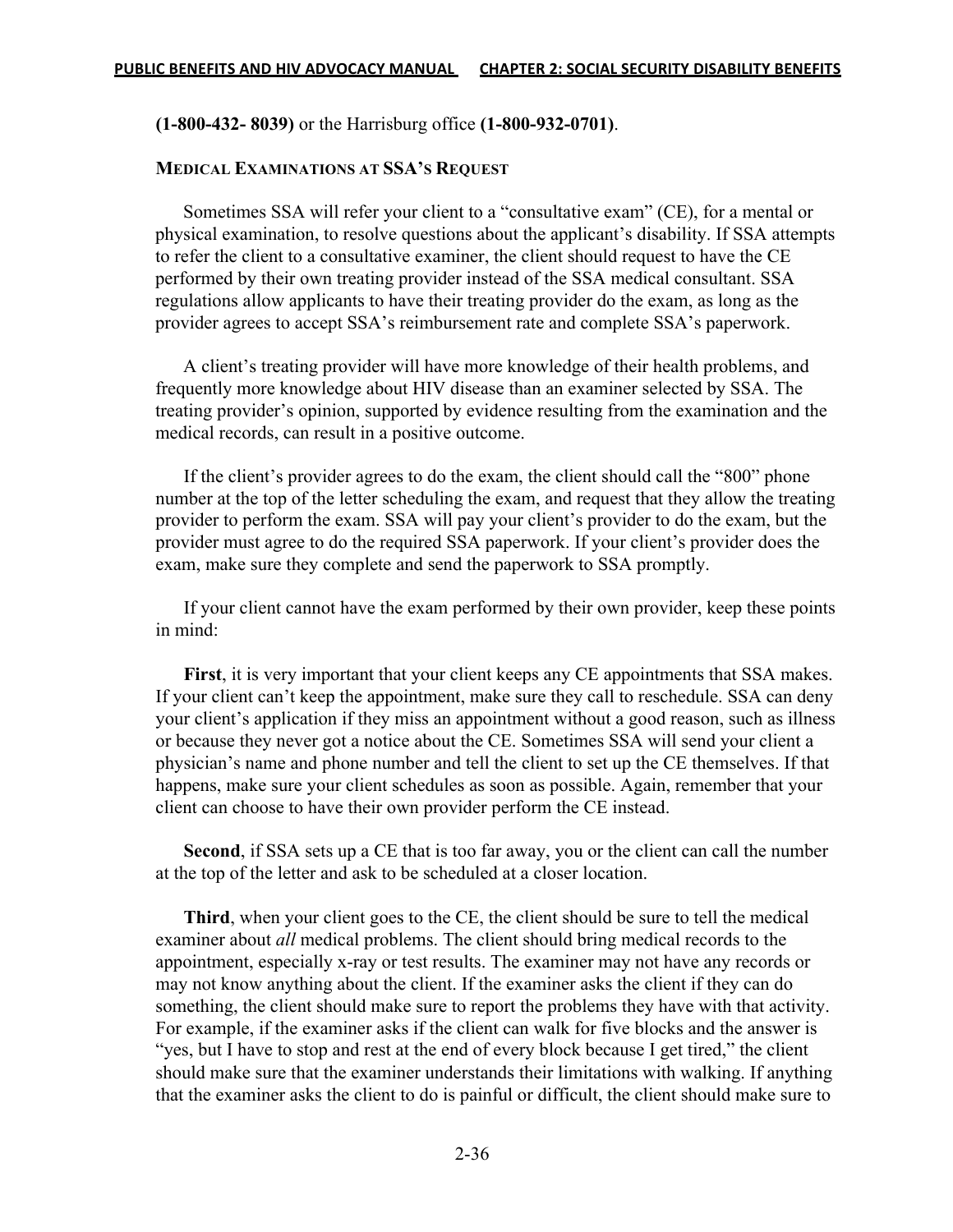say so. Otherwise, the examiner will assume the client could do that activity on a regular basis.

## **§ 2.11 Medicaid and Medicare**

One of the most important benefits of SSI or SSDI is getting Medicaid (for those on SSI) or Medicare (for those on SSDI). The following are the most important things you need to know about these programs.

## **§ 2.11a —SSI and Medicaid**

People who receive SSI also receive Medicaid health insurance coverage (known in Pennsylvania as "Medical Assistance" or "MA"). Most Pennsylvania residents on Medical Assistance are required to enroll in the mandatory MA managed care program called HealthChoices (or Community HealthChoices if they also have Medicare).

These managed care programs work much like any private HMO. Each has a physician network from which your client will be required to choose a primary care provider (PCP). The PCP is responsible for coordinating the patient's entire care, referring them to specialists when necessary.

#### **REFER TO:**

For more on Medical Assistance, HealthChoices and Community HealthChoices HMOs, refer to **Chapter 2**

## **§ 2.11b —SSDI and Medicare**

Applicants who receive SSDI are eligible for Medicare, the federal health insurance program. Medicare coverage does not start until 24 months after a recipient's first SSDI check. The rationale is that disabled people can continue their health insurance from their job by paying COBRA premiums for those two years. Depending on the client's income and medical expenses, they may be able to get Medical Assistance while waiting for Medicare to begin. Medical Assistance is discussed in detail in Chapter 2. Clients not eligible for Medical Assistance should enroll in a plan in the Marketplace under the Affordable Care Act until their Medicare coverage begin. Affordable Care Act enrollment information is discussed in detail in Chapter 6.

Through Medicare's various parts, the federal government provides coverage for inpatient services, such as hospital stays and some follow-up care (Part A), out-patient care such as doctors' visits, labs, physical therapy, and other ambulatory care (Part B) and prescription drugs (Part D). Medicare beneficiaries do not pay premiums for Part A coverage, but have monthly premiums for Part B and Part D benefit coverage.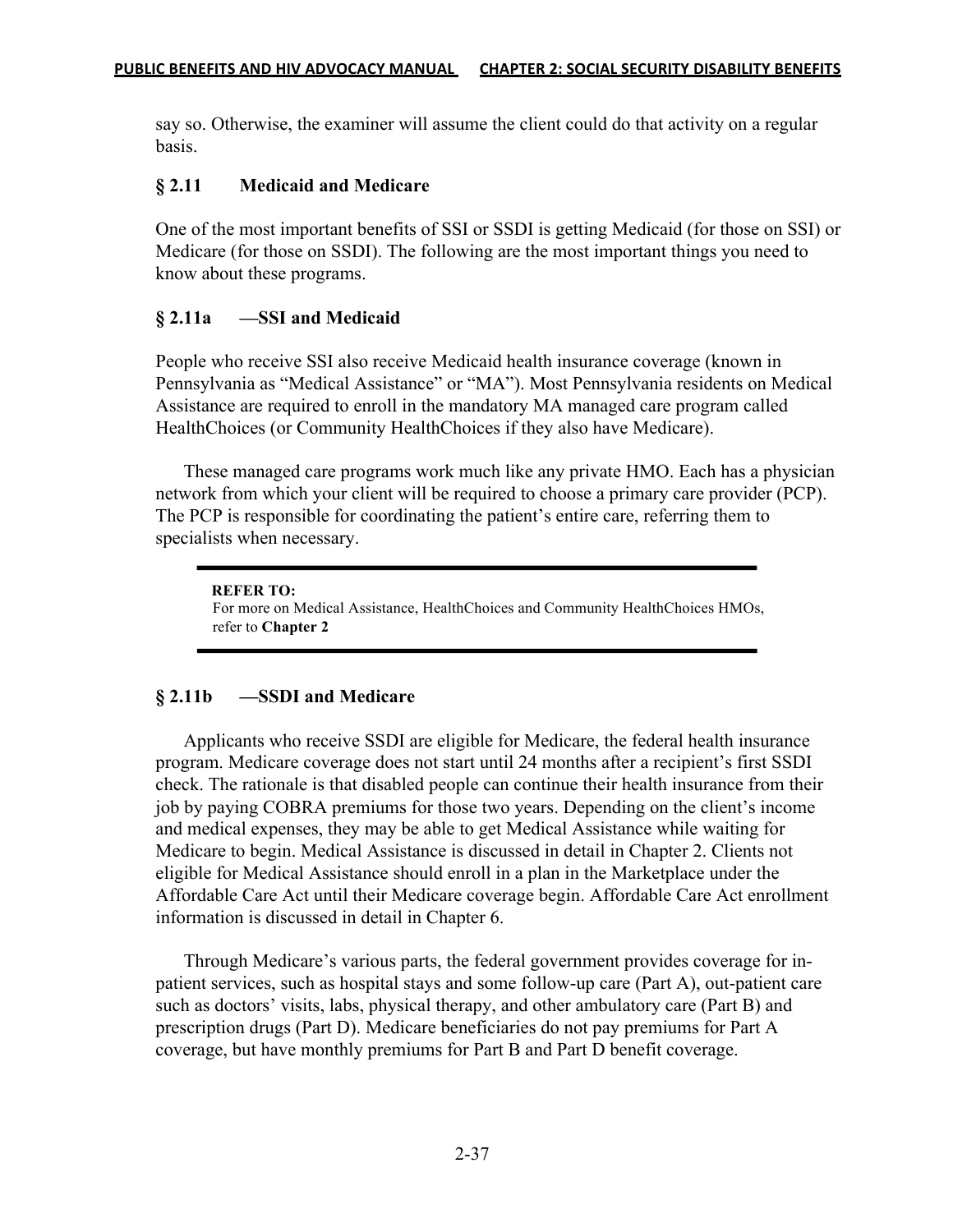**REFER TO:** For more information on Medicare, refer to **Chapter 4**.

#### **§ 2.12 Social Security Post-Entitlement Issues**

Once your client has been awarded benefits or has started receiving them, there are many issues may arise. Some of the more common issues are listed below:

 First, direct deposit of benefits (**§ 2.12a**); and the role of representative payees (**§ 2.12b**) concern the manner in which the benefit payments are accessible to clients. Next, in the event that the client is paid retroactively, the schedule of such payments is discussed (**§ 2.12c**). The problem of overpayments of benefits is covered next (**§ 2.12d**). Finally, returnto-work issues are covered (**§ 2.12e**), along with the related issue of continuing disability reviews (**§ 2.12f**).

### **§ 2.12a —Direct Deposit of Benefit Payments**

The U.S. Treasury Department requires that all Social Security payments be issued electronically. As a result, Social Security benefits are now paid directly into the client's bank account or onto a Direct Express prepaid debit card which is issued to the client once disability benefits are approved.

 Your client may receive payment by check if the Treasury Department grants them an exemption from electronic payment based on (a) the client being unable to maintain a bank account due to mental impairment and they are not assisted by a representative payee; or (b) the client lives in a remote area that does not have the infrastructure necessary to receive payments electronically. For either of these exemptions to be granted, your client must apply and have the request approved by the Treasury. The SSA does not have the authority to grant the exemption. The Treasury may grant automatic exemptions in limited situations, which includes a recipient's Direct Express debit card being suspended or cancelled.

 If a client does not have a bank account and wants one, a case manager should help them identify a bank that has suitable account options. For example, some local financial institutions offer checking accounts for low-income residents who receive SSI/SSDI or other benefits. These accounts may not have monthly maintenance fees, or teller or ATM fees. They also may not require a minimum balance. Social Security local offices must maintain a list of these banks to be provided to clients when asked.

 The benefits are then directly deposited to the account or card and are available the beginning of the business day that the client is scheduled to receive their benefits.

 Clients should call SSA, **1-800-772-1213**, to establish direct deposit to an existing account or visit their local SSA office and meet with their claims representative and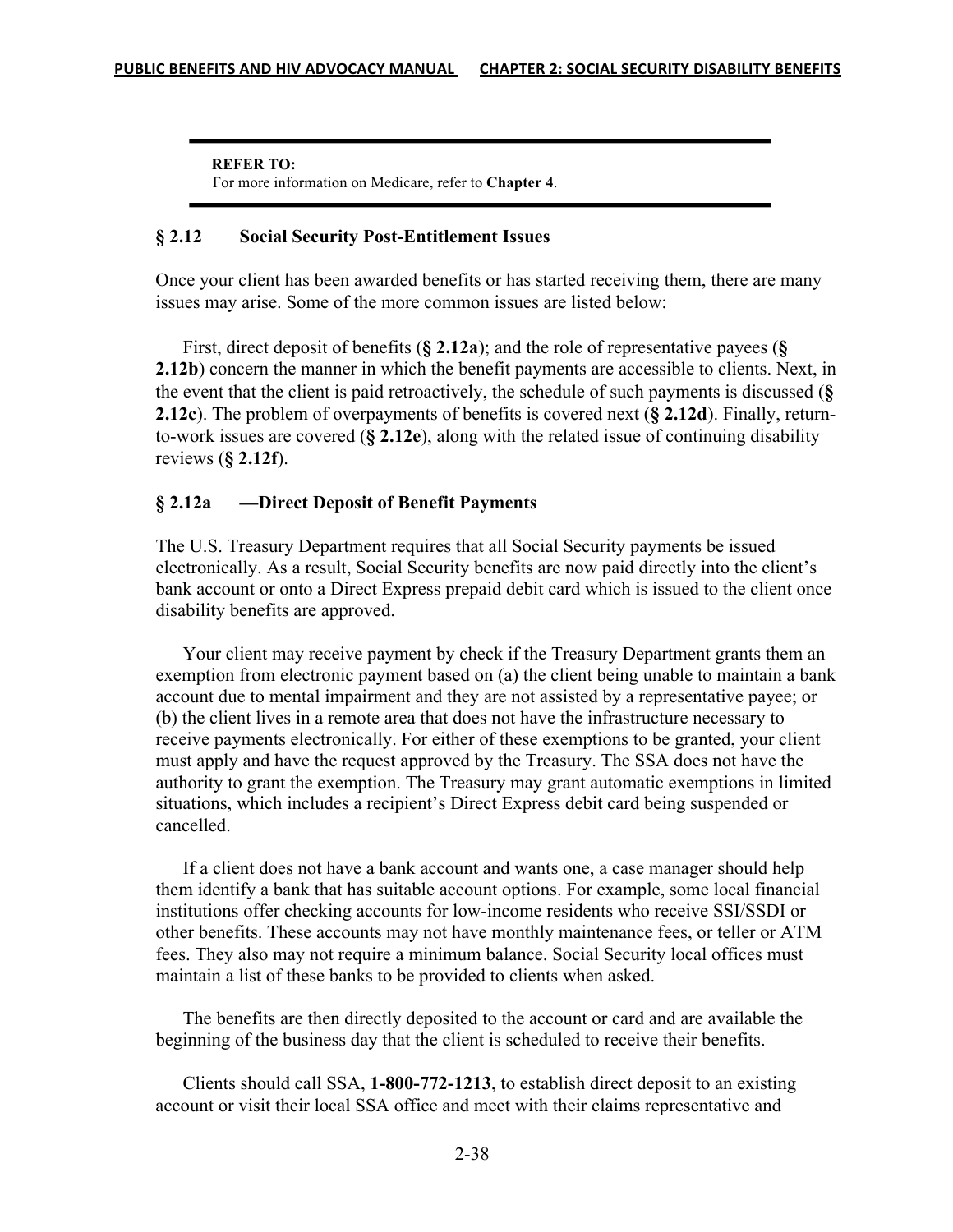provide the direct deposit information.

### **§ 2.12b —Representative Payee Issues**

In some cases, SSA determines that your client cannot handle money on their own and that someone else, designated as a "representative payee," will receive your client's check for them. The representative payee must spend the money only on things for your client's benefit, such as rent, food, clothing, utilities, medical care, and personal items. From time to time, SSA will ask the representative payee to show an accounting of how the recipient's money was spent.

SSA can require a beneficiary to have a representative payee if, based on a court decision (including SSA's Administrative Law Judge), medical evidence, or statements from friends, relatives, or other people who know your client, SSA decides that

- $\triangleright$  the beneficiary's mental illness or physical disability (particularly drug and alcohol addiction resulting in residual dementia or the potential for relapse of an addiction that is in remission) makes them unable to manage money;
- $\triangleright$  the beneficiary is legally incompetent; or
- $\triangleright$  the beneficiary is under 18, unless they can show they are capable of handling money and there is no one else available to be a payee.

However, if your client does not think they should have a representative payee, they can appeal and bring in evidence or witnesses that show the client has been managing their own money and can do it well. Statements from health care providers, counselors, relatives, and friends are all good evidence to present. The client should have their physician complete the appropriate SSA form.

SSA usually will choose whomever your client suggests as a payee, as long as that person doesn't have a serious mental illness or an addiction to drugs or alcohol. SSA's first choice will be your client's spouse or other relative. The second choice will be a friend who shows they care about your client. If your client lives in an institution, such as a nursing home, and there is no relative or friend available, SSA will ask the institution to serve as the payee. Finally, if none of the above applies, SSA will choose a member of a non- profit community group to serve as your client's representative payee.

Some organizations are allowed to charge a small monthly fee to be a payee. The most they can charge in 2020 is \$44 a month or 10% of your client's check, whichever is less. For beneficiaries determined by SSA to have an addiction disorder, the monthly fee is \$83.00 or 10% of the combined monthly payment, whichever is less. SSA must authorize the higher \$83.00 fee based on client's addiction disorder. Note that if the client has given a power of attorney to someone, they still must apply to become a Rep Payee.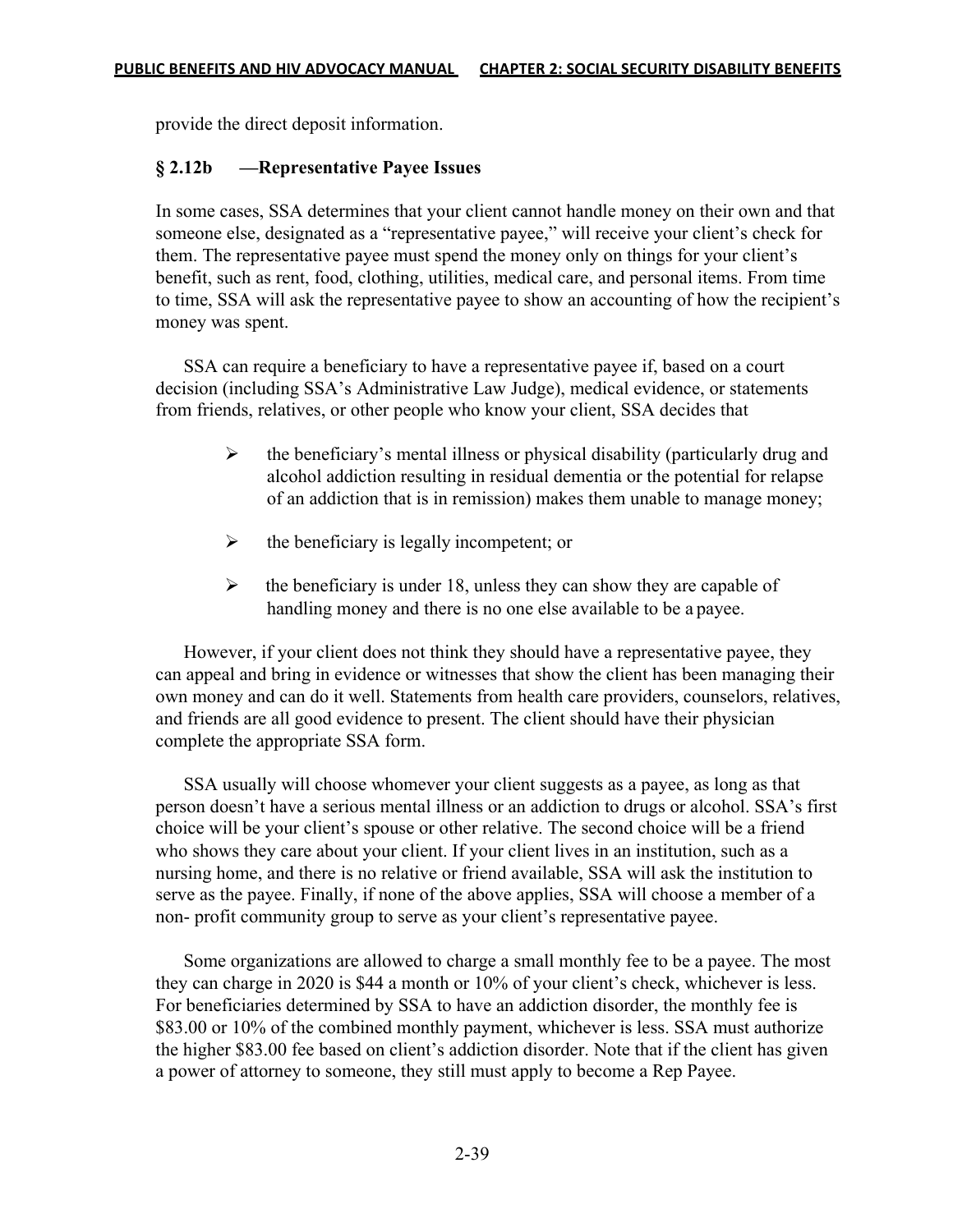If your client wants a new or different representative payee, your client and the proposed payee should go to the local SSA office and explain the desire to change payees. The new person will have to fill out an application asking to be appointed as a payee. If your client wants a new payee, because they believe that the current payee has not spent the money in ways that benefit the client, they should be sure to let SSA know. If your client gets both SSI and SSDI benefits, your client should be sure to ask to have a new payee for *both* checks, or one check will continue to go to the old payee.

Your client can ask SSA to require the payee to tell them how the money has been spent. Your client can have someone they trust apply to be their new payee. The old payee would be required to hand over any of your client's money they have to the new payee.

If your client thinks that what your payee is doing with your money is a crime, they can report it to the U.S. Attorney's office. The U.S. Attorney is responsible for prosecuting people who steal SSA benefits. However, they may not be willing to get involved unless there is a lot of money at stake, or the payee is stealing from more than one person.

## **§ 2.12c —Schedule of Retroactive Benefits**

If an applicant wins on appeal, they may receive back benefits. For SSDI back payments, SSA will pay all of the benefits in one lump sum payment. For SSI benefits, however, SSA will pay one lump sum payment only if the amount of past-due payments is less than three (3) times the SSI monthly payment amount. Otherwise, retroactive benefits will be paid in three installments at six-month intervals. The only exceptions to this policy are: (a) the recipient of retroactive benefits suffers from an illness with an expected death within 12 months; or (b) SSA determines the person will no longer be eligible for benefits and will remain ineligible for benefits for 12 months. In SSI installment payment, neither the first nor second installment payment can be more than 3 times the monthly SSI amount unless the exception for increasing the installment amount applies as stated below. The remainder of retroactive will be paid in the third installment, regardless of the amount.

There are some exceptions to the rule limiting the amount of the first two installment payments to 3 times the monthly SSI amount. These exceptions include client's *debts* relating to food, clothing, shelter (including utilities, mortgages, rent and property taxes), medically necessary services, and medicine OR client's *expenses* relating to medically necessary services, supplies or equipment or to purchase a home. SSA's policy on increasing the SSI retroactive installment payment can be found at https://secure.ssa.gov/apps10/poms.nsf/lnx/0502101020

Clients can spend their back benefits in any way they like. For beneficiaries on SSI, the payments are excluded from their countable resources.

## **§ 2.12d —Overpayments**

Sometimes SSA decides that your client has been paid too much in SSI or SSDI benefits.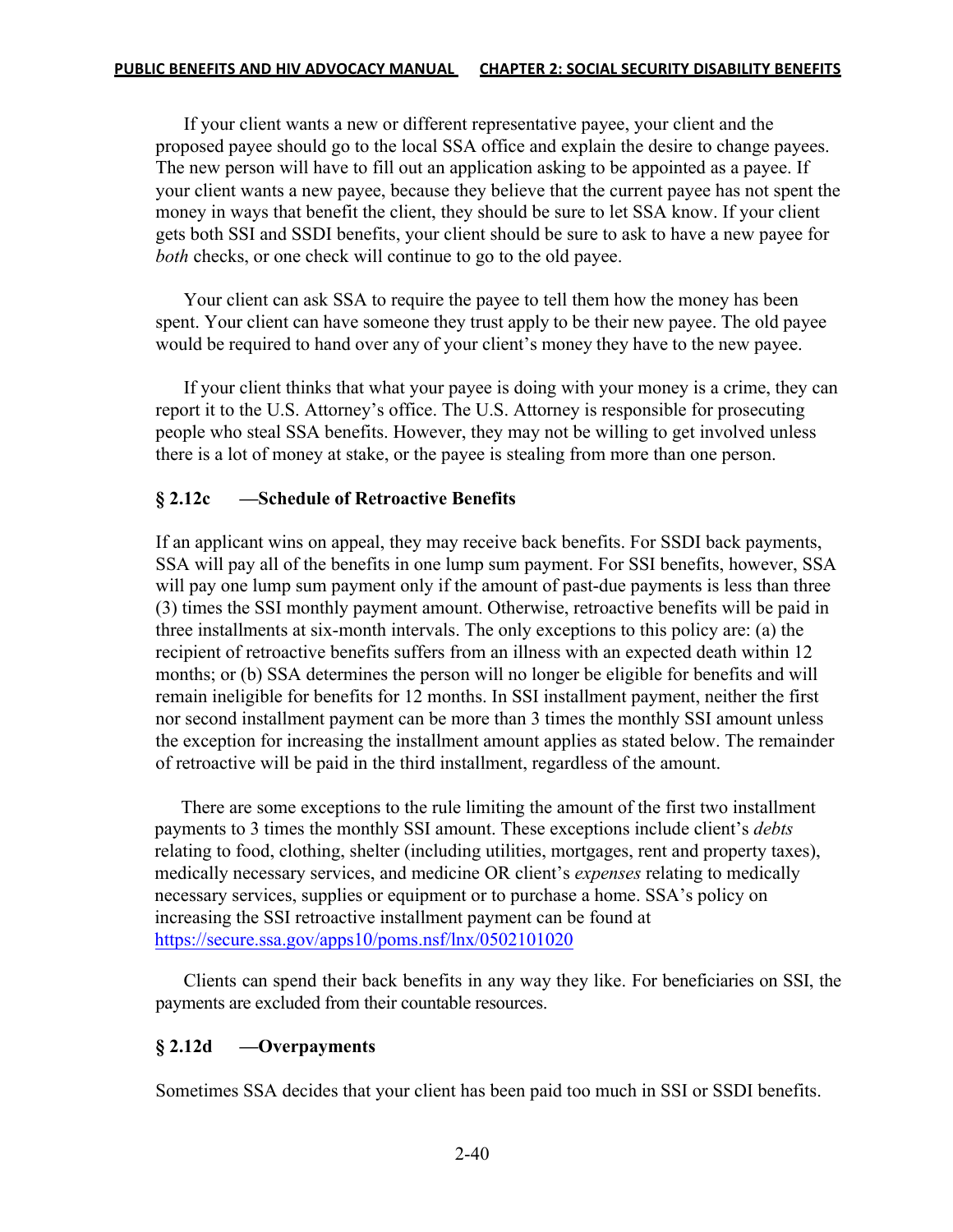This can happen if your client had income that SSA did not originally count or had resources that put them over the limit or if they continued to receive benefits while incarcerated or when they had an outstanding warrant or if they returned to work and SSA was not aware of such work activity.

To contest SSA's overpayment determination, your client should file an appeal. Your client will file an appeal only if they do not think they have been overpaid or disagree with the amount SSA says they have been overpaid. In order to continue getting the same amount in benefits during the appeal process, your client must appeal within 10 days (plus five days for mailing), after the date of the overpayment notice. Although the client has a full 60 days to appeal an overpayment determination, their benefits will not continue or may be reduced if they miss the 10-day-plus-five deadline. A sample appeal letter is in the Appendix, 2-A46. This letter should accompany the Request for Reconsideration form linked here: https://www.ssa.gov/forms/ssa-561-u2.pdf.

An Overpayment Waiver may be requested at any time. A waiver of overpayment recovery means that a client does not have to pay back any of the money SSA claims they were overpaid. To succeed in a request for waiver of overpayment recovery, your client must show that (a) the *overpayment was not his/her fault*; **and** (b) that it *would be a financial hardship to pay the money back*. Financial hardship is automatically presumed if the client is on SSI or another cash assistance problem. Requests for Waivers are also available in cases in which repayment is against equity and good conscience.

 Your client should use Form SSA BK 632 – Request for Waiver of Overpayment Recovery to apply for the waiver, linked here: https://www.ssa.gov/forms/ssa-632-bk.pdf. The cover letter, with which this form should be submitted is in the Appendix, 2-A47. Your client has a right to a personal conference with the SSA representative to explain why the Request for Waiver should be granted. At this conference, your client should explain that it was not their fault that they were overpaid **and** that they cannot afford to pay back the overpayment due to financial hardship. After you have made your case SSA will make a decision on the request for waiver. If the request is denied the client can file an appeal from that decision by following the appeal guidelines stated in the denial letter.

#### **TIP:**

If your client's original (not the balance) overpaid amount is \$1,000 or less, they should request the SSA to grant an Administrative Waiver of the overpayment recovery. **Administrative Waivers** are granted because SSA's average cost of recovering the overpayment equals or exceeds the amount of the overpayment with some exception. An Administrative Waiver can be granted only if a request is made by the client to SSA to grant such waiver of recovery. Unless the client has committed fraud or misrepresented facts to SSA, Administrative Waivers will usually be granted. Sample letter (requesting Administrative Waiver is included in the Appendix at 2-A48.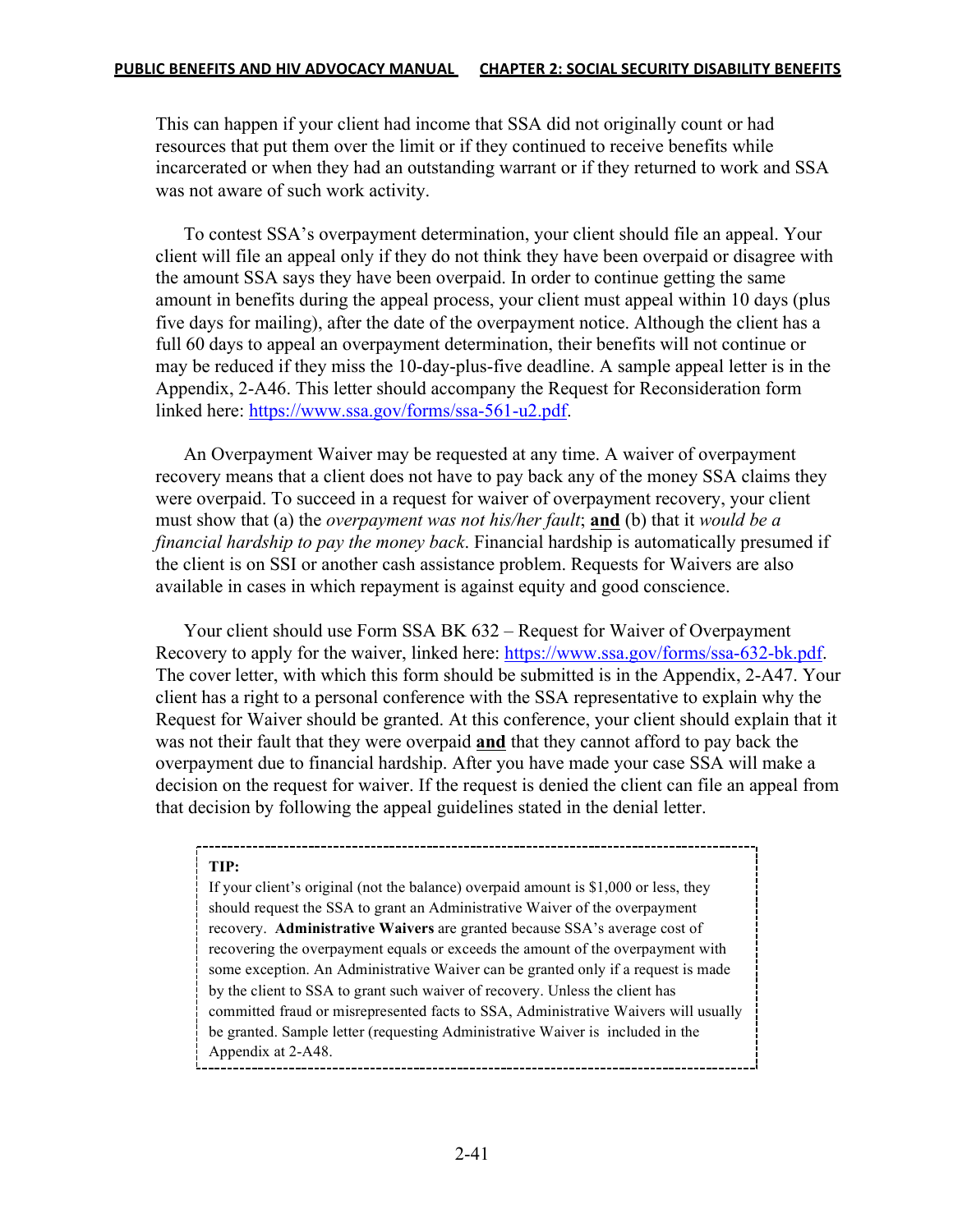If SSA determines that benefits have been overpaid, it can withhold money from your client's check until the overpayment is paid off in full. Remember, SSA cannot take any money from your client if the case was appealed within the time limit stated above, or if a request for waiver was filed and is pending determination.

If your client gets SSI, SSA cannot take more than 10% of the full SSI amount without their permission. Your client can also request that less than 10% of their income be withheld due to financial hardship. SSA will decide this based on the facts of the client's case.

If your client gets SSDI, the entire monthly check will be withheld until the overpayment is paid in full. However, your client can ask for SSA to withhold a lesser amount if taking the full amount will cause them financial hardship. SSA will grant any request that will repay the whole overpayment within 12 months (although they must take a minimum of \$10). If a client cannot afford a 12 month overpayment, SSA will accept an amount that will allow full recovery of the overpayment within 36 months if the beneficiary verbally states that they need their income for their living expenses. If a beneficiary seeks a repayment plan that will take longer than 36 months, they must complete SSA-634-BK form – Request for Change in Overpayment Recovery Rate – and provide proof of all their income, expenses and assets. That form is linked here: https://www.ssa.gov/forms/ssa-634.pdf

#### **TIP:**

For clients who have an overpayment and receive a full Low-Income Subsidy (LIS) also known as "Extra Help" from the Medicare Part D program (§ 6.7g), SSA cannot collect more than \$10.00 to recover the overpayment, regardless of the amount overpaid. Individuals who have income at or less than 135% of the FPIG (\$1219 in 2020) receive full Low-Income Subsidy. If your client does not know if she is receiving full Low-Income Subsidy, you or your client may call the SSA to get this information. A copy of the relevant POMS section regarding this rule is linked here: https://secure.ssa.gov/poms.nsf/lnx/0202210030. (Refer to POMS GN 02210.030 C. Exception)

If a client is no longer on either SSI or SSDI, they can still request a waiver and/or make a payment plan. Clients who fail to make a payment plan or default on a payment plan are at risk of SSA doing any of the following: (1) offsetting any federal tax return for which the client may eligible; (2) implementing an Administrative Wage Garnishment ordering an employer to withhold money each pay day from a working client's pay check; and/or (3) reporting the debt to the credit agencies. It is important that you assist your client with dealing with these overpayment notices, regardless of whether the client is currently an SSI or SSDI recipient or not.

## **§ 2.12e —Returning to Work**

SSA has several programs designed to help benefit recipients test their ability to work while continuing to get some or all of their monthly benefit check. In the case of clients whose health has improved since they applied for and obtained disability benefits, these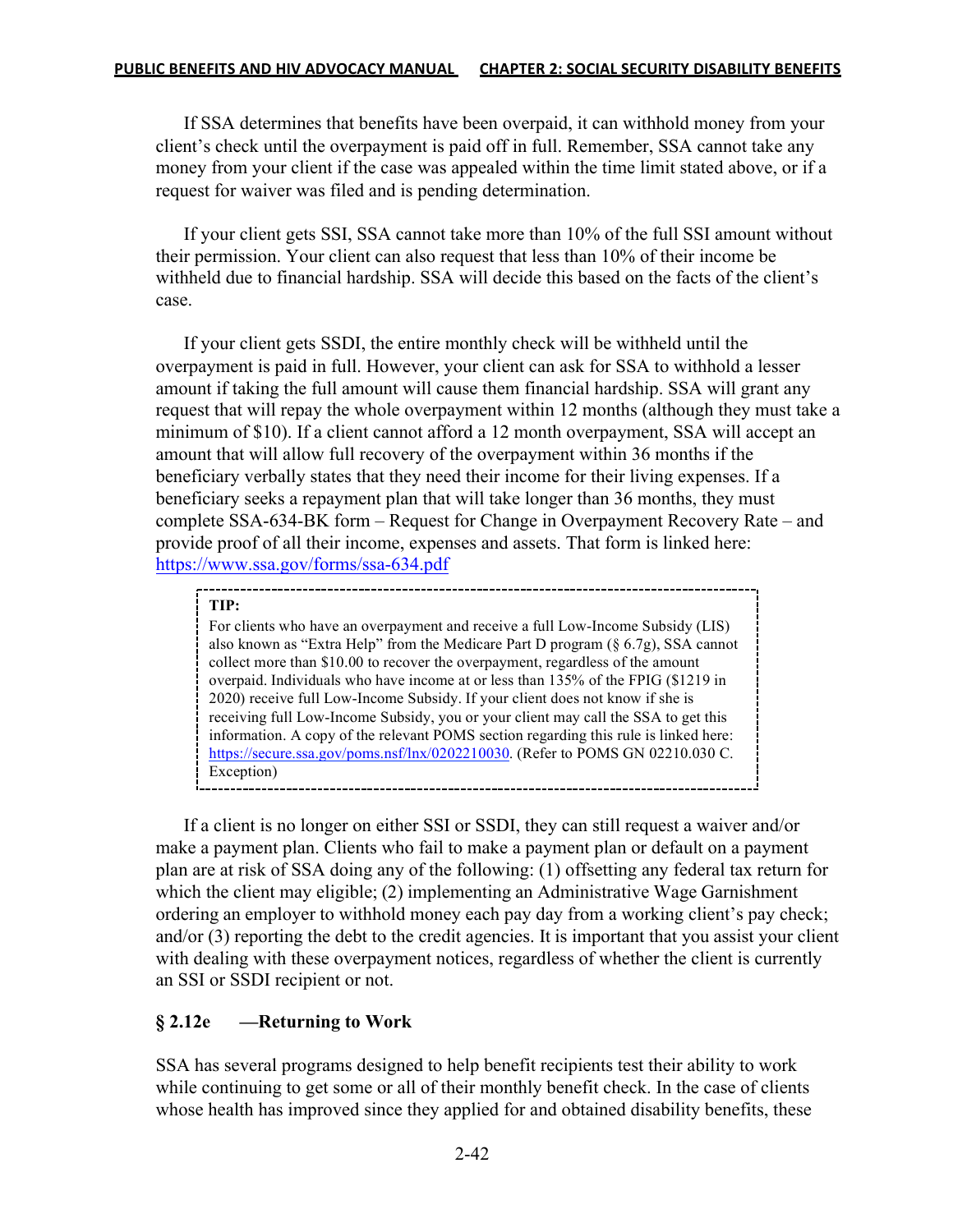programs are an important means of returning to work. The rules relating to these programs differ for SSDI and SSI, but recipients of both these benefits are required to inform SSA about any work earnings they received each month. Your client may report wages to SSA on line by creating or signing into their SSA account at https://www.ssa.gov/myaccount, by telephone at 1-800-772-1213, or in person at their local SSA office. In addition, SSI recipients may report their earnings on a smartphone through the SSI Mobile Wage Reporting app.

## **§ 2.12e(i) SSDI Work Incentives**

The following rules apply only to clients receiving SSDI benefits.

**Trial Work Period:** During the trial work period (TWP), there is no limit on the amount that your client can earn without facing a loss or reduction of benefits. The TWP lasts for nine (9) months. These 9 months need not be consecutive. The trial work period ends only after the completion of 9 months within a rolling 60-month period. A "trial work month" is any month in which your client earns more than \$910 (for 2020). For self-employed clients, however, if the client works 80 hours or more per month, that counts as a trial work month even if the client has no earnings.

**Extended Period of Eligibility**: Once the TWP ends, the client enters what is called an **extended period of eligibility (EPE).** For the first 36 months of the EPE, your client will receive a monthly benefit check for any month that their earnings fall below the Substantial Gainful Activity (SGA) amount, which is \$ 1,260 (for 2020). For blind persons, this amount is \$2,110 (for 2020). This allows a client to continue working, knowing that at any period of inability to work, SSDI benefits will begin again without a new application, disability determination or waiting period.

The first time a person earns over the SGA amount in the EPE that, they get a 3-month grace period where benefits continue. This grace period begins with the first month of SGA and continues for the next two months (whether the beneficiary earns SGA in those months or not).

In calculating a beneficiary's earnings, Impairment-related work expenses (IRWE) should be deducted. IRWE are discussed in more detail below. A chart showing the SGA and TWP amounts from 2010 through 2020 is included in the Appendix, 2-A49.

**Medicare:** Health insurance coverage under **Medicare** will continue for at least 93 months after a client completes their TWP without regard to earnings. To continue receiving Medicare Part B and D, however, a client will have to pay the premiums either from their SSDI benefits, out of their own pocket, or through another public benefit (such as SPBP or MA's buy-in program see Chapter 5)

After the first 36 months of the EPE, if a working client loses earned income as a result of disability, a client may file either a new application or, if within 60 months of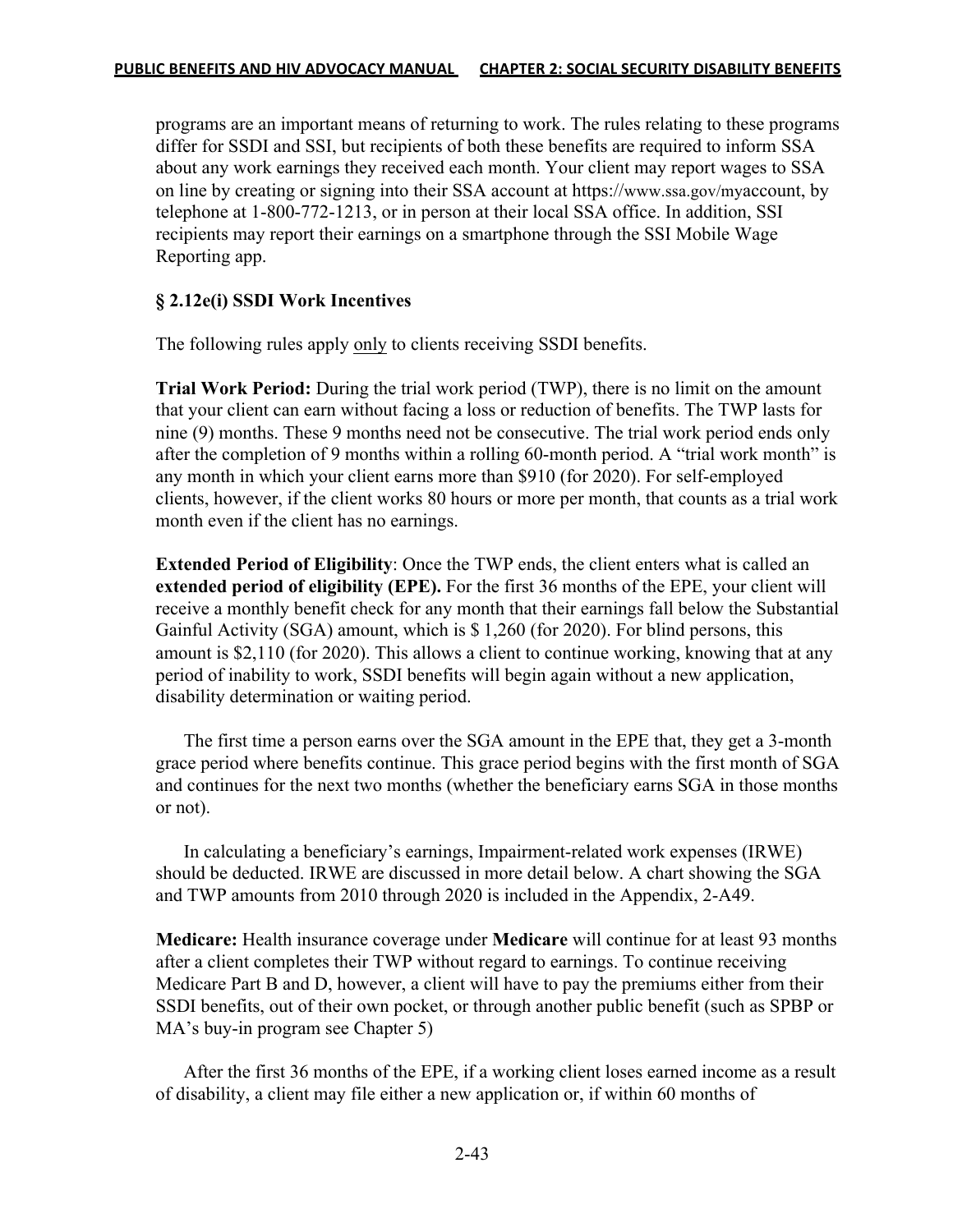termination, an **expedited reinstatement (EXR)** of benefits. To be eligible for an EXR, the client must meet all of the following requirements: (1) their previous entitlement to disability benefits was terminated due to performance of SGA; (2) the client is not performing SGA in the month of the expedited reinstatement request; (3) hte client is unable to perform SGA because of their medical condition; (4) the current disabling condition is the same as or related to the condition for which they were previously receiving benefits; and (5) your client requests expedited reinstatement within 60 months of termination. The form with which the client should apply for expedited reinstatement is linked here: https://secure.ssa.gov/apps10/poms/images/SSA3/G-SSA-371-1.pdf

Your client can request provisional payments when they file for an expedited reinstatement and while they await a decision on his medical eligibility. If client is found not to be disabled, provisional benefits, that include cash payments and Medicare/Medicaid coverage, do not have to be paid back. Provisional payments, are paid for up to six months, but will end sooner if client (a) is found not be disabled; (b) start to work and earn more than SGA; or (c) reaches his/her full retirement age.

### **§ 2.12e(ii) SSI Work Incentives**

SSA has following work incentives for SSI recipients:

**SSI Income "Disregard":** Clients receiving SSI can return to work and receive benefits although the amount of benefits will decrease in rough proportion to the amount earned. When your client's earnings are over the SSI break-even point, they will not receive a SSI check for that month, but may still retain eligibility forMA.

Two standard deductions apply when SSA calculates your client's "countable" monthly income to determine the client's SSI check. To get the countable monthlyincome amount, do the following calculations:

- $\triangleright$  Exclude the first \$20.00 of monthly unearned income ("general income exclusion"). Unearned income is income that is not paid in exchange for work performed. Examples include veterans' benefits, unemployment benefits, and SSDI. If the client does not have unearned income,however, then the \$20.00 exclusion is applied to earned income.
- $\triangleright$  The first \$65.00 of monthly earned income plus one-half of the remainder is not counted ("earned income disregard"). "Earned income" is income paid in exchange for work performed.

#### **EXAMPLE**

countable income and arrive at his benefit amount: See below for details. Cliff is earning \$450.00 per month at a part-time job. He also receives \$72.00 per month worth of financial support from his mother. Cliff's SSI check is the standard monthly benefit (in Pennsylvania, \$783 for 2020) minus his monthly countable income. Here, Cliff would receive \$538.50 per month in SSI benefits, plus his earned income of \$450.00 and unearned income of \$72. Note that by working, Cliff earns more per month than if he were to receive his SSI check alone. Here's how to determine his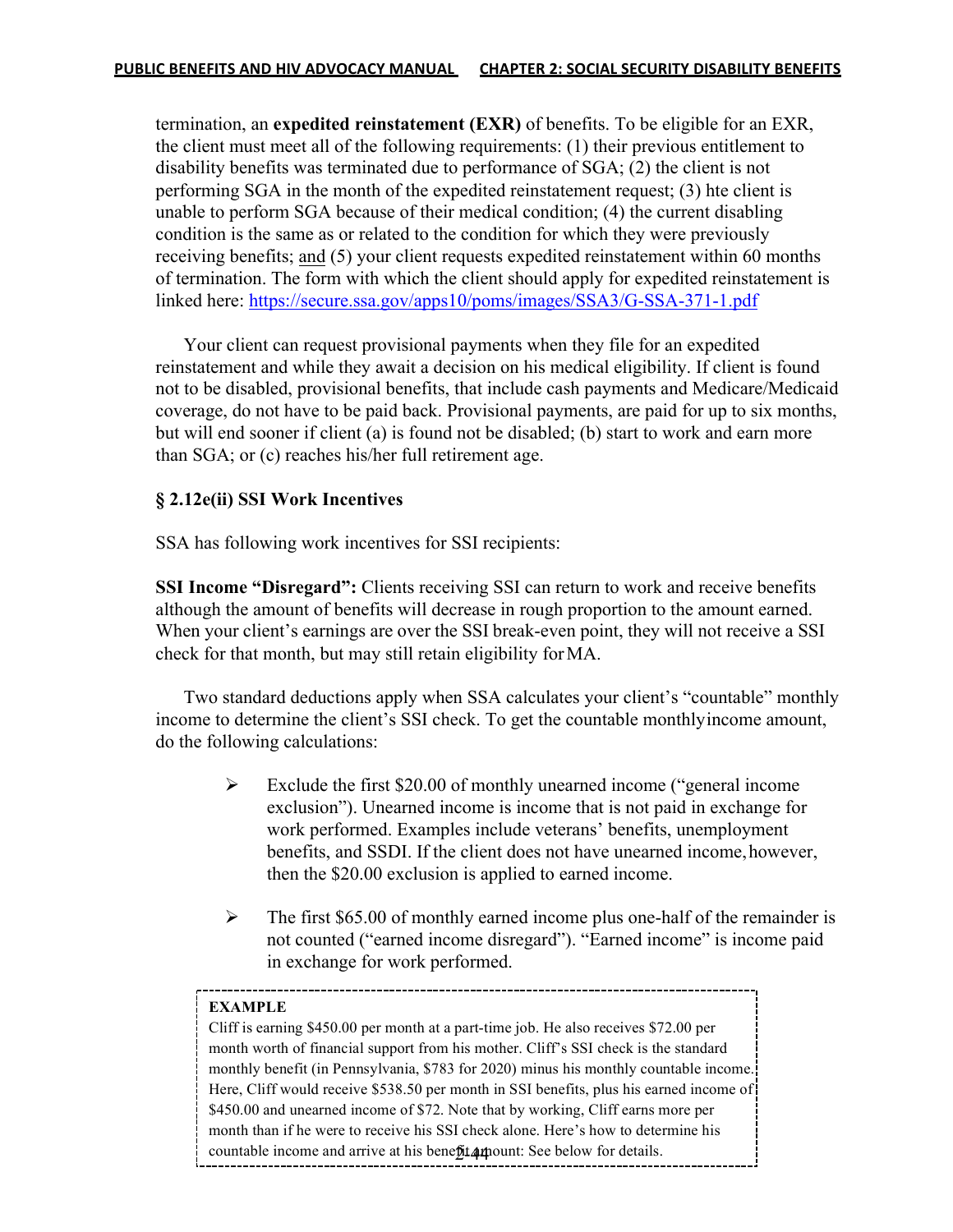| <b>Chart 2-4: SSI Benefit for Client with Earned and</b><br><b>Unearned Income</b> |             |  |
|------------------------------------------------------------------------------------|-------------|--|
| <b>Unearned Income</b>                                                             |             |  |
| Mom's cash subsidy                                                                 | \$72.00     |  |
| \$20 general income "disregard"                                                    | $-20.00$    |  |
| <b>Countable unearned income</b>                                                   | \$52.00     |  |
| <b>Earned Income</b>                                                               |             |  |
| Earnings from work                                                                 | \$450.00    |  |
| Earned income exclusion                                                            | $-65.00$    |  |
| Subtotal                                                                           | \$385.00    |  |
| Subtract $\frac{1}{2}$ of subtotal                                                 | $-192.50$   |  |
| <b>Countable earned income</b>                                                     | \$192.50    |  |
| Plus countable unearned income                                                     | $+$ \$52.00 |  |
| <b>Total countable income</b>                                                      | \$244.50    |  |
| SSI level (2020)                                                                   | \$783       |  |
| <i>Minus</i> total countable income                                                | $-244.50$   |  |
| <b>Monthly SSI check</b>                                                           | \$538.50    |  |

Depending on your working client's circumstances, several other SSA work related incentives can reduce earnings:

> Ø **Impairment-Related Work Expenses (IRWE):** Client can deduct payments for IRWE in determining monthly earning. Such expenses must directly relate to the client's impairment and be necessary for the client to work. The expenses must be paid by the client (not by a third party) in a month in which the client is working. Expenses include, for example, impairment related transportation/mileage costs for getting to work, costs of visits to the doctor's office to obtain regularly prescribed medical treatment that attempts to control the disability, and costs of the medication to control the symptoms from the disability. Routine physical, dental, and eye exams and health and life insurance premium do not qualify as IRWE. IRWE can be deducted all in one month or, for larger one-time expenses, prorated over a period of 12 months. IRWE credits can be used by recipients of SSI and SSDI. For more information on IRWE refer to https://secure.ssa.gov/poms.nsf/lnx/0410520001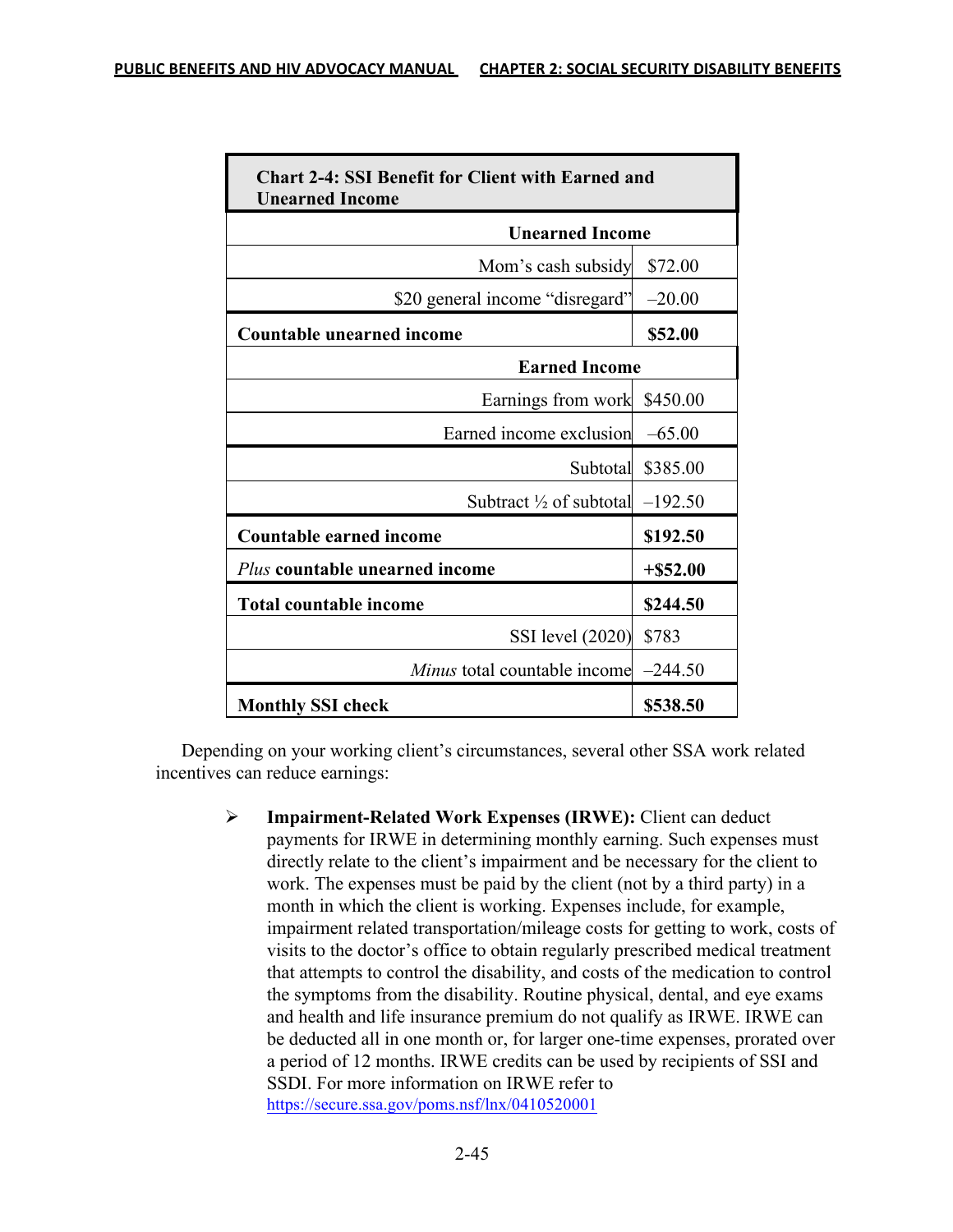- Ø **Student-Earned Income Exclusion (SEIE):** Working clients, under age 22, who regularly attend school and are not considered head of household (non- married individuals living alone are not considered head of household) or married can exclude up to \$1,900 of earned income per month in 2020 (up to a maximum of \$7,670 for the year). This amount increases annually based on the cost of living. SEIE can be applied to the income of client's parents, or to the income earned by a spouse who is not eligible for SSI. If client is married it will apply to the joined earned income of the couple when both are less than 22 in age and are working students. Regularly attending school means that the student takes one or more courses and attends classes at the college or university level for 8 hours a week; attends grades 7-12 for 12 hours a week; or attends training course to prepare for employment for 12 hours a week (15 hours per week if the course involves shop practice). SEIE does not apply to SSDI. For more information refer to https://secure.ssa.gov/poms.nsf/lnx/0500820510
- Ø **Blind-Work Expenses (BWE):** Working clients who receive SSI and whose primary diagnosis is blindness are entitled to exclude from their income any ordinary and necessary expenses attributable to earning that income and expenses that are not reimbursable. This exclusion does not apply to individuals over 65 who were not receiving SSIdue to blindness for the month before they turned 62. Unlike IRWE, BWE need not relate directly to the client's blindness – any reasonable work related expenses will count. BWE, however, may not exceed total countable income. For information refer to https://secure.ssa.gov/apps10/poms.nsf/lnx/0500820535
- Ø **Plan for Achieving Self-Support (PASS):** Clients receiving either SSI or SSDI may submit to SSA a plan describing a strategy for achieving self sufficiency. Such a plan can address education, vocational training, or starting a business. If the plan is approved by SSA, the client can set aside some income and assets each month in order to meet the Plan's expenses. This set aside canbe used to reduce countable income for SSI, or to reduce the client's SSDI income to a level where they are also eligible for SSI (and MA). Remember, however, that the reduction of countable income cannot be the exclusive purpose of the PASS plan; the plan's purpose must be to achieve independence through increasing earning capacity.

#### **EXAMPLE**

Jorge, an SSDI recipient with no health insurance, would like to get his certification as a computer network engineer so that he'll have the qualifications to return to work in that field. He has \$5,500 in savings, so he allocates \$3,500 to tuition for a training course. He allocates \$300.00 of his monthly income to the purchase of a new computer. Under this plan, Jorge will begin receiving a monthly SSI check of \$256 and the resulting MA coverage. Here's his PASS budget: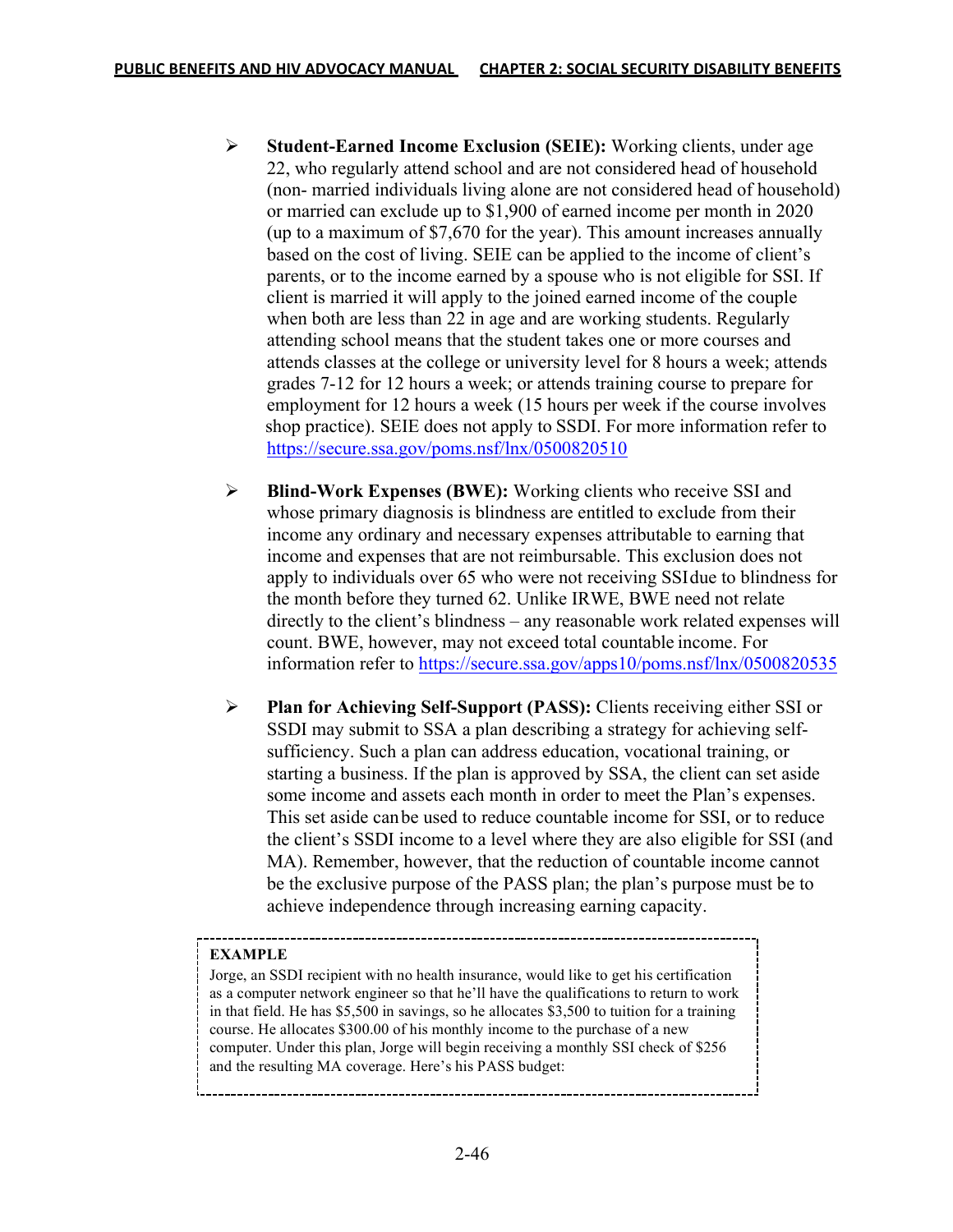| <b>Chart 2-5: Sample PASS Budget</b> |           |  |
|--------------------------------------|-----------|--|
| <b>Resources</b>                     |           |  |
| Current savings                      | \$5500    |  |
| Set aside for training course        | $-3500$   |  |
| "Available" resources                | \$2000    |  |
| <b>Income and SSI Calculation</b>    |           |  |
| SSDI monthly benefit                 | \$847     |  |
| \$20 "disregard"                     | $-20$     |  |
| Subtotal                             | \$827     |  |
| Set-aside for computer               | $-300$    |  |
| <b>Countable income</b>              | \$527     |  |
| Pennsylvania SSI level               | \$783.00  |  |
| <i>Minus</i> countable income        | $-527.00$ |  |
| SSI benefit (rounded to \$278)       | \$256.00  |  |

If Jorge finds work after he gets his certification, he'll be able to use both the earned income exclusion and the trial work period during his early months. When he's out of the trial work period, his SSDI check will be discontinued, but he may be eligible for extended MA if his earnings exceed the break-even point.

 The appendix provides an SSI Calculation Sheet at 2-A50 that includes all the possible deductions for an SSI recipient: the general income exclusion, earned income exclusion, student earned income exclusion, impairment related work expense exclusion, blind work expense exclusion, and the PASS deduction.

**Keeping Medical Assistance (MA) without SSI while working, or "Section 1619(b) Status":** A client whose *earned* income exceeds the SSI limit, and thus does not receive any cash payment, may still be eligible for MA under what is called "section 1619(b) status". Section 1619(b) of the Social Security Act provides for extended MA coverage. To be eligible for 1619(b) coverage, the client must need MA in order to work and have income inadequate to replace the cost of MA coverage (In Pennsylvania, \$38,431 for 2019, and increases annually), and continue to be disabled. SSA's detailed description of this program along with the threshold amounts for each state for 2018-2019 is included here: https://www.ssa.gov/disabilityresearch/wi/1619b.htm

Section 1619(b) status is also important because it maintains active SSI case standing for an indefinite period, as long as they meet all other SSI eligibility requirements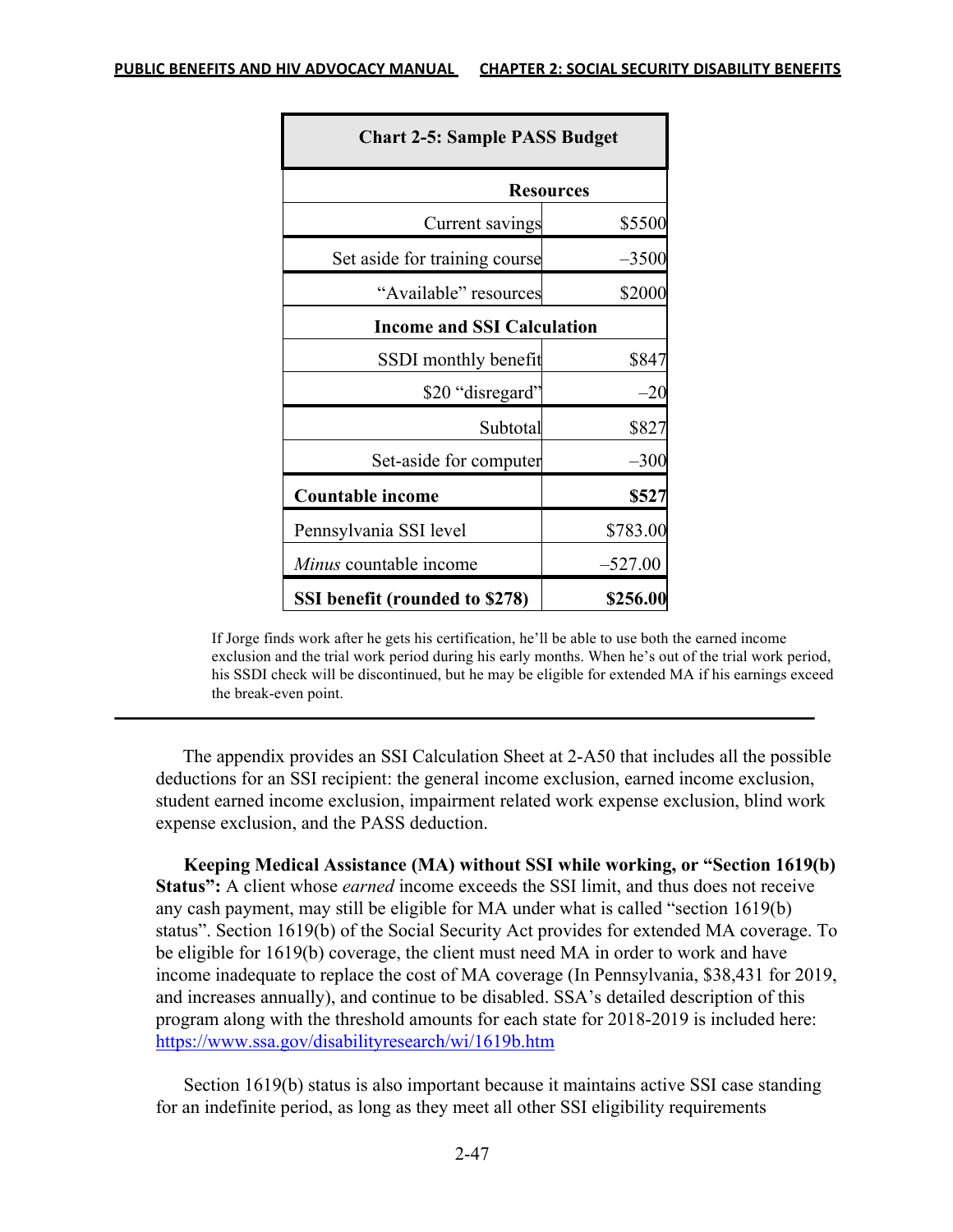(including less than \$2,000 in countable resources). If a client in section 1619(b) status loses employment or has a reduction in earnings, SSI benefits can be reinstated automatically. If the client does not receive SSI benefits for a reason other than excess earned income (for example, excess resource or excess unearned income), the client is not eligible and MA is not available.

## **§ 2.12f — Continuing Disability Reviews (CDRs)**

Recipients of SSI and/or SSDI benefits will be subjected to periodic Continuing Disability Reviews (CDR) to determine whether they remain disabled under SSA rules. In determining whether a beneficiary's disability continues, SSA uses the Medical Improvement Review Standard (MIRS), which is an easier standard to meet than the standard used for new applications. Although it's easier to meet, it is more complicated evaluation process, using an 8-step sequential process (one step of which is the 2-step sequential process for new applications). More information about this process can be found at https://secure.ssa.gov/apps10/poms.nsf/lnx/0428005000.

The frequency of the reviews depends on whether SSA believes a beneficiary will medically improve. SSA has three categories of review: 1. Medical Improvement Expected with reviews between 6 to 18 months; 2. Medical Improvement Possible with reviews every 3 years; and 3. Medical Improvement Not Expected, with reviews every 2-7 years. Most people living with HIV are placed into the medical improvement possible category, with the exception of people meeting the stand-alone listings who are generally placed in the medical improvement not expected category.

Along with the scheduled periodic CDRs listed above, SSA can initiate a CDR for various other reasons, including advances in medical technology; someone reports improvement, or return to work. However, if a person has been on benefits for longer than 24 months, a CDR can be triggered because of work activity alone. SSA will, however, continue to perform scheduled CDRs. People actively participating in the Ticket to Work Program are exempted from all CDRs.

There are two types of CDR: a short-form mailer or a full medical review.

- $\triangleright$  The short form mailer is a single double-sided questionnaire (Form SSASA- 452-OCR-SM). Clients should complete this form timely and send it back in. Based on the answers, SSA will determine either that a person should continue receiving benefits or that a full medical review is necessary. A beneficiary cannot be terminated with a full medical CDR.
- $\triangleright$  A full medical review is similar to an initial application. SSA must be provided information about all of a beneficiary's current medical providers. Advocates should use the same tips as found in the sections above discussing initial applications. The decision on whether a person continues to be disabled is made by the Bureau of Disability Determinations (BDD),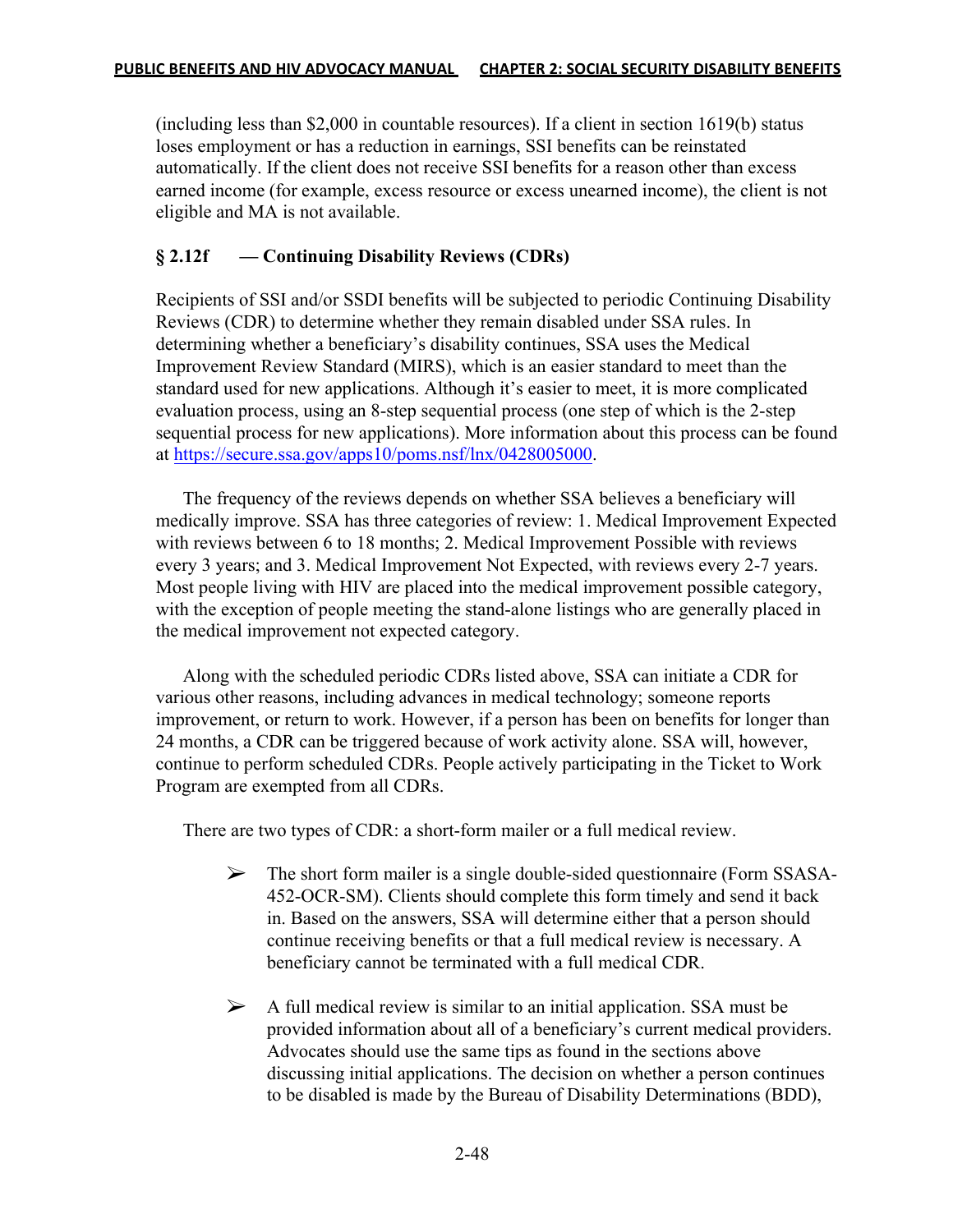the same as an initial application.

If SSA determines that the client is no longer disabled, benefits will stop unless the client requests a hearing within 10 days, plus five days for mailing, from the date of the notice. A client has to file an appeal within 15 days from the date of the notice and should explicitly request that benefits and their Medicare coverage be continued. As a practical matter, clients should monitor the status of their benefits to be certain that they are not terminated. Clients will use Form SSA-789 [Request for Reconsideration – Disability Cessation Right to Appeal] to file an appeal. The form can be found here: https://www.ssa.gov/forms/ssa-789.pdf. It is important for clients and case managers to be vigilant and follow every instruction on SSA's notice to discontinue clients' benefits, in filing an appeal.

When a client has filed an appeal from SSA's decision that client's medical condition has improved, the file will be reviewed by one of BDD's adjudicators. If the adjudicator still believes that the client's disability has ended, client has the right to meet with SSA's disability hearing officer (DHO) at the disability hearing unit (DHU) and explain why they believe they are still disabled. When filing Form SSA-789, client should elect to meet with the DHO. If the DHO, after reviewing the updated medical records submitted by the client, concludes that the client is no longer disabled, an appeal should be filed for a hearing before an Administrative Law Judge. Again, to keep benefits on while the appeal is pending, the client must file the appeal within 10 days (plus five days for mailing) of the decision and should explicitly ask that their benefits continue. If the ALJ finds that the disability ends, a client can appeal to the Appeals Council.

Note that Compassionate Allowance and Quick Disability Determination processes do not apply to continuing disability review cases.

## **§ 2.13 Restrictions on SSI/SSDI Eligibility**

.

Congress has passed several laws restricting eligibility for SSI and SSDI benefits. Immigrants and residents of certain institutions face restrictions on whether they can receive SSI or SSDI benefits. There are also restrictions on people with certain criminal convictions or who have outstanding warrants.

People who live in **nursing homes** are eligible for benefits, but their checks may be paid directly to the nursing home. The nursing home will then give the benefit recipient a monthly allowance of \$30.00 (\$60 for certain eligible couples).

People who live in **homeless shelters** are eligible for all SSI and SSDI benefits. Their SSI checks, however, may be reduced if they are getting free services such as housing or meals, because SSA sometimes counts those services as in-kind support and maintenance, a type of unearned income, in determining countable monthly income (see **§ 2.5a**). Once the person leaves the shelter and stops getting the services, they should be sure to notify Social Security so that their check can be increased to the full SSI amount.